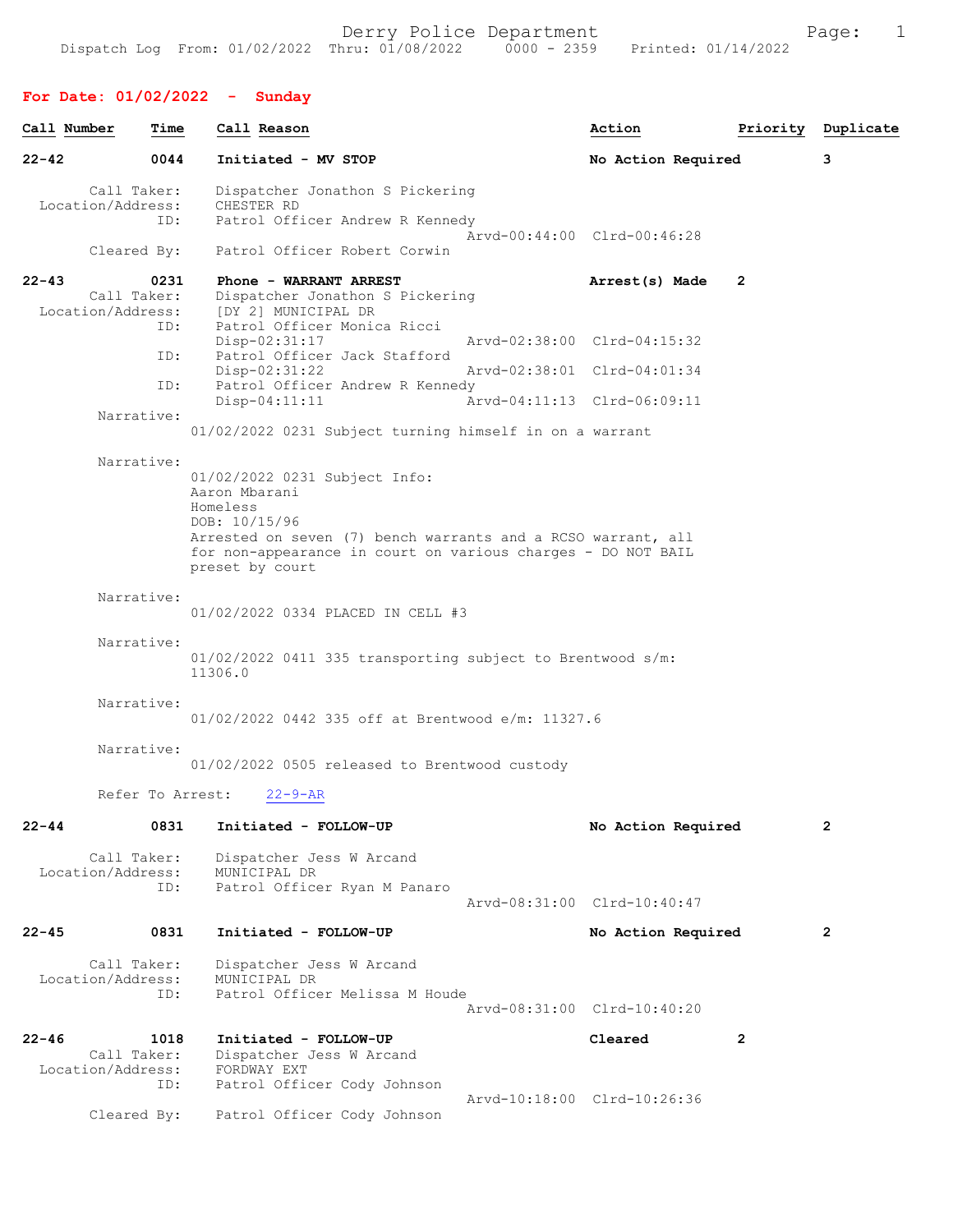22-47 1030 Initiated - FOLLOW-UP No Action Required 2 Call Taker: Dispatcher Jess W Arcand Location/Address: MANCHESTER RD ID: Patrol Officer Cody Johnson Arvd-10:30:00 Clrd-10:34:27 22-48 1034 Phone - FOUND/LOST PROPERTY Services Rendered 3 Call Taker: Patrol Officer Scott M Beegan Location/Address: WALNUT HILL RD ID: Patrol Officer Cody Johnson Disp-10:34:48 Arvd-10:50:32 Clrd-10:54:46 Arrived By: Dispatcher Jess W Arcand Cleared By: Dispatcher Jess W Arcand Narrative: 01/02/2022 1054 WALLET RETURNED TO OWNER 22-49 1040 Initiated - MV STOP Warning Issued 3 Call Taker: Dispatcher Jess W Arcand Location/Address: E BROADWAY ID: Patrol Officer Melissa M Houde Arvd-10:40:00 Clrd-10:44:16 Refer To Citation: 22-9-CN 22-50 1049 Phone - FOUND/LOST PROPERTY Services Rendered 3 Call Taker: Patrol Officer Scott M Beegan Location/Address: E BROADWAY ID: Patrol Officer Melissa M Houde Disp-10:50:02 Arvd-10:50:53 Clrd-10:58:06 Arrived By: Dispatcher Jess W Arcand Cleared By: Dispatcher Jess W Arcand Narrative: 01/02/2022 1057 ONE PLATE MISSING Refer To Field Int: 22-10-FI Refer To Field Int: 22-21-FI 22-51 1051 Initiated - FOLLOW-UP No Action Required 2 Call Taker: Dispatcher Jess W Arcand Location/Address: RINDGE RD ID: Patrol Officer Brendan S Holden Arvd-10:51:00 Clrd-11:07:36 22-52 1124 Initiated - FOLLOW-UP Not Served 2 Call Taker: Dispatcher Jess W Arcand Location/Address: FAIRWAY DR ID: Patrol Officer Ryan M Panaro Arvd-11:24:00 Clrd-11:30:22 22-53 1137 Initiated - PAPER SERVICE Not Served 3 Call Taker: Dispatcher Jess W Arcand Location/Address: FRANKLIN ST ID: Patrol Officer Melissa M Houde Arvd-11:37:00 Clrd-11:40:37 22-54 1147 Initiated - SERVE RESTRAINING ORDER Not Served 2 Call Taker: Patrol Officer Scott M Beegan Location/Address: MARLBORO RD ID: Patrol Officer Melissa M Houde Arvd-11:47:00 Clrd-11:49:37 Narrative: negative service 22-55 1212 Phone - ASSIST CITIZEN ANVICE GIVEN 3 Call Taker: Patrol Officer Scott M Beegan

 Location/Address: [DY 2] MUNICIPAL DR ID: Patrol Officer Scott M Beegan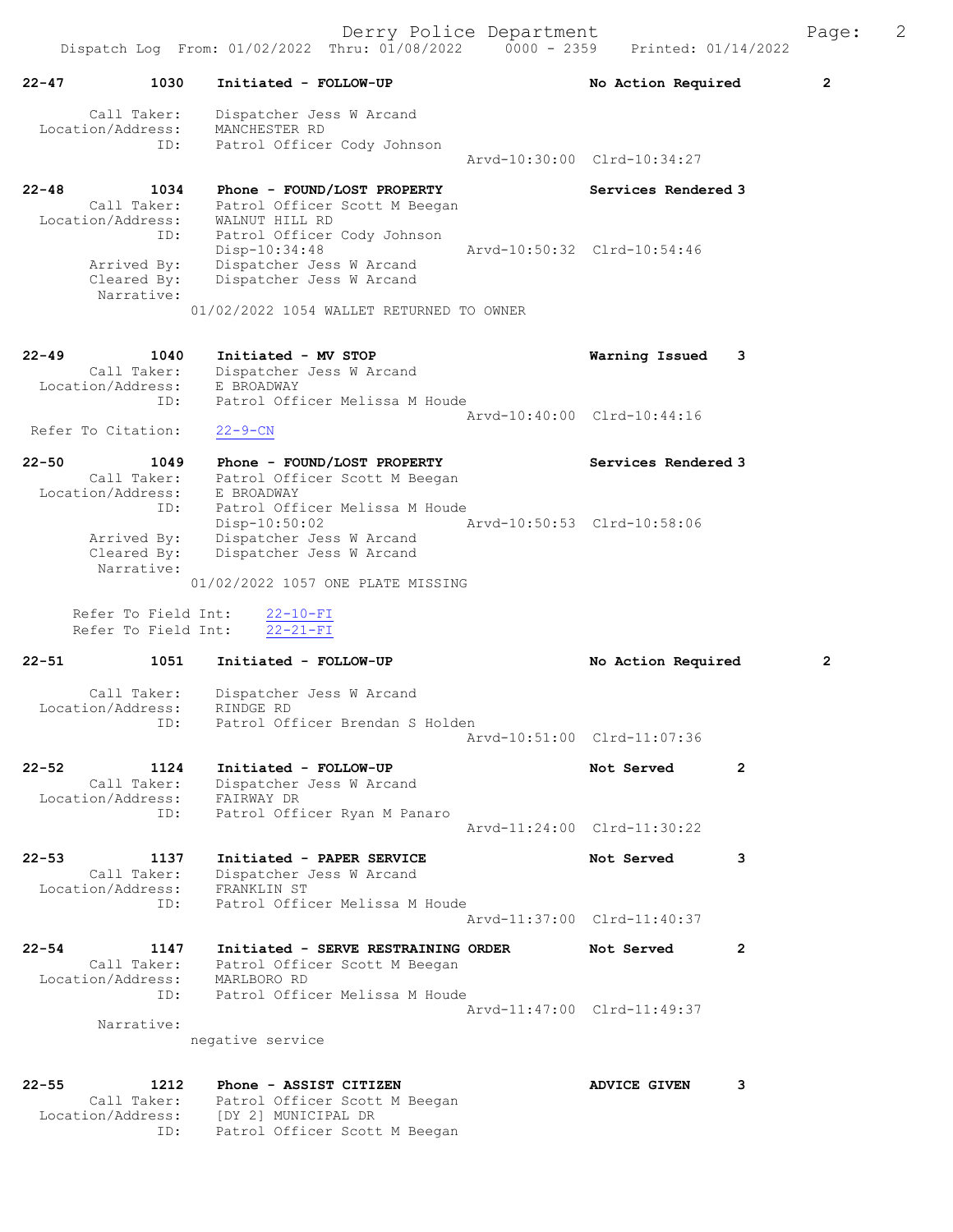Dispatch Log From: 01/02/2022 Thru: 01/08/2022 0000 - 2359 Printed: 01/14/2022 Disp-12:13:14 Arvd-12:13:15 Clrd-12:13:18 22-56 1231 Phone - ERRATIC OPERATION Unfounded 2 Call Taker: Patrol Officer Scott M Beegan Location/Address: HAMPSTEAD RD ID: Patrol Officer Brendan S Holden Disp-12:31:58 Arvd-12:37:04 Clrd-13:04:29 Narrative: NH 502 7681 Refer To Field Int: 22-24-FI 22-57 1250 Initiated - MV STOP Warning Issued 3 Call Taker: Dispatcher Jess W Arcand Location/Address: CRYSTAL AVE ID: Patrol Officer Melissa M Houde Arvd-12:50:00 Clrd-12:54:36<br>22-10-CN Refer To Citation: 22-58 1321 Initiated - FOLLOW-UP No Action Required 2 Call Taker: Dispatcher Jess W Arcand Location/Address: LINLEW DR ID: Patrol Officer Cody Johnson Arvd-13:21:00 Clrd-13:28:38 ID: Patrol Officer Melissa M Houde Disp-13:28:45 Arvd-13:28:47 Clrd-13:28:48 22-59 1331 Initiated - FOLLOW-UP No Action Required 2 Call Taker: Dispatcher Jess W Arcand Location/Address: MANCHESTER RD ID: Patrol Officer Cody Johnson Arvd-13:31:00 Clrd-13:49:31 22-60 1333 Phone - SUSPICIOUS ACTIVITY ADVICE GIVEN 2 Call Taker: Dispatcher Jess W Arcand Location/Address: HARDY CT ID: Patrol Officer Melissa M Houde<br>Disp-13:49:48 Disp-13:49:48 Arvd-13:52:19 Clrd-14:02:11 Refer To Field Int: 22-11-FI Refer To Field Int: 22-20-FI 22-61 1434 Walk-In - CRIMINAL TRESPASS Assistance Rendered 2 Call Taker: Dispatcher Jess W Arcand Location/Address: W BROADWAY ID: Patrol Officer Melissa M Houde Disp-14:34:18 Arvd-14:47:24 Clrd-14:55:34 Cleared By: Patrol Officer Scott M Beegan Refer To Field Int: 22-15-FI 22-62 1506 Phone - ANIMAL COMPLAINT Matter Rectified 1 Call Taker: Lieutenant Michael T Muncey Location/Address: EMERALD DR ID: Patrol Officer Melissa M Houde Disp-15:07:38 Arvd-15:11:46 Clrd-15:29:05 Arrived By: Patrol Officer Scott M Beegan Cleared By: Sergeant Jeffrey M Dawe Refer To Field Int: 22-16-FI 22-63 1524 Initiated - MV STOP Warning Issued 3 Call Taker: Patrol Officer Scott M Beegan Location/Address: [DY 2419] MANCHESTER RD ID: Patrol Officer Nathan S Lavoie Arvd-15:24:00 Clrd-15:28:59 Cleared By: Sergeant Jeffrey M Dawe Refer To Citation: 22-11-CN 22-64 1548 Phone - THEFT Report Taken 2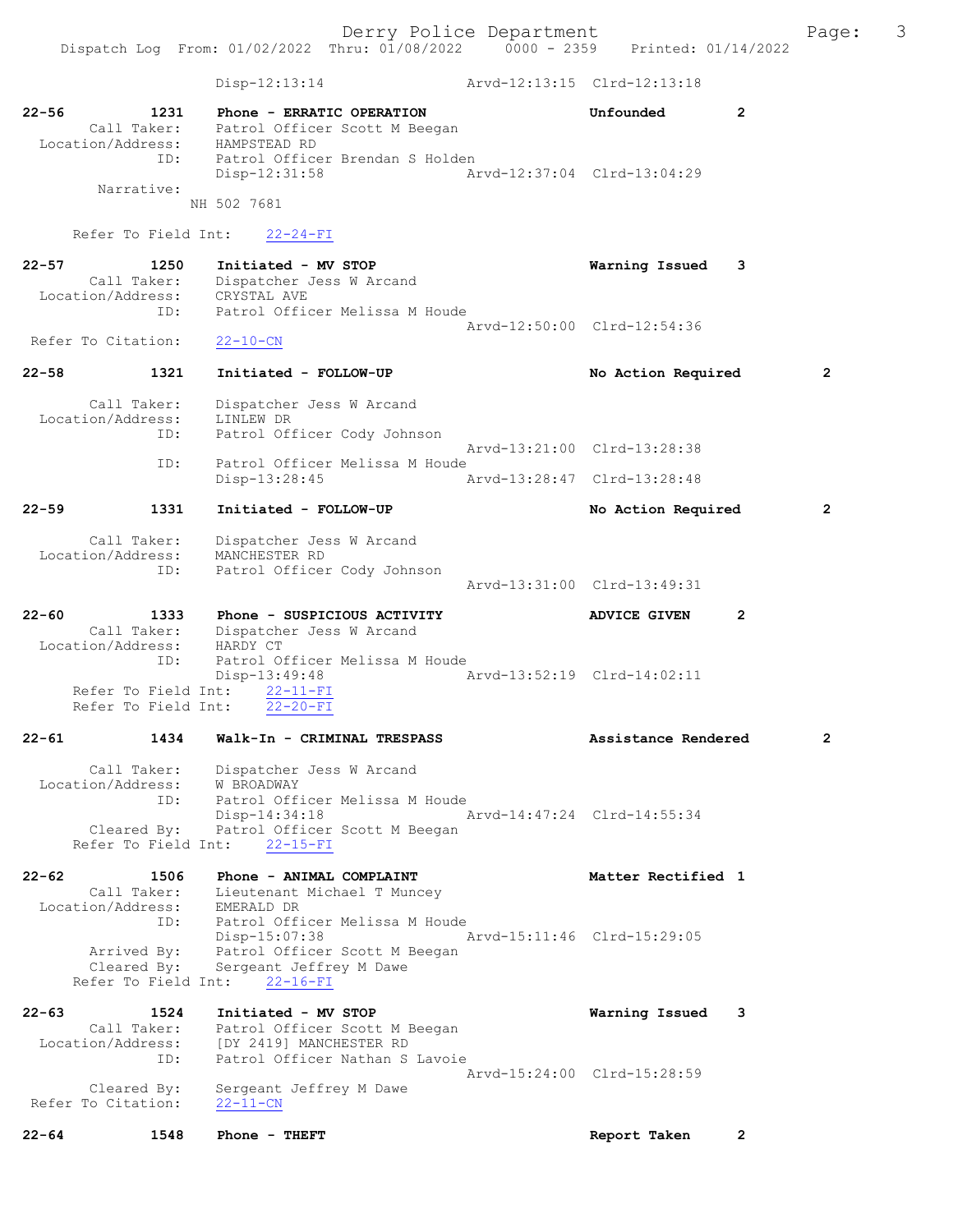Derry Police Department Fage: 4 Dispatch Log From: 01/02/2022 Thru: 01/08/2022 0000 - 2359 Printed: 01/14/2022 Call Taker: Patrol Officer Scott M Beegan Location/Address: FAIRWAY DR ID: Patrol Officer Nathan S Lavoie Disp-15:51:11 Arvd-15:58:25 Clrd-16:17:11 Narrative: Theft of a package Refer To Incident: 22-8-OF 22-65 1600 Initiated - MV STOP Warning Issued 3 Call Taker: Patrol Officer Scott M Beegan Location/Address: TSIENNETO RD ID: Patrol Officer Melissa M Houde Arvd-16:00:00 Clrd-16:05:21<br>22-12-CN Refer To Citation: 22-66 1605 Phone - THEFT Report Taken 2 Call Taker: Patrol Officer Scott M Beegan Location/Address: [DY 146] ASHLEIGH DR ID: Patrol Officer Brendan S Holden<br>Disp-16:07:18 Am Disp-16:07:18 Arvd-16:07:20 Clrd-16:33:44 Refer To Incident: 22-10-OF Refer To Incident: 22-9-OF 22-67 1609 Walk-In - ASSIST CITIZEN Assistance Rendered 3 Call Taker: Patrol Officer Scott M Beegan Location/Address: [DY 2] MUNICIPAL DR ID: Patrol Officer Ryan M Panaro Disp-16:12:49 Refer To Field Int: 22-12-FI 22-68 1653 Phone - FOLLOW-UP Cleared 2 Call Taker: Patrol Officer Scott M Beegan Location/Address: [DY 2] MUNICIPAL DR ID: Patrol Officer Scott M Beegan Disp-16:54:03 Arvd-16:54:05 Clrd-16:57:24 22-69 1716 Initiated - MV CHECK SENT ON THEIR WAY 1 Call Taker: Patrol Officer Scott M Beegan Location/Address: ASHLEIGH DR ID: Patrol Officer Nathan S Lavoie Arvd-17:16:00 Clrd-17:25:23 Narrative: 01/02/2022 1719 NH 4731854 22-70 1811 Walk-In - THEFT 2 Call Taker: Lieutenant Michael T Muncey Location/Address: OAK ST ID: Patrol Officer Ryan M Panaro Disp-18:13:10 Arvd-18:17:20 Clrd-18:30:52 Arrived By: Patrol Officer Robert Corwin Cleared By: Patrol Officer Robert Corwin Refer To Incident: 22-11-OF 22-71 1812 Phone - DOWN WIRE 1899 1899 Removed Hazard 2 Call Taker: Patrol Officer Robert Corwin Location/Address: ISLAND POND RD ID: Patrol Officer Casey J Noyes<br>Disp-18:13:36 Arvd-18:21:43 Clrd-19:36:40 Disp-18:13:36 ID: Patrol Officer Collin Kennedy<br>Disp-18:21:40 Arvd-18:26:45 Clrd-19:36:37 Disp-18:21:40 ID: Sergeant Jeffrey M Dawe<br>Disp-18:31:44 Disp-18:31:44 Arvd-18:31:46 Clrd-18:39:18 22-72 1828 Initiated - MV STOP Warning Issued 3 Call Taker: Patrol Officer Robert Corwin Location/Address: E BROADWAY ID: Patrol Officer Melissa M Houde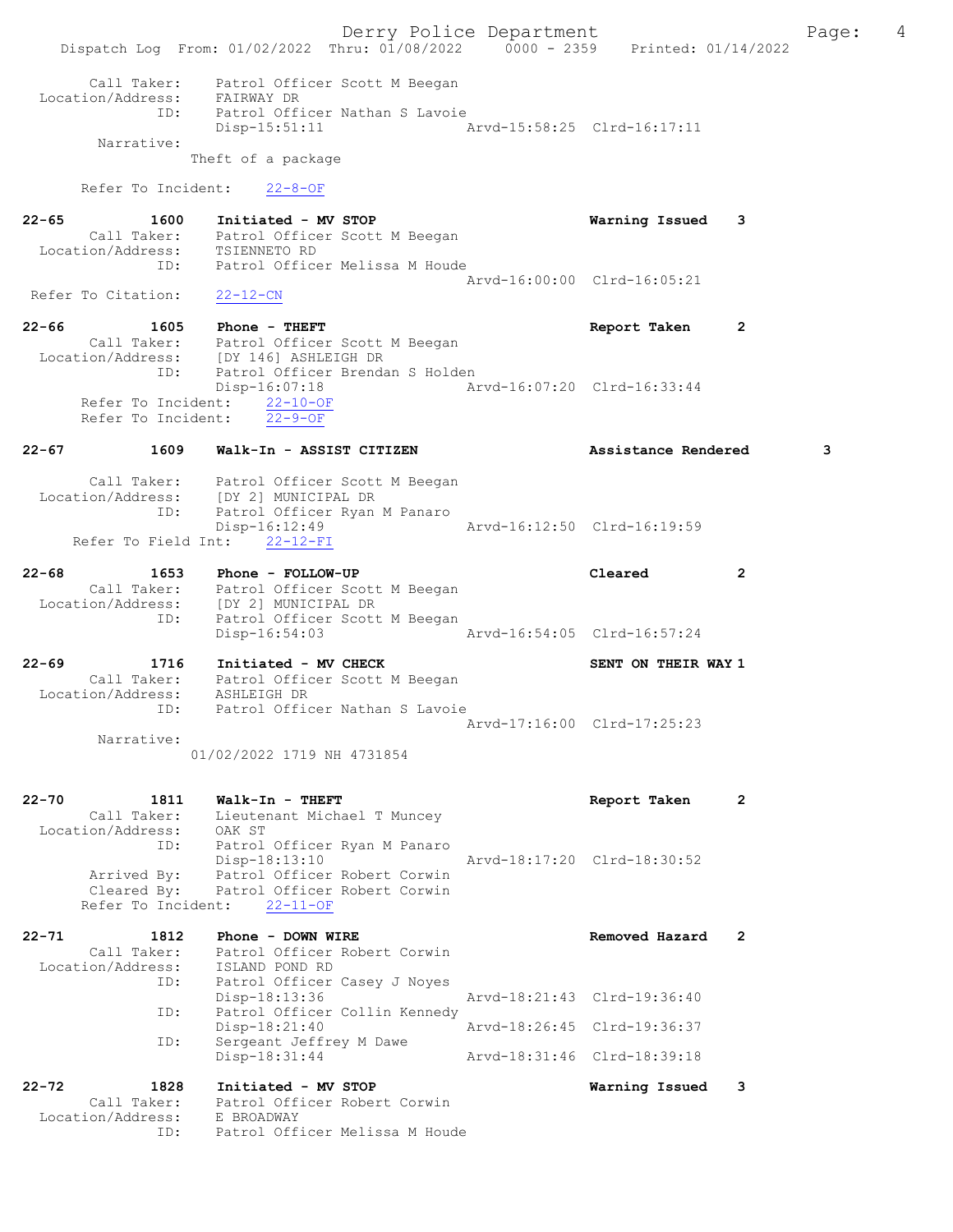Derry Police Department Fage: 5 Dispatch Log From: 01/02/2022 Thru: 01/08/2022 0000 - 2359 Printed: 01/14/2022 Arvd-18:28:00 Clrd-18:32:23 Refer To Citation: 22-13-CN 22-73 1909 Phone - DELIVER A MESSAGE Message Delivered 1 Call Taker: Patrol Officer Robert Corwin Location/Address: FAIRWAY DR ID: Patrol Officer Nathan S Lavoie Disp-19:12:36 Arvd-19:18:27 Clrd-19:37:08 22-74 1947 Initiated - MV STOP Warning Issued 3 Call Taker: Patrol Officer Robert Corwin Location/Address: PINE ISLE DR ID: Patrol Officer Collin Kennedy Arvd-19:47:00 Clrd-19:51:55<br>22-14-CN Refer To Citation: 22-75 1949 Phone - ASSIST CITIZEN ANVICE GIVEN 3 Call Taker: Patrol Officer Robert Corwin Location/Address: [DY 2] MUNICIPAL DR ID: Patrol Officer Robert Corwin<br>Disp-19:54:52 Disp-19:54:52 Arvd-19:55:18 Clrd-19:55:31 Narrative: Issue with daughter at ex's house 22-76 1956 Phone - DOMESTIC DISTURBANCE Matter Mediated 1 Call Taker: Lieutenant Michael T Muncey Location/Address: FRIAR TUCK AVE ID: Patrol Officer Ryan M Panaro Disp-19:57:07 Arvd-20:03:56 Clrd-20:18:28 Arrived By: Patrol Officer Robert Corwin Cleared By: Patrol Officer Robert Corwin ID: Patrol Officer Collin Kennedy Disp-19:57:10 Arvd-20:03:58 Clrd-20:18:26 Arrived By: Patrol Officer Robert Corwin Cleared By: Patrol Officer Robert Corwin Refer To Field Int: 22-13-FI 22-77 2001 911 - MV ACCIDENT **12001 12001 12001 12001** Arrest(s) Made 1 Call Taker: Patrol Officer Robert Corwin Location/Address: HAMPSTEAD RD ID: Patrol Officer Melissa M Houde Disp-20:01:41 Arvd-20:06:06 Clrd-22:02:59 Arrived By: Lieutenant Michael T Muncey ID: Patrol Officer Nathan S Lavoie Disp-20:01:44 Arvd-20:06:46 Clrd-01/03/2022 @ 00:21:59 ID: Sergeant Jeffrey M Dawe Disp-20:01:48 Arvd-20:12:33 Clrd-22:03:02 ID: Sergeant Jerrey M Dawe<br>Disp-20:01:48<br>ID: Patrol Officer Casey J Noyes Disp-20:24:19 Arvd-20:24:22 Clrd-22:58:05 Cleared By: Dispatcher Jonathon S Pickering<br>ID: Patrol Officer Collin Kennedy Patrol Officer Collin Kennedy<br>Disp-20:24:24 Disp-20:24:24 Arvd-20:24:26 Clrd-21:40:04 ID: Patrol Officer Ryan M Panaro Disp-21:09:16 Arvd-21:09:18 Clrd-22:11:06 ID: Patrol Officer Monica Ricci Disp-23:53:37 Clrd-23:54:12 Narrative: 01/02/2022 2006 DFD on scene Narrative: 01/02/2022 2016 17 off with NH 5046151 Narrative:

01/02/2022 2017 26 off with NH 455 2232

01/02/2022 2020 Eversource on scene

Narrative:

Narrative: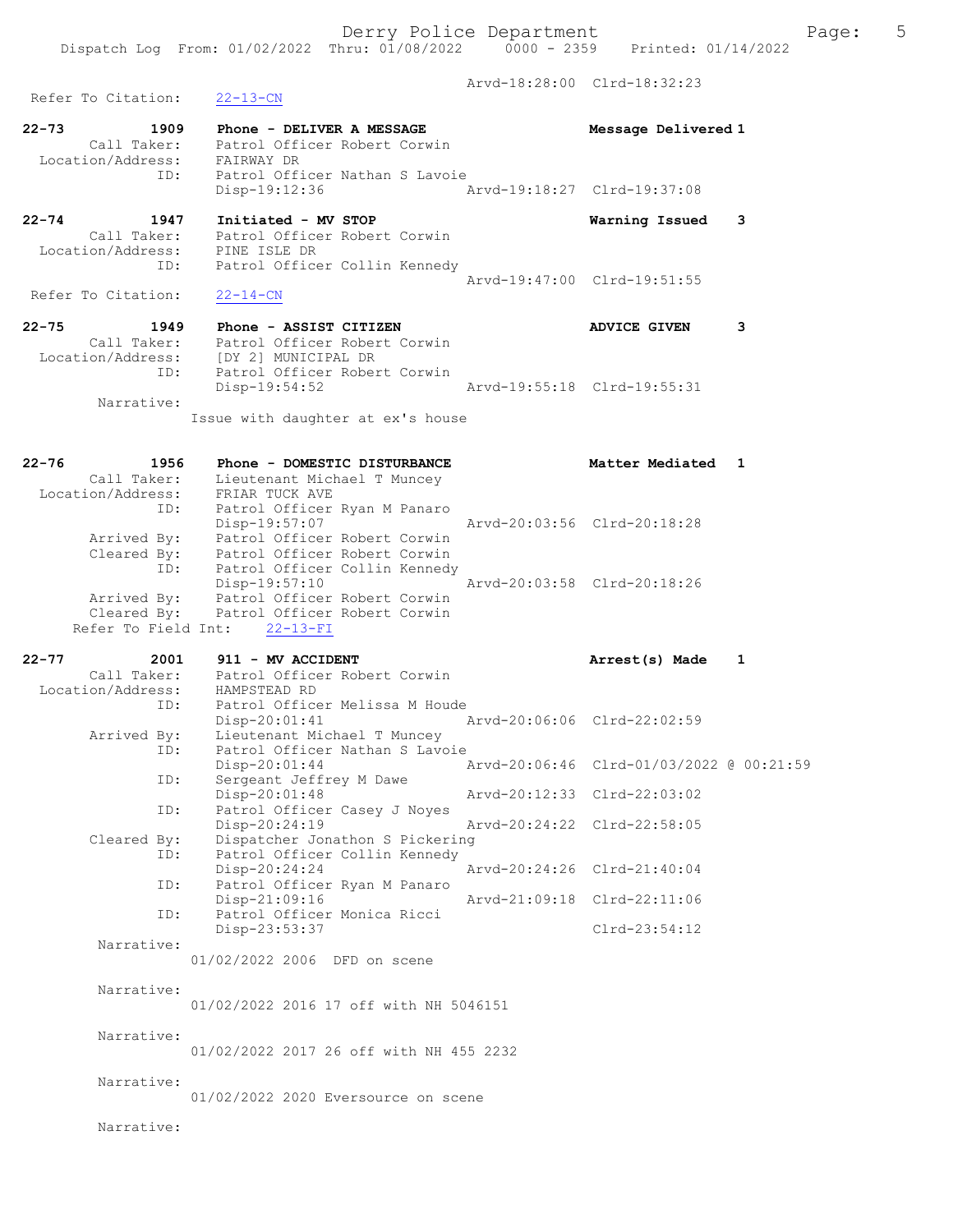Derry Police Department The Rage: 6 Dispatch Log From: 01/02/2022 Thru: 01/08/2022 0000 - 2359 Printed: 01/14/2022 01/02/2022 2037 26 off at PMC with Female operator who was transported to PMC Narrative: 01/02/2022 2055 Birch St on scene Narrative: 01/02/2022 2109 16 advising one in custody Narrative: 01/02/2022 2140 both vehicles towed Narrative: 01/02/2022 2152 One female in custody: Name: Shannen Hanright Address: 247 Hampstead Rd. Derry, NH 03038 DOB: 12/15/1991 Charges: DUI (2nd) False Report Narrative: 01/02/2022 2203 Female released with summons Court date 3/17/22 Refer To Accident:  $\frac{22-1-AC}{22-10-AR}$ Refer To Summons:  $\frac{22-10-AF}{22-2-AC}$ Refer To Accident: 22-78 2104 Walk-In - MV REPO 2008 22-78 No Action Required 1 Call Taker: Lieutenant Michael T Muncey Location/Address: SCENIC DR ID: Lieutenant Michael T Muncey Disp-21:06:29 Arvd-21:06:31 Clrd-21:06:45 Narrative: 2016 Mercedes c300 22-79 2322 Initiated - PROPERTY CHECK Services Rendered 2 Call Taker: Dispatcher Jonathon S Pickering Location/Address: PIERCE AVE ID: Patrol Officer Michael Carnazzo Arvd-23:22:00 Clrd-23:23:46 22-80 2323 Initiated - PED CHECK SENT ON THEIR WAY 2 Call Taker: Dispatcher Jonathon S Pickering Location/Address: BIRCH ST + E BROADWAY ID: Patrol Officer Michael Carnazzo Arvd-23:23:00 Clrd-23:40:04<br>ID: Patrol Officer Nikita Tomnyuk Patrol Officer Nikita Tomnyuk<br>Disp-23:25:26 Disp-23:25:26 Arvd-23:28:17 Clrd-23:40:04 22-81 2351 Phone - SUSPICIOUS ACTIVITY Could Not Locate 2 Call Taker: Patrol Officer Robert Corwin Location/Address: FAIRWAY DR ID: Patrol Officer Collin Kennedy Disp-23:54:09 Arvd-23:55:30 Clrd-01/03/2022 @ 00:00:24 Arrived By: Dispatcher Jonathon S Pickering Cleared By: Dispatcher Jonathon S Pickering ID: Patrol Officer Monica Ricci Disp-23:54:16 Arvd-23:55:31 Clrd-01/03/2022 @ 00:00:23<br>Arrived By: Dispatcher Jonathon S Pickering Arrived By: Dispatcher Jonathon S Pickering<br>Cleared By: Dispatcher Jonathon S Pickering Dispatcher Jonathon S Pickering Narrative: male walking around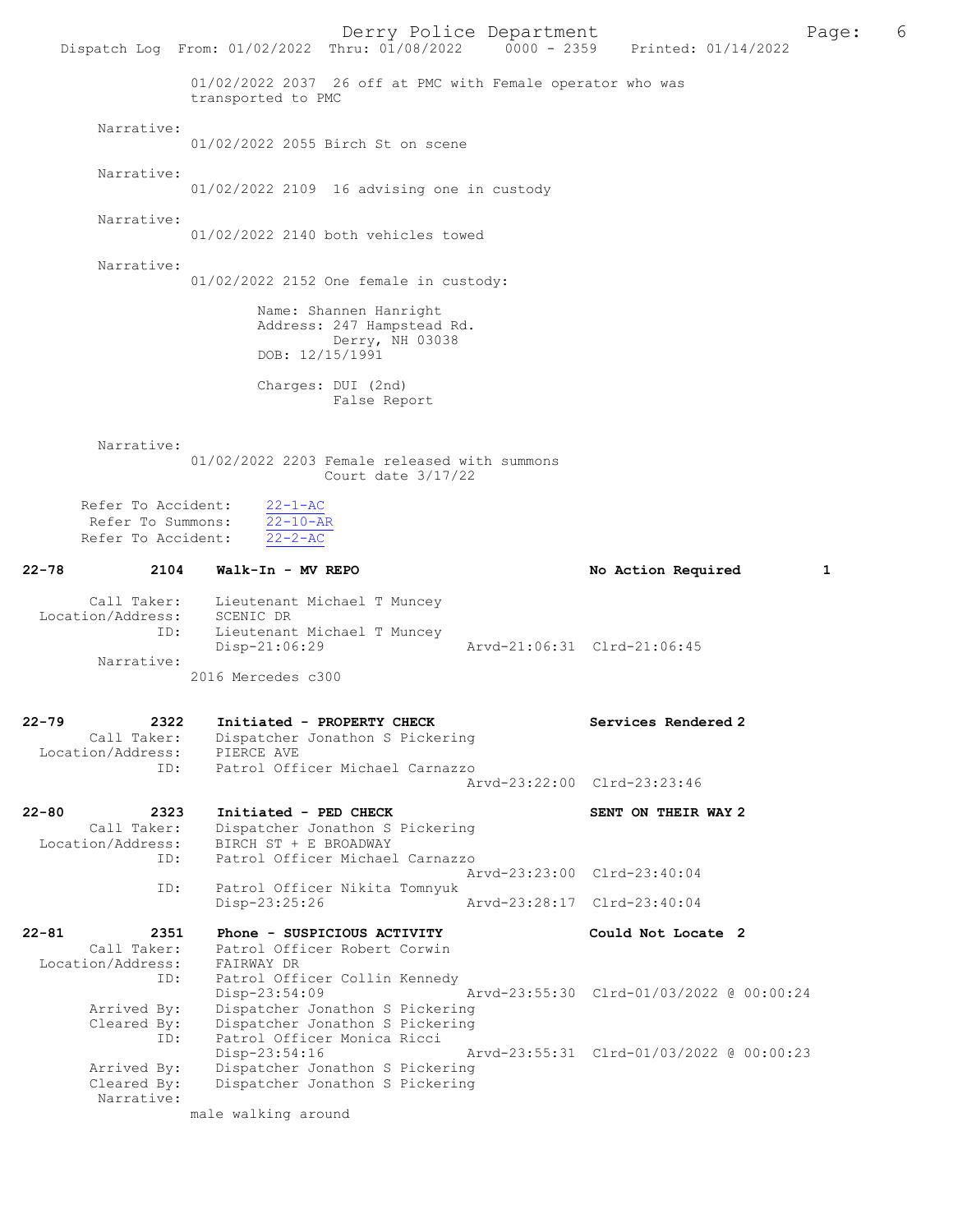# For Date: 01/03/2022 - Monday

| $22 - 82$<br>0039                                            | Initiated - MV STOP                                                                                               | No Action Required          | 3            |
|--------------------------------------------------------------|-------------------------------------------------------------------------------------------------------------------|-----------------------------|--------------|
| Call Taker:<br>Location/Address:                             | Dispatcher Jonathon S Pickering<br>OLDE COACH RD                                                                  |                             |              |
| ID:                                                          | Patrol Officer Jack Stafford                                                                                      | Arvd-00:39:00 Clrd-00:42:57 |              |
| $22 - 83$<br>0042<br>Call Taker:                             | Initiated - MV STOP<br>Dispatcher Jonathon S Pickering                                                            | Warning Issued              | 3            |
| Location/Address:<br>ID:                                     | BIRCH ST<br>Patrol Officer Michael Carnazzo                                                                       |                             |              |
| Refer To Citation:                                           | $22 - 15 - CN$                                                                                                    | Arvd-00:42:00 Clrd-00:55:17 |              |
| $22 - 84$<br>0051<br>Call Taker:<br>Location/Address:        | Initiated - MV CHECK<br>Dispatcher Jonathon S Pickering<br>[DY 1246] E DERRY RD                                   | SENT ON THEIR WAY 1         |              |
| ID:<br>ID:                                                   | Patrol Officer Jack Stafford<br>Patrol Officer Monica Ricci                                                       | Arvd-00:51:00 Clrd-01:00:07 |              |
| ID:                                                          | $Disp-00:52:14$<br>Patrol Officer Michael Carnazzo                                                                | $Clrd-00:55:25$             |              |
|                                                              | Disp-00:55:22                                                                                                     | Arvd-00:55:23 Clrd-01:00:06 |              |
| $22 - 85$<br>0058                                            | Phone - MEDICAL EMERGENCY                                                                                         | Transported to Hospital     | 1            |
| Call Taker:<br>Location/Address:<br>ID:                      | Dispatcher Jonathon S Pickering<br>KENDALL POND RD<br>Patrol Officer Nikita Tomnyuk                               |                             |              |
| ID:                                                          | $Disp-01:00:12$<br>Patrol Officer Michael Carnazzo                                                                | Arvd-01:01:50 Clrd-01:15:07 |              |
| Arrived By:<br>Narrative:                                    | $Disp-01:00:14$<br>Patrol Officer Robert Corwin                                                                   | Arvd-01:02:47 Clrd-01:15:07 |              |
|                                                              | 01/03/2022 0105 DFD on scene                                                                                      |                             |              |
| Refer To Field Int:                                          | $22 - 14 - FI$                                                                                                    |                             |              |
| $22 - 86$<br>0111<br>Call Taker:<br>Location/Address:<br>ID: | Initiated - MV CHECK<br>Dispatcher Jonathon S Pickering<br>[DY 830] MANCHESTER RD<br>Patrol Officer Jack Stafford | Vehicle checked 1           |              |
|                                                              |                                                                                                                   | Arvd-01:11:00 Clrd-01:15:21 |              |
| $22 - 87$<br>0130<br>Location/Address:                       | Phone - WELFARE CHECK<br>Call Taker: Dispatcher Jonathon S Pickering<br>LINLEW DR                                 | Report Taken                | $\mathbf{2}$ |
| ID:                                                          | Patrol Officer Monica Ricci<br>Disp-01:32:11                                                                      | Arvd-01:33:17 Clrd-01:54:34 |              |
| ID:<br>ID:                                                   | Patrol Officer Jack Stafford<br>$Disp-01:32:12$<br>Sergeant Jeffrey M Dawe                                        | Arvd-01:33:16 Clrd-01:54:35 |              |
| Refer To Incident:                                           | Disp-01:33:18<br>$22 - 12 - OF$                                                                                   | Arvd-01:33:20 Clrd-01:54:33 |              |
| $22 - 88$<br>0157                                            | Initiated - Parking Enforcement                                                                                   | Parking Ticket Issued       | $\mathbf{1}$ |
| Call Taker:<br>Location/Address:                             | Dispatcher Jonathon S Pickering<br>E BROADWAY                                                                     |                             |              |
| ID:                                                          | Patrol Officer Nikita Tomnyuk                                                                                     | Arvd-01:57:00 Clrd-01:57:43 |              |
| $22 - 89$<br>0629<br>Call Taker:<br>Location/Address:<br>ID: | Phone - ANIMAL COMPLAINT<br>Dispatcher Jonathon S Pickering<br>CHESTER RD<br>Patrol Officer Jack Stafford         | Could Not Locate 1          |              |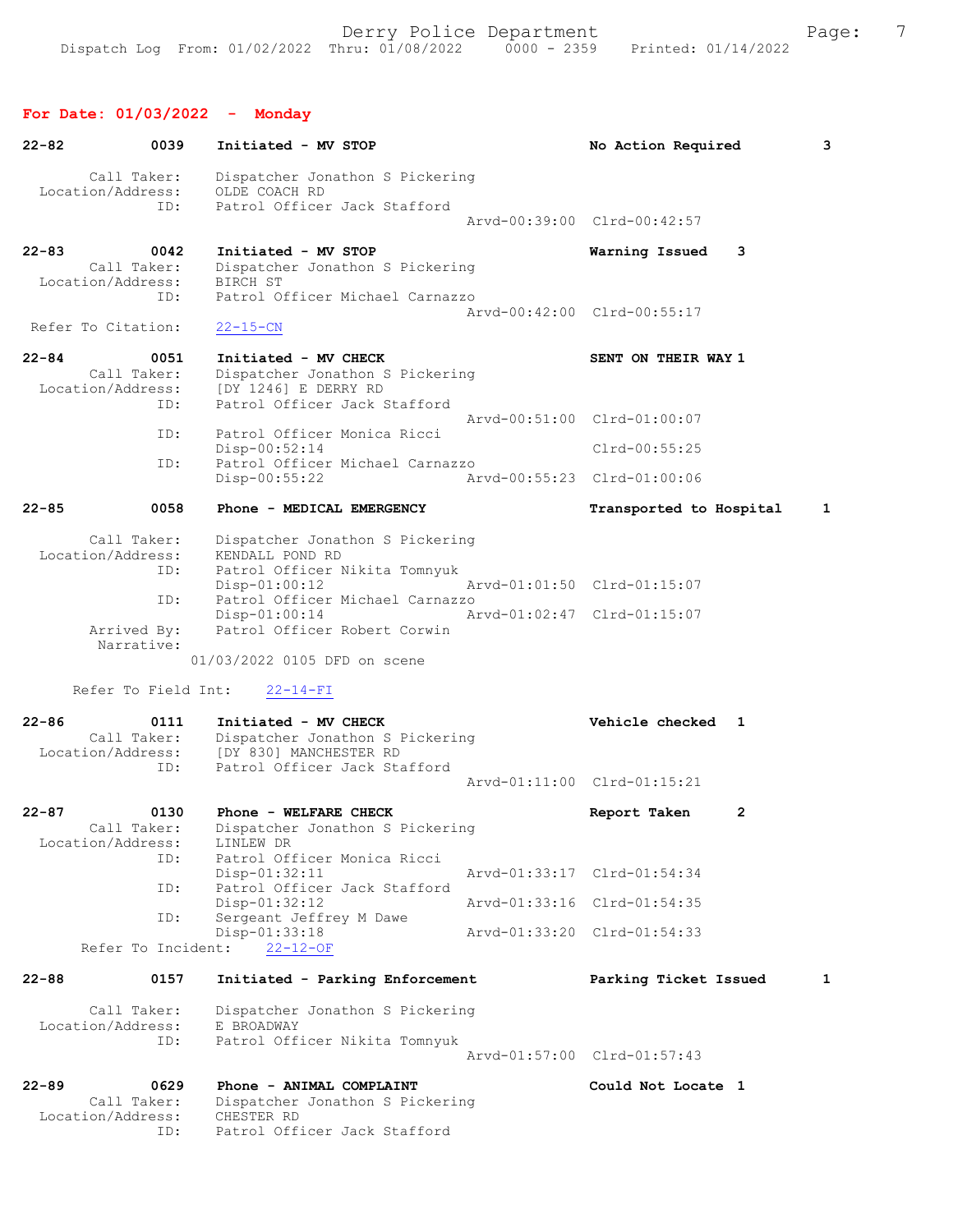Disp-06:30:38 Arvd-06:33:55 Clrd-06:47:14 Narrative: 01/03/2022 0630 possible struck animal (coyote) - unable to locate 22-90 0719 Initiated - MV STOP Summons Issued 3 Call Taker: Dispatcher Jess W Arcand Location/Address: MANCHESTER RD ID: Sergeant Seth Plumer Arvd-07:19:00 Clrd-07:30:45 ID: Patrol Officer Cody Johnson Disp-07:20:55 Arvd-07:20:57 Clrd-07:30:42 22-91 0728 Phone - JUVENILE OFFENSES Report Taken 2 Call Taker: Dispatcher Jess W Arcand Location/Address: PINKERTON ST ID: Patrol Officer Brian J Landry<br>Disp-07:28:21 hrvd-07:28:27 Clrd-07:53:27 Disp-07:28:21 Arvd-07:28:27 Clrd-07:53:27 ID: Patrol Officer Casey J Noyes Disp-07:28:25 Clrd-07:31:40 ID: Patrol Officer Kevin L Davies<br>Disp-07:31:35 Disp-07:31:35 Arvd-07:31:37 Clrd-07:53:27 ID: Patrol Officer Cody Johnson<br>Disp-07:41:18<br>ID: Sergeant Seth Plumer Disp-07:41:18 Arvd-07:41:21 Clrd-07:53:27 ID: Sergeant Seth Plumer Disp-07:41:25 Arvd-07:41:27 Clrd-07:53:27 Narrative: 01/03/2022 0741 SUBJECT IN PROTECTIVE CUSTODY Narrative: 01/03/2022 0752 RELEASED ON SCENE TO A PARENT Refer To P/C: 22-11-AR Refer To Accident: 22-3-AC 22-92 0742 Initiated - MV STOP Warning Issued 3 Call Taker: Dispatcher Jess W Arcand Location/Address: W BROADWAY ID: Patrol Officer Blake A Martineau Arvd-07:42:00 Clrd-07:47:56<br>22-16-CN Refer To Citation: 22-93 0802 Initiated - MV STOP Summons Issued 3 Call Taker: Dispatcher Jess W Arcand<br>ion/Address: E BROADWAY Location/Address:<br>ID: Patrol Officer Cody Johnson Arvd-08:02:00 Clrd-08:26:39 ID: Patrol Officer Timothy J Underhill Disp-08:04:03 Clrd-08:04:12 ID: Patrol Officer Casey J Noyes<br>Disp-08:04:08 Arvd-08:04:10 Clrd-08:26:30 Disp-08:04:08<br>22-18-CN Refer To Citation: Narrative: 01/03/2022 0820 CONDUCTING CONSENT SEARCH Narrative: 01/03/2022 0825 CLEAR SEARCH Refer To Incident: 22-13-OF 22-94 0822 Initiated - MV STOP Warning Issued 3 Call Taker: Dispatcher Jess W Arcand Location/Address: ROCKINGHAM RD ID: Patrol Officer Timothy J Underhill Arvd-08:22:00 Clrd-08:25:52<br>22-17-CN Refer To Citation: 22-95 0828 Initiated - MV STOP Warning Issued 3 Call Taker: Dispatcher Jess W Arcand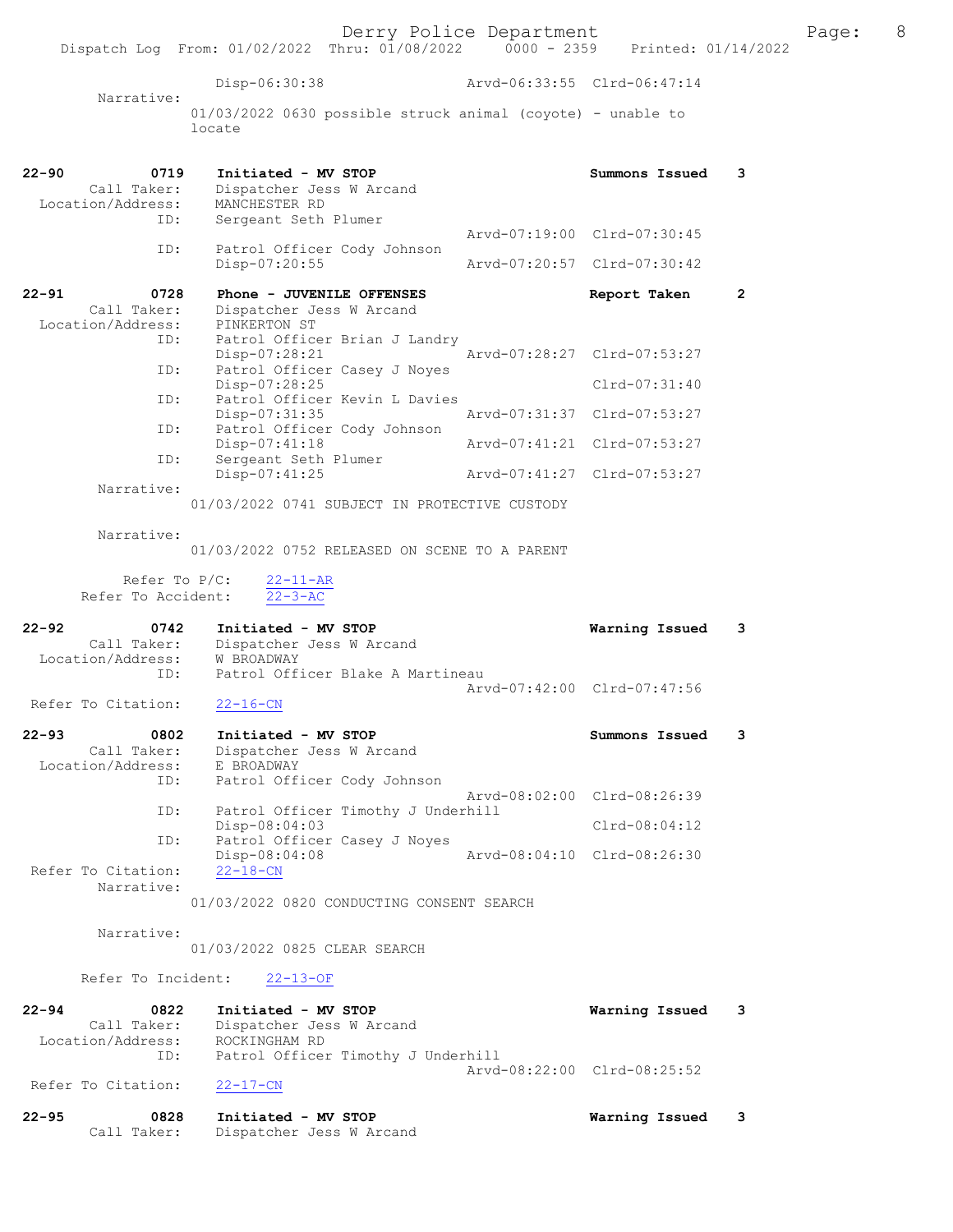Derry Police Department Fage: 9 Dispatch Log From: 01/02/2022 Thru: 01/08/2022 0000 - 2359 Printed: 01/14/2022 Location/Address: ROCKINGHAM RD + BEDARD AVE ID: Patrol Officer Blake A Martineau Arvd-08:28:00 Clrd-08:32:58<br>22-19-CN Refer To Citation: 22-96 0929 Initiated - FOLLOW-UP No Action Required 2 Call Taker: Dispatcher Jess W Arcand Location/Address: REDFIELD CIR ID: Patrol Officer Timothy J Underhill Arvd-09:29:00 Clrd-09:31:36 22-97 0937 Initiated - PAPER SERVICE Services Rendered 3 Call Taker: Dispatcher Jess W Arcand Location/Address: MANNING ST ID: Patrol Officer Blake A Martineau Arvd-09:37:00 Clrd-09:54:51 22-98 0939 Initiated - MV STOP Warning Issued 3 Call Taker: Dispatcher Jess W Arcand Location/Address: ROCKINGHAM RD ID: Patrol Officer Timothy J Underhill Arvd-09:39:00 Clrd-09:43:18 Refer To Citation: 22-20-CN 22-99 0953 Phone - Loose Dog Complaint Services Rendered 2 Call Taker: Dispatcher Jess W Arcand Location/Address: KENDALL POND RD ID: Patrol Officer Timothy J Underhill Disp-09:53:46 Arvd-09:56:50 Clrd-10:17:24 ID: Civilian Robin Bordonaro Disp-09:53:46<br>
D. Civilian Robin Bordonaro<br>
Arvd-09:58:17 Clrd-10:17:26 Arrived By: Lieutenant Robert F Smith Narrative: 01/03/2022 1017 RETURNED TO OWNER Refer To Field Int: 22-28-FI Refer To Field Int: 22-50-FI 22-100 0954 Initiated - SUBPOENA DELIVERY Served 1 Call Taker: Dispatcher Jess W Arcand Location/Address: MANNING ST ID: Patrol Officer Blake A Martineau Arvd-09:54:00 Clrd-09:55:13 22-101 1003 Initiated - MV STOP Warning Issued 3 Call Taker: Dispatcher Jess W Arcand Location/Address: ROCKINGHAM RD ID: Patrol Officer Blake A Martineau Arvd-10:03:00 Clrd-10:06:29 Refer To Citation: 22-21-CN 22-102 1017 Phone - ROAD HAZARD Services Rendered 2 Call Taker: Dispatcher Jess W Arcand Location/Address: HAMPSTEAD RD + NUTMEADOW LN ID: Patrol Officer Cody Johnson Disp-10:17:47 Arvd-10:20:09 Clrd-10:36:02  $\begin{minipage}{0.9\linewidth} \text{ID:} & \begin{equation}\n \text{Patrou} & \text{I-S} \\
 \text{Disp-10:17:47}\n \end{equation} \end{minipage}$ 01/03/2022 1035 BIRCH ST COLLISION NOTIFIED AND RESPONDING FOR DEBRIS 22-103 1023 Phone - WARRANT ARREST Arrest(s) Made 2 Call Taker: Patrol Officer Scott M Beegan Location/Address: MUNICIPAL DR ID: Patrol Officer Scott M Beegan Disp-10:23:35 Arvd-10:23:37 Clrd-11:57:53<br>Cleared By: Dispatcher Jess W Arcand Dispatcher Jess W Arcand Narrative: 01/03/2022 1052 SUBJECT IN THE LOBBY ON A DERRY WARRANT FOR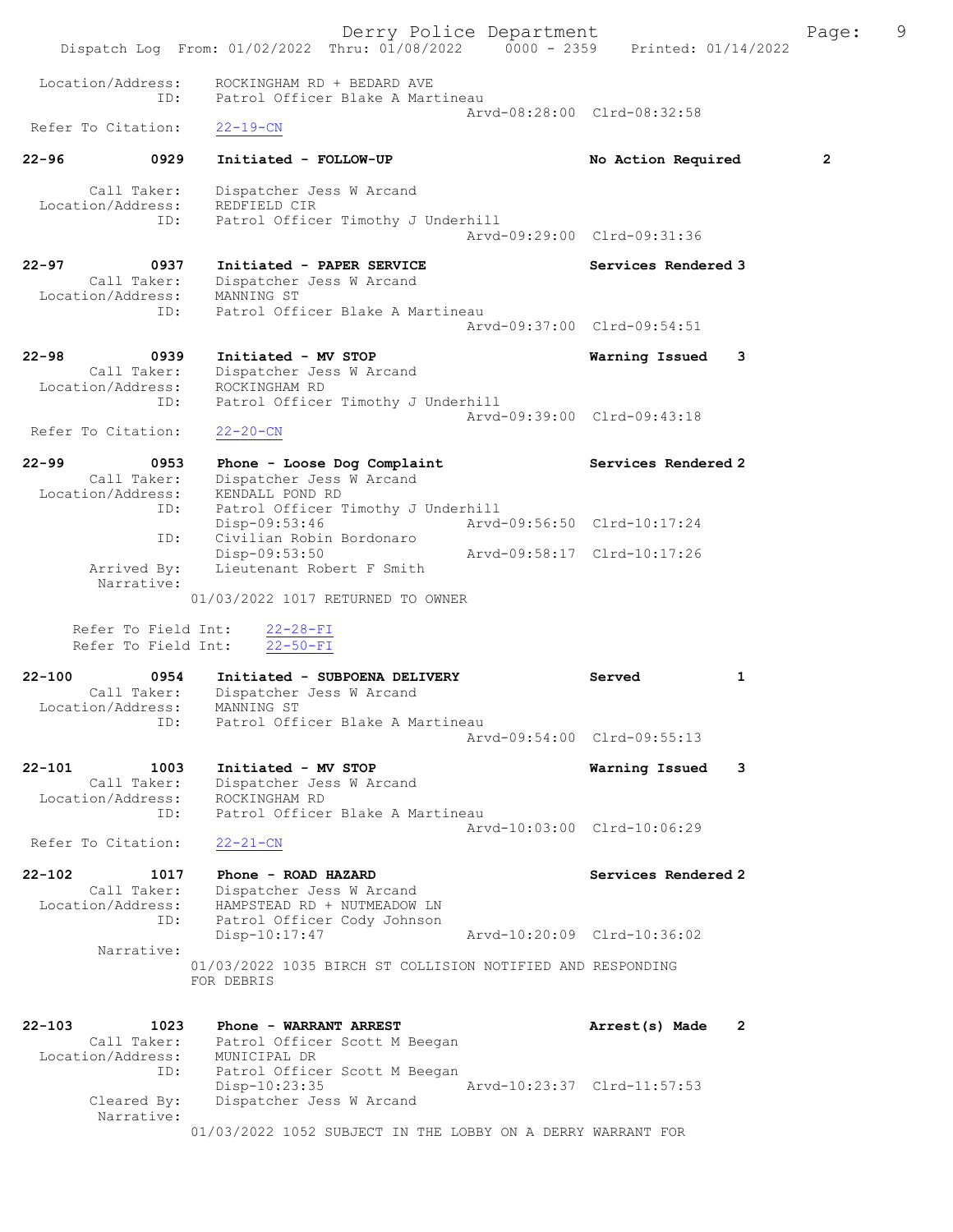|                                       |                                                                                                     | Derry Police Department<br>Dispatch Log From: 01/02/2022 Thru: 01/08/2022 0000 - 2359 Printed: 01/14/2022 |                             | Page: | 10 |
|---------------------------------------|-----------------------------------------------------------------------------------------------------|-----------------------------------------------------------------------------------------------------------|-----------------------------|-------|----|
|                                       | BURGLARY.                                                                                           |                                                                                                           |                             |       |    |
|                                       |                                                                                                     |                                                                                                           |                             |       |    |
| Narrative:                            | 01/03/2022 1052 IDENTIFIED AS:                                                                      |                                                                                                           |                             |       |    |
|                                       | JOHN BURGOYNE                                                                                       |                                                                                                           |                             |       |    |
|                                       | 10 COLLEEN DR                                                                                       |                                                                                                           |                             |       |    |
|                                       | SALEM NH<br>DOB 6/2/2001                                                                            |                                                                                                           |                             |       |    |
|                                       |                                                                                                     |                                                                                                           |                             |       |    |
| Narrative:                            | $1/13/22$ PER BC MENCIS                                                                             | 01/03/2022 1157 RELEASED ON PR BAIL WITH SUPERIOR COURT                                                   |                             |       |    |
| Refer To Arrest:                      | $22 - 12 - AR$                                                                                      |                                                                                                           |                             |       |    |
| 22-104<br>Location/Address: BERRY ST  | 1024 Initiated - Unlicensed Dog<br>Call Taker: Dispatcher Jess W Arcand                             |                                                                                                           | Services Rendered 2         |       |    |
| ID:                                   | Civilian Robin Bordonaro                                                                            |                                                                                                           | Arvd-10:24:00 Clrd-10:27:52 |       |    |
| Refer To Field Int:                   | Refer To Field Int: 22-19-FI<br>$22 - 27 - FI$                                                      |                                                                                                           |                             |       |    |
| 22-105                                | 1057 Initiated - MV STOP                                                                            |                                                                                                           | No Action Required          | 3     |    |
| ID:                                   | Call Taker: Dispatcher Jess W Arcand<br>Location/Address: E DERRY RD<br>Patrol Officer Cody Johnson |                                                                                                           |                             |       |    |
|                                       |                                                                                                     |                                                                                                           | Arvd-10:57:00 Clrd-11:01:37 |       |    |
| 22-106<br>1114                        | Phone - SEXUAL OFFENDER REGISTRATION                                                                |                                                                                                           | Services Rendered 1         |       |    |
|                                       | Call Taker: Dispatcher Jess W Arcand                                                                |                                                                                                           |                             |       |    |
| Location/Address: MUNICIPAL DR<br>ID: |                                                                                                     |                                                                                                           |                             |       |    |
|                                       | Detective Daniel J McCarthy<br>$Disp-11:14:48$                                                      |                                                                                                           | Arvd-11:14:50 Clrd-11:14:52 |       |    |
| 22-107<br>1115                        | Initiated - MV STOP                                                                                 |                                                                                                           | Warning Issued<br>3         |       |    |
|                                       | Call Taker: Dispatcher Jess W Arcand                                                                |                                                                                                           |                             |       |    |
| Location/Address: PEARL ST<br>ID:     | Patrol Officer Blake A Martineau                                                                    |                                                                                                           |                             |       |    |
|                                       |                                                                                                     |                                                                                                           | Arvd-11:15:00 Clrd-11:22:39 |       |    |
| Refer To Citation:                    | $22 - 22 - CN$                                                                                      |                                                                                                           |                             |       |    |
| 22-108<br>1130                        | Initiated - MV STOP                                                                                 |                                                                                                           | Warning Issued<br>3         |       |    |
| Call Taker:                           | Dispatcher Jess W Arcand                                                                            |                                                                                                           |                             |       |    |
| Location/Address:<br>ID:              | KENDALL POND RD<br>Patrol Officer Blake A Martineau                                                 |                                                                                                           |                             |       |    |
|                                       |                                                                                                     |                                                                                                           | Arvd-11:30:00 Clrd-11:38:02 |       |    |
| ID:                                   | Patrol Officer Timothy J Underhill                                                                  |                                                                                                           |                             |       |    |
| Refer To Citation:                    | $Disp-11:32:50$<br>$22 - 23 - CN$                                                                   |                                                                                                           | Arvd-11:32:52 Clrd-11:36:35 |       |    |
| 22-109<br>1141                        | Initiated - ROAD HAZARD                                                                             |                                                                                                           | Services Rendered 2         |       |    |
| Call Taker:                           | Dispatcher Jess W Arcand                                                                            |                                                                                                           |                             |       |    |
| Location/Address:                     | HAMPSTEAD RD + NUTMEADOW LN                                                                         |                                                                                                           |                             |       |    |
| ID:                                   | Patrol Officer Cody Johnson                                                                         |                                                                                                           | Arvd-11:41:00 Clrd-11:41:33 |       |    |
| Narrative:                            |                                                                                                     |                                                                                                           |                             |       |    |
|                                       | REMOVAL                                                                                             | 01/03/2022 1141 ASSISTED BIRCH ST COLLISION WITH DEBRIS                                                   |                             |       |    |
| 22-110<br>1141                        | Initiated - MV STOP                                                                                 |                                                                                                           | Summons Issued<br>3         |       |    |
| Call Taker:                           | Dispatcher Jess W Arcand                                                                            |                                                                                                           |                             |       |    |
| Location/Address:                     | HAMPSTEAD RD + SHELDON RD                                                                           |                                                                                                           |                             |       |    |
| ID:                                   | Patrol Officer Cody Johnson                                                                         |                                                                                                           | Arvd-11:41:00 Clrd-12:15:20 |       |    |
| Refer To Summons:                     | $22 - 13 - AR$                                                                                      |                                                                                                           |                             |       |    |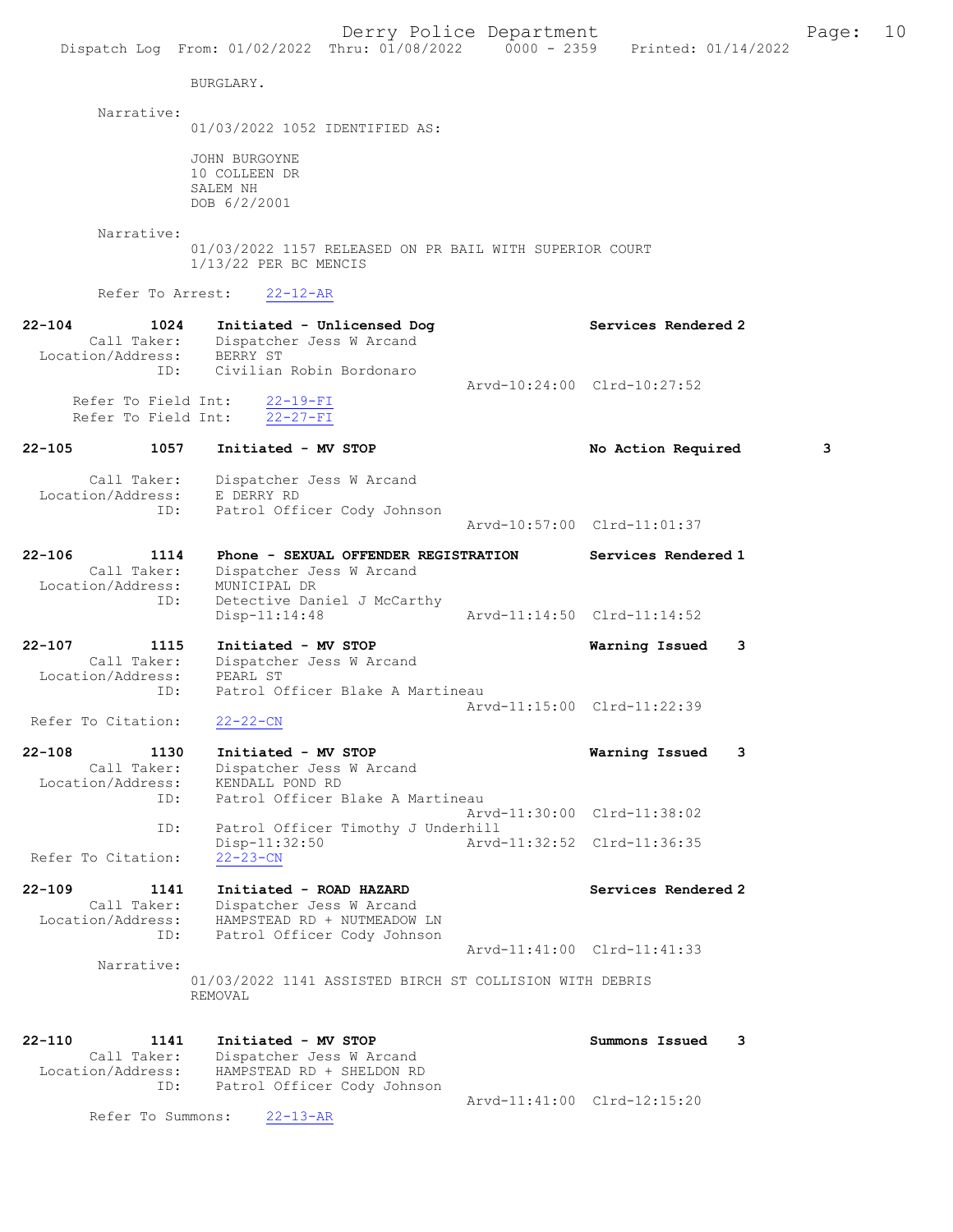Dispatch Log From: 01/02/2022 Thru: 01/08/2022 0000 - 2359 Printed: 01/14/2022

| $22 - 111$<br>1205<br>Call Taker:<br>Location/Address:        | Phone - VIN CHECK<br>Dispatcher Jess W Arcand<br>W BROADWAY                                                            | Services Rendered 3                         |                |
|---------------------------------------------------------------|------------------------------------------------------------------------------------------------------------------------|---------------------------------------------|----------------|
| ID:<br>Refer To Field Int:                                    | Patrol Officer Blake A Martineau<br>Disp-12:06:23<br>$22 - 90 - FI$                                                    | Arvd-12:14:36 Clrd-12:29:57                 |                |
| $22 - 112$<br>1209<br>Call Taker:<br>Location/Address:<br>ID: | Other - INTERNET OFFENSES<br>Dispatcher Jess W Arcand<br>MUNICIPAL DR<br>Detective Scott A Tompkins<br>$Disp-12:15:31$ | Report Taken<br>Arvd-12:15:33 Clrd-12:15:36 | 2              |
| Refer To Incident:                                            | $22 - 14 - OF$                                                                                                         |                                             |                |
| $22 - 113$<br>1210<br>Call Taker:<br>Location/Address:<br>ID: | Phone - VIN CHECK<br>Dispatcher Jess W Arcand<br>SYMPHONY LN                                                           | Services Rendered 3                         |                |
|                                                               | Patrol Officer Cody Johnson<br>$Disp-12:15:51$                                                                         | Arvd-12:44:26 Clrd-12:52:54                 |                |
| $22 - 114$<br>1216<br>Call Taker:<br>Location/Address:<br>ID: | Initiated - TOBACCO VIOLATION<br>Dispatcher Jess W Arcand<br>PINKERTON ST                                              | Summons Issued                              | 1              |
| Refer To Summons:                                             | Patrol Officer Brian J Landry<br>$22 - 14 - AR$                                                                        | Arvd-12:16:00 Clrd-12:17:03                 |                |
| $22 - 115$<br>1235<br>Call Taker:<br>Location/Address:        | Initiated - FOLLOW-UP<br>Dispatcher Jess W Arcand<br>MUNICIPAL DR                                                      | Cleared                                     | $\overline{2}$ |
| ID:                                                           | Patrol Officer Brendan S Holden                                                                                        | Arvd-12:35:00 Clrd-13:04:31                 |                |
| $22 - 116$<br>1235<br>Call Taker:<br>Location/Address:        | Phone - SUSPICIOUS ACTIVITY<br>Dispatcher Jess W Arcand<br>HARDY CT                                                    | <b>ADVICE GIVEN</b>                         | 2              |
| ID:<br>Refer To Field Int:                                    | Patrol Officer Blake A Martineau<br>Disp-12:46:17<br>$22 - 91 - FI$                                                    | Arvd-12:50:06 Clrd-13:18:18                 |                |
| 1244<br>$22 - 117$<br>Call Taker:<br>Location/Address:        | Phone - VIN CHECK<br>Dispatcher Jess W Arcand<br>FAITH DR                                                              | Services Rendered 3                         |                |
| ID:<br>Refer To Field Int:                                    | Patrol Officer Brendan S Holden<br>Disp-13:15:49<br>$22 - 154 - FI$                                                    | Arvd-13:23:28 Clrd-13:42:32                 |                |
| $22 - 118$<br>1245                                            | Initiated - FOLLOW-UP                                                                                                  | No Action Required                          | 2              |
| Call Taker:<br>Location/Address:<br>ID:                       | Dispatcher Jess W Arcand<br>MUNICIPAL DR<br>Patrol Officer Blake A Martineau                                           | Arvd-12:45:00 Clrd-12:46:08                 |                |
| $22 - 119$<br>1248                                            | Initiated - SEX OFFENSES                                                                                               | Report Taken                                | 1              |
| Call Taker:<br>Location/Address:<br>ID:                       | Dispatcher Jess W Arcand<br>MUNICIPAL DR<br>Detective Victoria M Kidd                                                  | Arvd-12:48:00 Clrd-12:48:36                 |                |
| Refer To Incident:                                            | $22 - 15 - OF$                                                                                                         |                                             |                |
| $22 - 120$<br>1301<br>Call Taker:<br>Location/Address:        | Phone - ALARM, BURGLAR<br>Dispatcher Jess W Arcand<br>[DY 3591] TSIENNETO RD                                           | <b>False Alarm</b>                          | $\mathbf{1}$   |
| ID:<br>ID:                                                    | Patrol Officer Brendan S Holden<br>Disp-13:04:49<br>Patrol Officer Scott M Beegan                                      | Arvd-13:09:08 Clrd-13:15:08                 |                |
|                                                               | $Disp-13:05:03$                                                                                                        | Arvd-13:09:27 Clrd-13:15:05                 |                |
| 22-121<br>1342                                                | Walk-In - PAPER SERVICE                                                                                                | Summons Issued                              | 3              |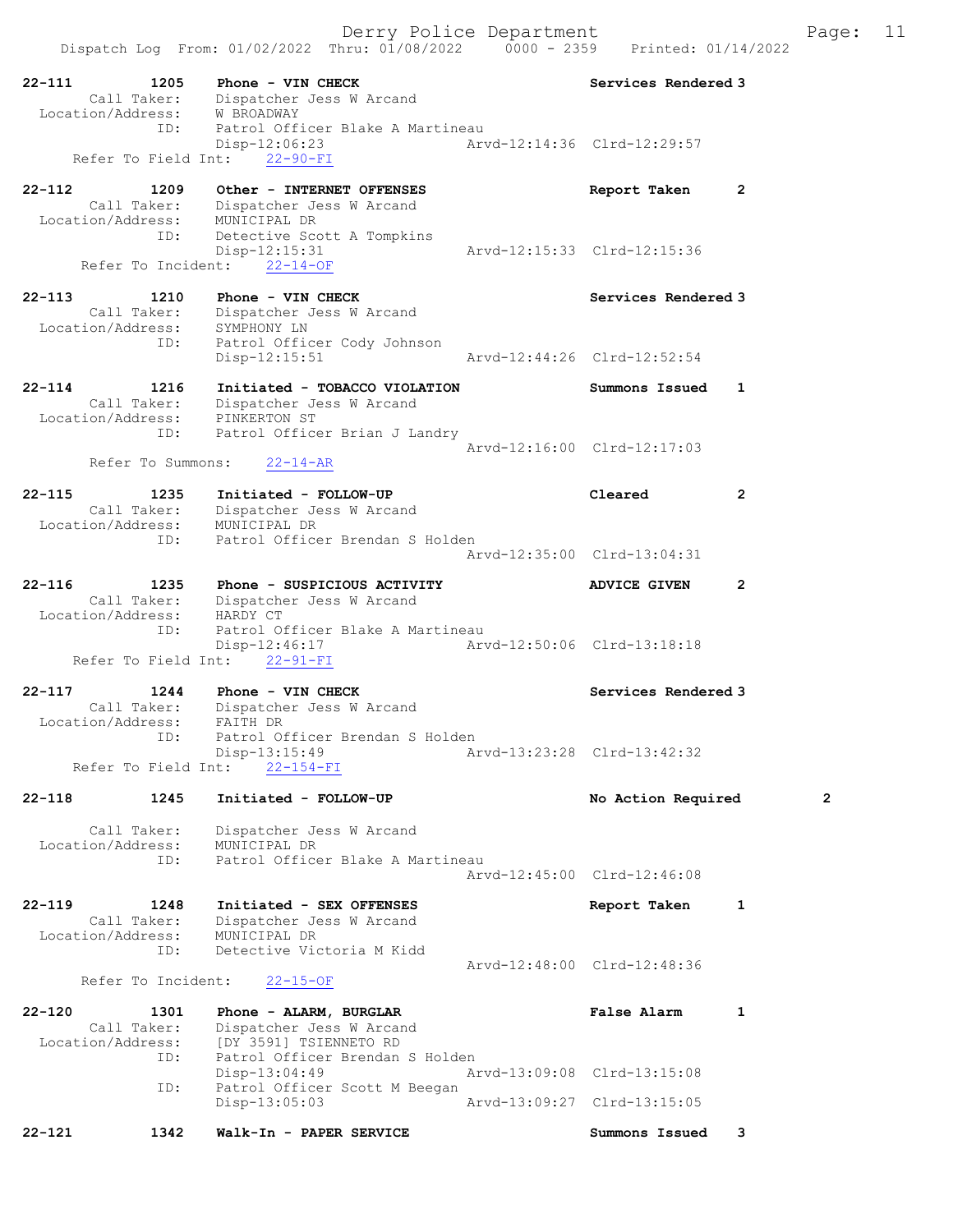Derry Police Department Fage: 12 Dispatch Log From: 01/02/2022 Thru: 01/08/2022 0000 - 2359 Printed: 01/14/2022 Call Taker: Dispatcher Jess W Arcand Location/Address: MUNICIPAL DR ID: Patrol Officer Blake A Martineau Disp-13:43:27 Arvd-13:43:35 Clrd-13:57:59 Refer To Summons: 22-15-AR 22-122 1350 Initiated - FOLLOW-UP No Action Required 2 Call Taker: Dispatcher Jess W Arcand Location/Address: DERRY WAY ID: Patrol Officer Scott M Beegan Arvd-13:50:00 Clrd-14:04:18 22-123 1352 Walk-In - FINGERPRINTS Services Rendered 3 Call Taker: Patrol Officer Casey J Noyes Location/Address: [DY 2] MUNICIPAL DR ID: Patrol Officer Casey J Noyes Disp-13:53:50 Arvd-13:53:57 Clrd-13:58:58 22-124 1355 Initiated - FOLLOW-UP No Action Required 2 Call Taker: Dispatcher Jess W Arcand Location/Address: ASHLEIGH DR ID: Patrol Officer Brendan S Holden Arvd-13:55:00 Clrd-14:17:13 22-125 1401 Walk-In - INTERNET OFFENSES Report Taken 2 Call Taker: Patrol Officer Casey J Noyes Location/Address: [DY 2] MUNICIPAL DR ID: Patrol Officer Casey J Noyes Disp-14:01:54 Arvd-14:01:57 Clrd-14:02:10 Refer To Incident: 22-16-OF 22-126 1557 Initiated - MV STOP Warning Issued 3 Call Taker: Patrol Officer Cody Johnson Location/Address: S MAIN ST ID: Patrol Officer Joshua W Morse Arvd-15:57:00 Clrd-16:03:35 Patrol Officer Michael P Accorto 22-127 1631 Phone - ASSIST CITIZEN 1999 ADVICE GIVEN 3 Call Taker: Lieutenant Michael T Muncey Location/Address: TSIENNETO RD ID: Patrol Officer Melissa M Houde Disp-16:53:38 Arvd-16:58:57 Clrd-17:15:47 Arrived By: Patrol Officer Cody Johnson Cleared By: Patrol Officer Cody Johnson Refer To Field Int: 22-44-FI 22-128 1714 Initiated - MV STOP Warning Issued 3 Call Taker: Patrol Officer Cody Johnson Location/Address: ISLAND POND RD ID: Patrol Officer Joshua W Morse Arvd-17:14:00 Clrd-17:24:24 Patrol Officer Michael P Accorto Refer To Citation: 22-25-CN 22-129 1719 Initiated - MV STOP Warning Issued 3 Call Taker: Patrol Officer Cody Johnson Location/Address: HIGH ST ID: Patrol Officer Nathan S Lavoie Arvd-17:19:00 Clrd-17:32:29 Refer To Citation: 22-26-CN 22-130 1750 Initiated - FOLLOW-UP Not Served 2 Call Taker: Patrol Officer Cody Johnson Location/Address: GATES DR ID: Patrol Officer Melissa M Houde Arvd-17:50:00 Clrd-17:56:51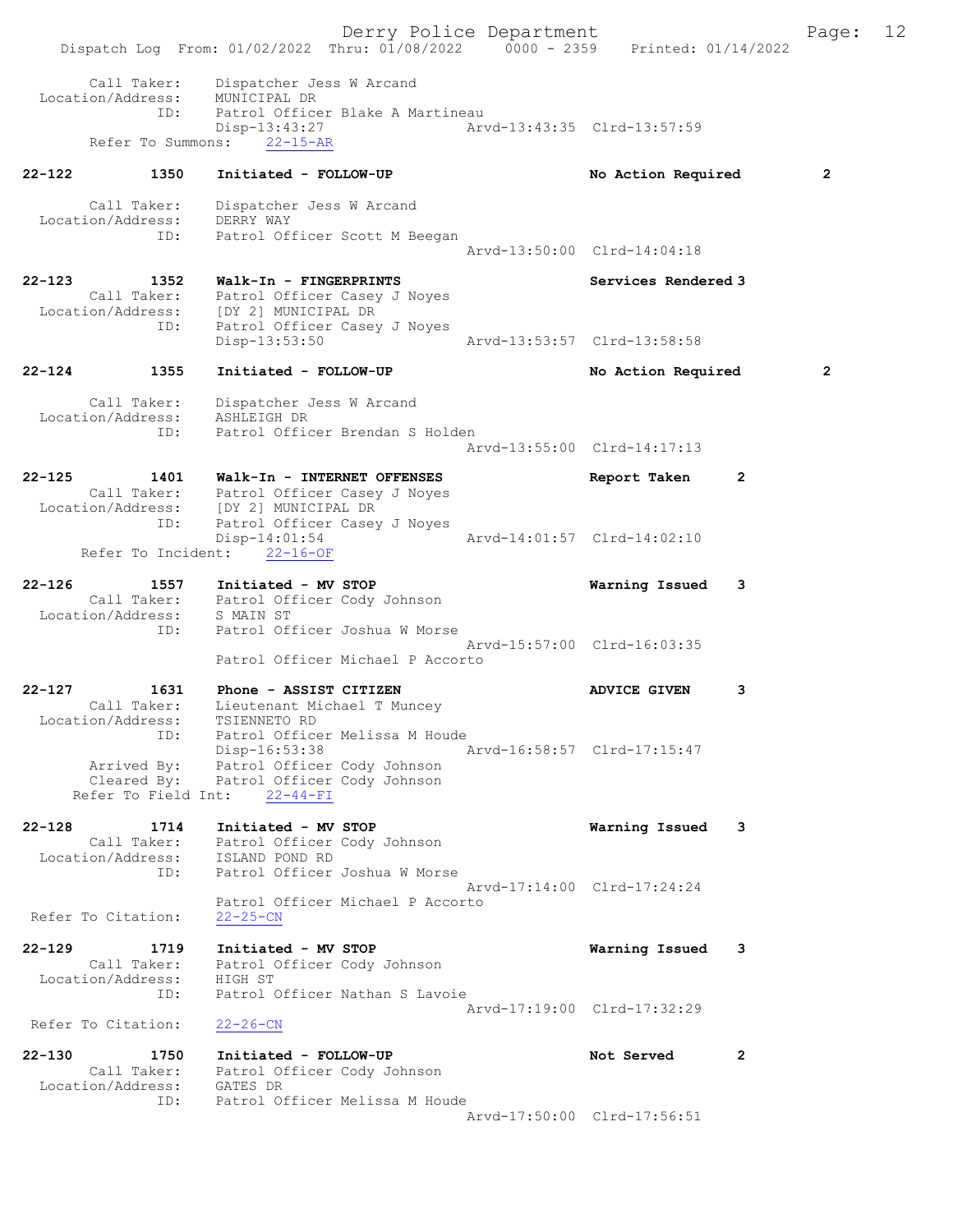Dispatch Log From: 01/02/2022 Thru: 01/08/2022 0000 - 2359 Printed: 01/14/2022 22-131 1823 Initiated - MV STOP Warning Issued 3 Call Taker: Patrol Officer Cody Johnson Location/Address: N MAIN ST ID: Patrol Officer Melissa M Houde Arvd-18:23:00 Clrd-18:28:32 Refer To Citation: 22-27-CN 22-132 1832 Initiated - MV STOP Warning Issued 3 Call Taker: Patrol Officer Cody Johnson Location/Address: ROCKINGHAM RD ID: Patrol Officer Casey J Noyes Arvd-18:32:00 Clrd-18:37:08 Refer To Citation: 22-28-CN 22-133 1923 Initiated - MV CHECK Cleared 1 Call Taker: Patrol Officer Robert Corwin Location/Address: A ST ID: Patrol Officer Nathan S Lavoie Arvd-19:23:00 Clrd-19:25:10 Cleared By: Patrol Officer Cody Johnson 22-134 1923 Phone - WARRANT ARREST Arrest(s) Made 2 Call Taker: Patrol Officer Cody Johnson Location/Address: [DY 2] MUNICIPAL DR ID: Patrol Officer Collin Kennedy Disp-19:24:13 <br>Cleared By: Patrol Officer Robert Corwin Patrol Officer Robert Corwin Narrative: 01/03/2022 1955 735 has one in cusotdy on DPD warrant. S/M 37386.1 enroute from Exit 11 P&R to DPD HQ Narrative: 01/03/2022 2005 Warrant Arrest Pamela Martin 05/22/1961 27 Thompson Street Apt. B Concord, NH Theft by Unauthorized Taking Narrative: 01/03/2022 2028 735 E/M 37403.7 Narrative: 01/03/2022 2124 Pamela Martin Cell 1 Narrative: 01/03/2022 2126 Pamela Martin Checked Refer To Arrest: 22-19-AR 22-135 1924 Phone - DOMESTIC DISTURBANCE RELEASED 1 Call Taker: Patrol Officer Robert Corwin Location/Address: BARKLAND DR ID: Patrol Officer Melissa M Houde Disp-19:24:21 Arvd-19:28:41 Clrd-20:32:04 Arrived By: Patrol Officer Cody Johnson Cleared By: Patrol Officer Cody Johnson ID: Patrol Officer Casey J Noyes Disp-19:24:24 Arvd-19:28:11 Clrd-22:02:48 Arrived By: Patrol Officer Cody Johnson Cleared By: Patrol Officer Cody Johnson ID: Sergeant Jeffrey M Dawe Disp-19:37:58 Arvd-19:38:01 Clrd-22:49:01 Dispatched By: Patrol Officer Cody Johnson Arrived By: Patrol Officer Cody Johnson ID: Patrol Officer Joshua W Morse

Derry Police Department The Page: 13

 Disp-20:04:38 Arvd-20:04:39 Clrd-20:14:23 Patrol Officer Michael P Accorto

 Dispatched By: Lieutenant Michael T Muncey Arrived By: Lieutenant Michael T Muncey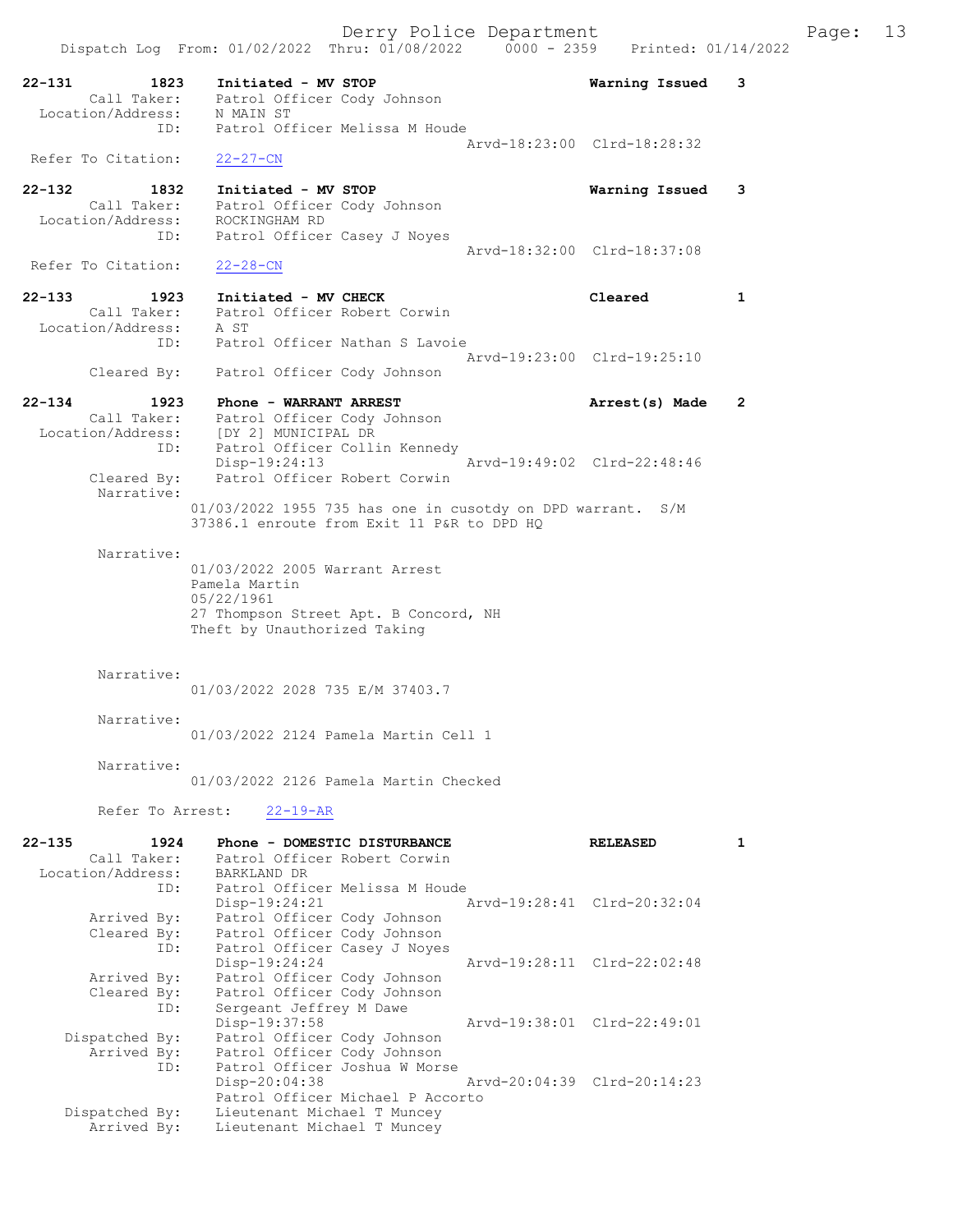Derry Police Department<br>
Page: 14<br>
Printed: 01/14/2022<br>
Printed: 01/14/2022 Dispatch Log From: 01/02/2022 Thru: 01/08/2022 Cleared By: Patrol Officer Cody Johnson ID: Patrol Officer Collin Kennedy<br>Disp-22:48:58 Disp-22:48:58 <br>Cleared By: Patrol Officer Kevin L Davies<br>Cleared By: Patrol Officer Kevin L Davies Patrol Officer Kevin L Davies Narrative: 01/03/2022 2004 Male subject in custody Narrative: 01/03/2022 2006 Female subject in custody Narrative: 01/03/2022 2007 237 S/M Male subject to HQ 62221.9 Narrative: 01/03/2022 2009 126 S/M Female subject to HQ 61500.9 Narrative: 126 E/M 61502.l6 Narrative: 01/03/2022 2028 237 E/M 62223.5 Narrative: 01/03/2022 2110 Contacted Edward Mencis BC twice with no responce Narrative: 01/03/2022 2111 Contacted Trixie Lefebvre BC message left Narrative: 01/03/2022 2120 BC Pacheco contacted and enroute to DPD Narrative: 01/03/2022 2123 Lynn Gendreau Cell 2 Narrative: 01/03/2022 2124 Edward Gendreau Cell 3 Narrative: 01/03/2022 2126 Edward Gendreau Checked Narrative: 01/03/2022 2126 Lynn Gendreau Checked Narrative: 01/03/2022 2155 Lynn Gendreau 3/8/64 13 Barkland Dr Derry NH 03038 Contempt (x1) Narrative: 01/03/2022 2156 Edward Gendreau 2/13/61 13 Barkland Dr Derry NH 03038 Stalking (x1) Narrative: 01/03/2022 2249 transporting male to Brentwood s/m 37404.9 Narrative: 01/03/2022 2319 off at Brentwood, e/m 37426.5 Narrative: 01/03/2022 2342 subject released to jail Refer To Arrest: 22-17-AR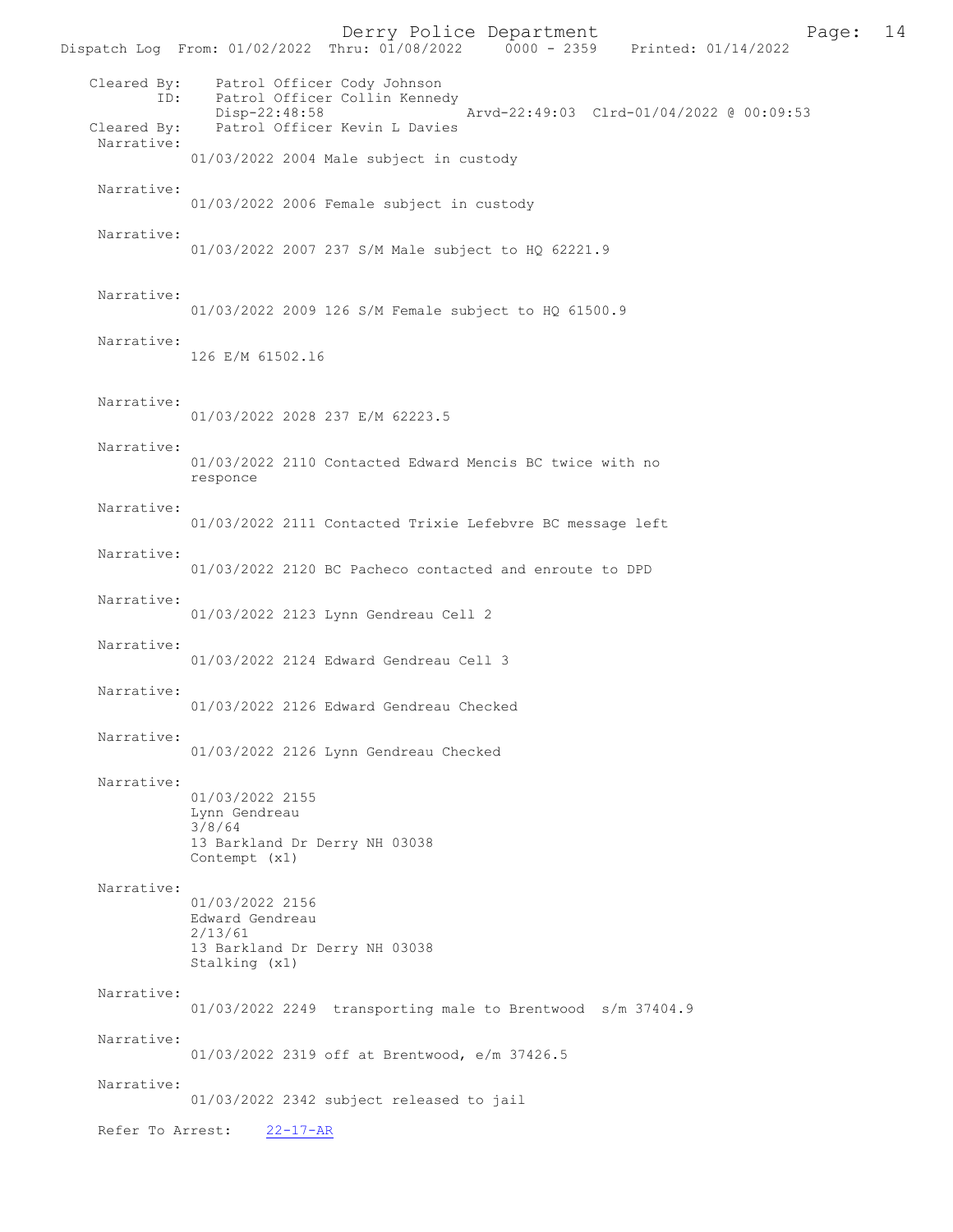Refer To Arrest: 22-18-AR

| $22 - 136$ | 1950<br>Call Taker:<br>Location/Address:                          | Phone - ANIMAL COMPLAINT<br>Patrol Officer Robert Corwin<br>RT 28                                                                                                               | Cleared                                  | 1            |
|------------|-------------------------------------------------------------------|---------------------------------------------------------------------------------------------------------------------------------------------------------------------------------|------------------------------------------|--------------|
|            | ID:<br>Dispatched By:<br>Arrived By:<br>Cleared By:<br>Narrative: | Patrol Officer Joshua W Morse<br>Disp-21:30:35<br>Patrol Officer Michael P Accorto<br>Patrol Officer Cody Johnson<br>Patrol Officer Cody Johnson<br>Patrol Officer Cody Johnson | Arvd-21:36:35 Clrd-21:40:55              |              |
|            |                                                                   | animal on side of roadway                                                                                                                                                       |                                          |              |
| $22 - 140$ | 2235                                                              | Other - ASSIST OTHER AGENCY                                                                                                                                                     | Assistance Rendered                      | 3            |
|            | Call Taker:<br>Location/Address:<br>ID:                           | Lieutenant Michael T Muncey<br>W BROADWAY<br>Lieutenant Michael T Muncey                                                                                                        |                                          |              |
|            | Refer To Field Int:                                               | $Disp-23:59:25$<br>$22 - 25 - FI$                                                                                                                                               | Arvd-23:59:27 Clrd-23:59:30              |              |
| $22 - 137$ | 2315<br>Call Taker:<br>Location/Address:                          | Phone - PROPERTY CHECK<br>Patrol Officer Kevin L Davies<br>PIERCE AVE                                                                                                           | Cleared                                  | $\mathbf{2}$ |
|            | ID:                                                               | Patrol Officer Michael Carnazzo<br>Disp-23:16:17                                                                                                                                | Arvd-23:16:20 Clrd-23:16:23              |              |
| $22 - 138$ | 2323<br>Call Taker:<br>Location/Address:                          | Phone - ERRATIC OPERATION<br>Patrol Officer Kevin L Davies<br>CHESTER RD                                                                                                        | Arrest(s) Made                           | 2            |
|            | ID:<br>Cleared By:<br>ID:                                         | Patrol Officer Jack Stafford<br>Disp-23:24:30<br>Dispatcher Jonathon S Pickering<br>Patrol Officer Awess Abdulkadir                                                             | Arvd-23:24:33 Clrd-01/04/2022 @ 06:42:20 |              |
|            | Cleared By:<br>ID:                                                | Disp-23:24:39<br>Dispatcher Jonathon S Pickering<br>Sergeant Jeffrey M Dawe                                                                                                     | Arvd-23:24:41 Clrd-01/04/2022 @ 06:42:48 |              |
|            | Narrative:                                                        | Disp-00:18:09<br>stopping ma 9TK312 on N Main                                                                                                                                   | Arvd-00:18:11 Clrd-01/04/2022 @ 02:07:49 |              |
|            | Narrative:                                                        | 01/03/2022 2339 130 is checking sobriety                                                                                                                                        |                                          |              |
|            | Narrative:                                                        | 01/03/2022 2351 130 has one in custody for 10-19                                                                                                                                |                                          |              |
|            | Narrative:                                                        | 01/03/2022 2356 130 transporting one to HQ s/m: 61512.9                                                                                                                         |                                          |              |
|            | Narrative:                                                        | 01/03/2022 2359 130 off at HQ e/m: 61213.8                                                                                                                                      |                                          |              |
|            | Narrative:                                                        | 01/04/2022 0001 next on the list requested                                                                                                                                      |                                          |              |
|            | Narrative:                                                        | 01/04/2022 0010 Spacetown notified and responding                                                                                                                               |                                          |              |
|            | Narrative:                                                        | 01/04/2022 0017 130 en route to PMC with subject for blood<br>draw $s/m:61213.8$                                                                                                |                                          |              |
|            | Narrative:                                                        | 01/04/2022 0022 130 off at PMC e/m: 61215.3                                                                                                                                     |                                          |              |
|            | Narrative:                                                        | 01/04/2022 0025 wrecker on scence                                                                                                                                               |                                          |              |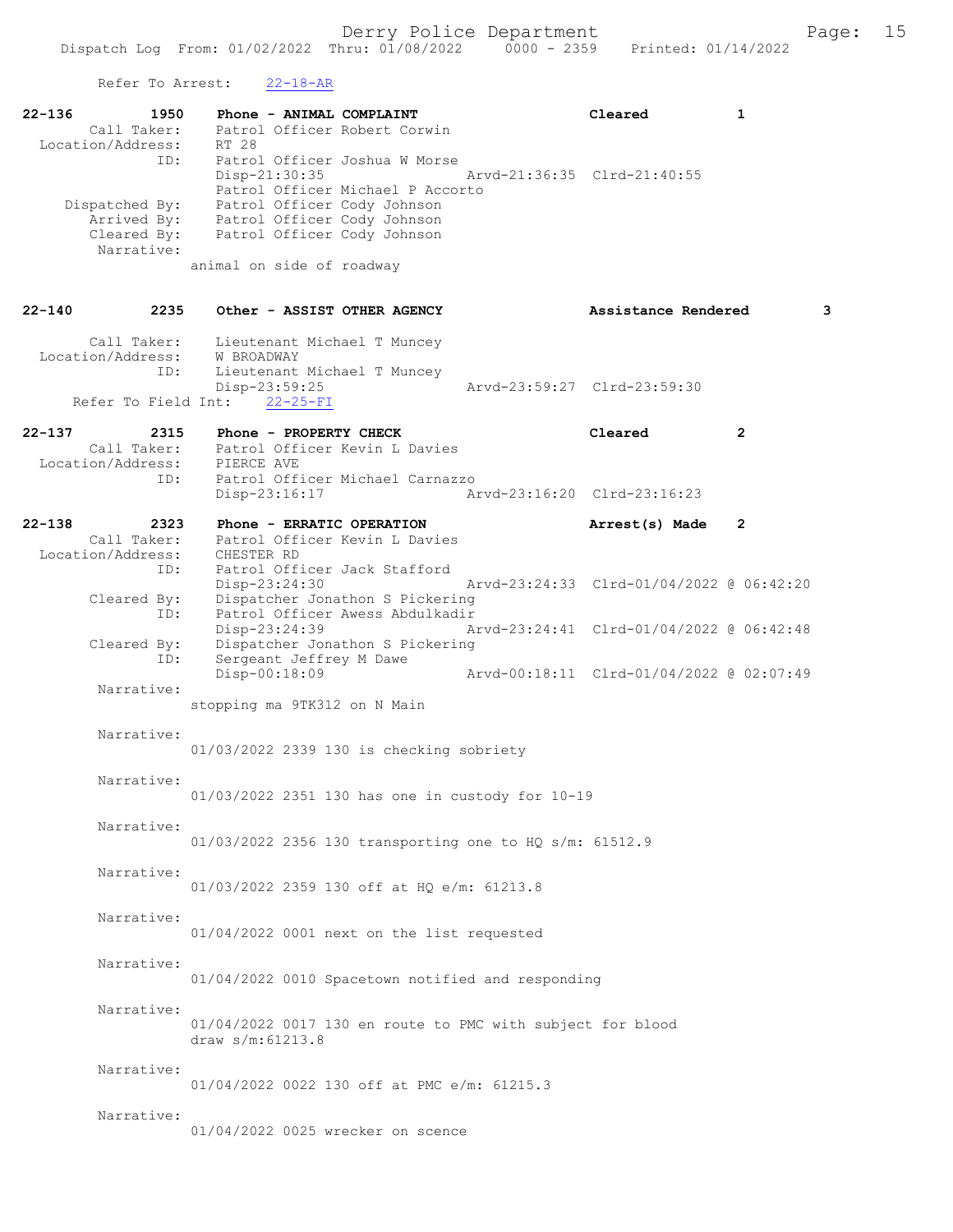| Narrative:                                                | 01/04/2022 0043 Spacetown is towing the vehicle back to the<br>PD for a search warrant, 433 following                 |  |                                          |  |  |
|-----------------------------------------------------------|-----------------------------------------------------------------------------------------------------------------------|--|------------------------------------------|--|--|
| Narrative:                                                | 01/04/2022 0046 130 en route back to HQ s/m: 61515.3                                                                  |  |                                          |  |  |
| Narrative:                                                | 01/04/2022 0046 wrecker off at HO                                                                                     |  |                                          |  |  |
| Narrative:                                                | 01/04/2022 0050 130 off at HO e/m: 61516.9                                                                            |  |                                          |  |  |
| Narrative:                                                | 01/04/2022 0136                                                                                                       |  |                                          |  |  |
|                                                           | subject in custody identified as:                                                                                     |  |                                          |  |  |
|                                                           | Kathryn Fischer<br>05/03/1995<br>460 Boston Rd Unit 569 Billerica, MA                                                 |  |                                          |  |  |
| Narrative:                                                | 01/04/2022 0228 prisoner checked                                                                                      |  |                                          |  |  |
| Narrative:                                                | 01/04/2022 0300 subject released on \$1,000 with a superior<br>court date of 1/13 per B/C Mencis to a sober party     |  |                                          |  |  |
| Narrative:                                                | 01/11/2022 1525 DETECTIVES EXECUTING SEARCH WARRANT                                                                   |  |                                          |  |  |
| Narrative:                                                | 01/11/2022 1607 CLEAR SEARCH WARRANT                                                                                  |  |                                          |  |  |
| Refer To Incident:<br>Refer To Arrest:                    | $22 - 17 - OF$<br>$22 - 21 - AR$                                                                                      |  |                                          |  |  |
| 22-139<br>2325<br>Call Taker:<br>Location/Address:<br>ID: | Phone - MV ACCIDENT<br>Patrol Officer Kevin L Davies<br>ENGLISH RANGE RD + KAREN AVE<br>Patrol Officer Nikita Tomnyuk |  | Arrest(s) Made<br>1                      |  |  |
| ID:                                                       | Disp-23:25:32<br>Patrol Officer Michael Carnazzo                                                                      |  | Arvd-23:27:40 Clrd-01/04/2022 @ 03:37:40 |  |  |
| ID:                                                       | Disp-23:25:47<br>Sergeant Jeffrey M Dawe                                                                              |  | Arvd-23:27:38 Clrd-01/04/2022 @ 03:09:42 |  |  |
| Narrative:                                                | Disp-23:27:34                                                                                                         |  | Arvd-23:27:36 Clrd-01/04/2022 @ 00:18:05 |  |  |
|                                                           | 01/03/2022 2342 232 checking sobriety                                                                                 |  |                                          |  |  |
| Narrative:                                                | S9 reporting one in custody for 10-19                                                                                 |  |                                          |  |  |
| Narrative:                                                | $01/03/2022$ 2353 232 transporting one adult male to HQ s/m:<br>62247.2                                               |  |                                          |  |  |
| Narrative:                                                | 01/03/2022 2358 232 off at HO e/m: 62249.7                                                                            |  |                                          |  |  |
| Narrative:                                                | 01/03/2022 2359 next on the list requested. recovery and LBP<br>notified and both are unable to respond               |  |                                          |  |  |
| Narrative:                                                | 01/04/2022 0011 Birch St notified and respodning                                                                      |  |                                          |  |  |
| Narrative:                                                |                                                                                                                       |  |                                          |  |  |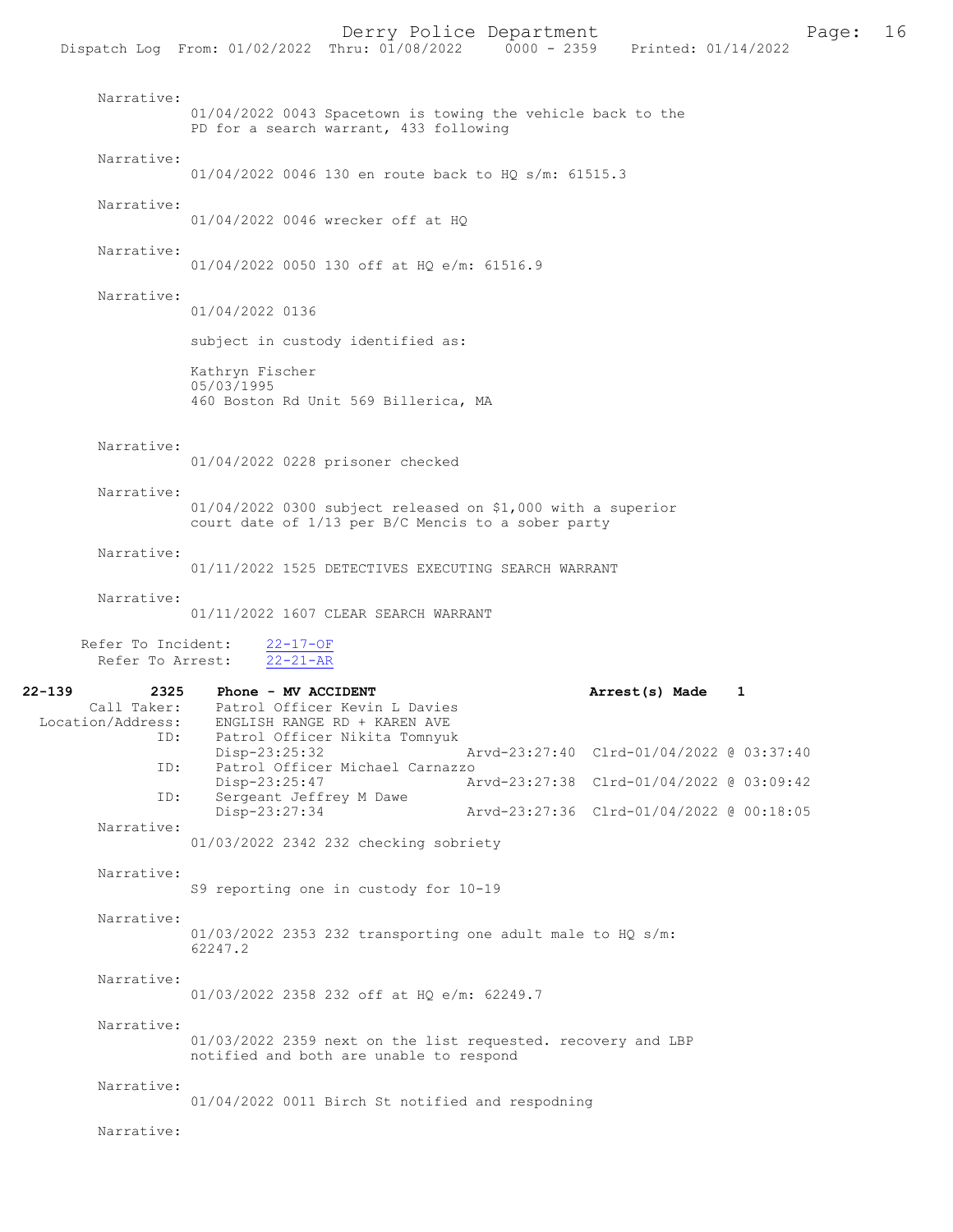Derry Police Department Page: 17 Dispatch Log From: 01/02/2022 Thru: 01/08/2022 01/04/2022 0025 wrecker on scene Narrative: 01/04/2022 0026 B/C Mencis notified and responding Narrative: 01/04/2022 0044 Subject in custody identified as: Adam Mcgratty 09/27/1996 3 Visa Ave Derry, NH 03038 Narrative:

01/04/2022 0135 subject released on PR bail per B/C Mencis with a court date of 03/17/22

Narrative:

01/04/2022 0201 wrecker towed the vehicle

Refer To Arrest:  $\frac{22-20-AR}{22-4-AC}$ Refer To Accident:

### For Date: 01/04/2022 - Tuesday

| $22 - 141$ | 0444                                     | Phone - MEDICAL EMERGENCY                                                        | Transported to Hospital     | 1 |
|------------|------------------------------------------|----------------------------------------------------------------------------------|-----------------------------|---|
|            | Call Taker:<br>Location/Address:         | Patrol Officer Kevin L Davies<br>FAIRWAY DR                                      |                             |   |
|            | ID:                                      | Patrol Officer Michael Carnazzo<br>Disp-04:45:13                                 | Arvd-04:48:42 Clrd-05:09:35 |   |
|            | ID:<br>ID:                               | Patrol Officer Nikita Tomnyuk<br>Disp-04:45:42<br>Sergeant Jeffrey M Dawe        | Arvd-04:46:39 Clrd-05:26:18 |   |
|            | Refer To Incident:                       | Disp-04:49:08<br>$22 - 18 - OF$                                                  | Arvd-04:55:35 Clrd-05:09:38 |   |
| $22 - 142$ | 0726<br>Call Taker:<br>Location/Address: | Phone - WELFARE CHECK<br>Dispatcher Jonathon S Pickering<br>LINLEW DR            | Services Rendered 2         |   |
|            | ID:<br>Refer To Field Int:               | Patrol Officer Melissa M Houde<br>Disp-07:31:54<br>$22 - 45 - FI$                | Arvd-07:36:07 Clrd-07:40:02 |   |
| $22 - 143$ | 0735<br>Call Taker:<br>Location/Address: | Initiated - MV STOP<br>Dispatcher Jonathon S Pickering<br>WINDHAM RD + WILLOW ST | Warning Issued              | 3 |
|            | ID:<br>Refer To Citation:                | Patrol Officer Timothy J Underhill<br>$22 - 30 - CN$                             | Arvd-07:35:00 Clrd-07:39:56 |   |
| $22 - 144$ | 0755<br>Call Taker:<br>Location/Address: | Initiated - MV STOP<br>Dispatcher Jonathon S Pickering<br>WINDHAM RD             | Warning Issued              | 3 |
|            | ID:<br>Refer To Citation:                | Patrol Officer Timothy J Underhill<br>$22 - 31 - CN$                             | Arvd-07:55:00 Clrd-07:59:50 |   |
| $22 - 145$ | 0805<br>Call Taker:<br>Location/Address: | Initiated - MV STOP<br>Dispatcher Jonathon S Pickering<br>MANCHESTER RD          | Warning Issued              | 3 |
|            | ID:<br>Refer To Citation:                | Sergeant James M Belanger<br>$22 - 33 - CN$                                      | Arvd-08:05:00 Clrd-08:08:56 |   |
| $22 - 146$ | 0806<br>Call Taker:<br>Location/Address: | Initiated - MV STOP<br>Dispatcher Jonathon S Pickering<br>N MAIN ST              | Warning Issued              | 3 |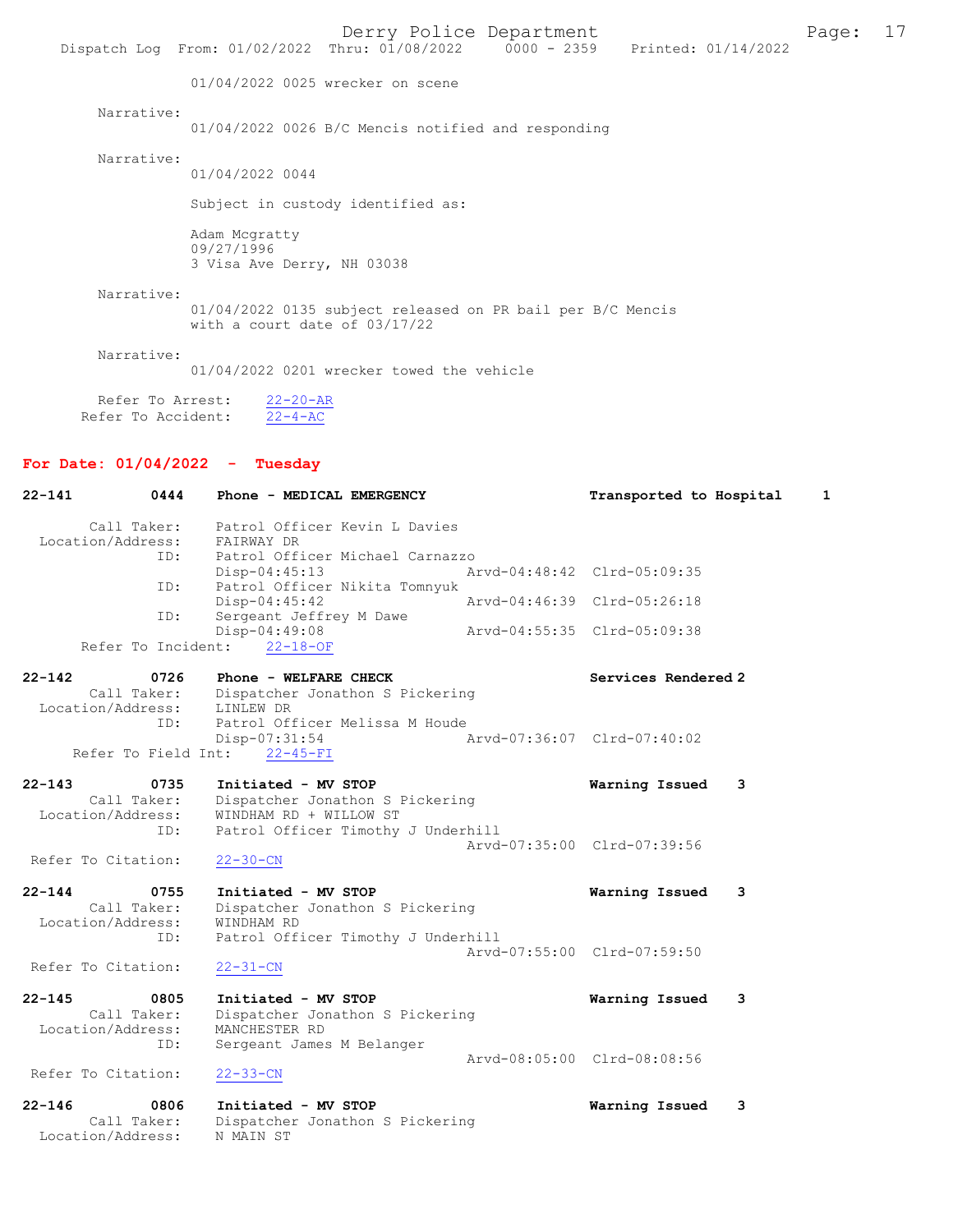|                                                        | Dispatch Log From: 01/02/2022 Thru: 01/08/2022 0000 - 2359 Printed: 01/14/2022                                                                                                   | Derry Police Department |                                                            |                | Page:          | 18 |
|--------------------------------------------------------|----------------------------------------------------------------------------------------------------------------------------------------------------------------------------------|-------------------------|------------------------------------------------------------|----------------|----------------|----|
| ID:                                                    | Patrol Officer Melissa M Houde                                                                                                                                                   |                         |                                                            |                |                |    |
| Refer To Citation:                                     | $22 - 32 - CN$                                                                                                                                                                   |                         | Arvd-08:06:00 Clrd-08:10:02                                |                |                |    |
| $22 - 147$<br>0818                                     | Initiated - FOLLOW-UP                                                                                                                                                            |                         | No Action Required                                         |                | $\overline{2}$ |    |
| Call Taker:<br>Location/Address:                       | Dispatcher Jonathon S Pickering<br>[DY 997] PARKLAND DR<br>Patrol Officer Melissa M Houde<br>ID:                                                                                 |                         |                                                            |                |                |    |
|                                                        |                                                                                                                                                                                  |                         | Arvd-08:18:00 Clrd-08:35:54                                |                |                |    |
| $22 - 148$<br>0828                                     | Initiated - FOLLOW-UP                                                                                                                                                            |                         | No Action Required                                         |                | $\overline{2}$ |    |
| Call Taker:<br>Location/Address:                       | Dispatcher Jonathon S Pickering<br>E DERRY RD                                                                                                                                    |                         |                                                            |                |                |    |
| ID:                                                    | Patrol Officer Nicholas M Granville                                                                                                                                              |                         | Arvd-08:28:00 Clrd-08:45:20                                |                |                |    |
| $22 - 149$<br>0929<br>Call Taker:<br>Location/Address: | Initiated - ATTEMPTED PAPER SERVICE<br>Dispatcher Jonathon S Pickering<br>FOREST RIDGE RD                                                                                        |                         | Not Served                                                 | $\mathbf{2}$   |                |    |
| ID:                                                    | Patrol Officer Melissa M Houde                                                                                                                                                   |                         | Arvd-09:29:00 Clrd-09:38:50                                |                |                |    |
| $22 - 150$<br>0945<br>Call Taker:                      | Initiated - MV STOP<br>Dispatcher Jonathon S Pickering                                                                                                                           |                         | Warning Issued                                             | 3              |                |    |
| Location/Address:<br>ID:                               | WINDHAM RD + LILAC CT<br>Patrol Officer Timothy J Underhill                                                                                                                      |                         | Arvd-09:45:00 Clrd-09:49:14                                |                |                |    |
| Refer To Citation:                                     | $22 - 35 - CN$                                                                                                                                                                   |                         |                                                            |                |                |    |
| $22 - 151$<br>1035<br>Call Taker:<br>Location/Address: | Phone - SERVE RESTRAINING ORDER<br>Dispatcher Jonathon S Pickering<br>FAIRWAY DR<br>Patrol Officer Melissa M Houde<br>ID:                                                        |                         | Not Served                                                 | $\mathbf{2}$   |                |    |
| ID:                                                    | Disp-10:36:04<br>Patrol Officer Timothy J Underhill<br>Disp-10:36:05                                                                                                             |                         | Arvd-10:40:26 Clrd-10:40:26<br>Arvd-10:40:24 Clrd-10:40:27 |                |                |    |
| $22 - 152$<br>1054<br>Call Taker:<br>Location/Address: | Phone - WARRANT ARREST<br>Dispatcher Jonathon S Pickering<br>PEABODY RD ANX                                                                                                      |                         | Arrest(s) Made                                             | 2              |                |    |
| ID:                                                    | Patrol Officer Melissa M Houde<br>$Disp-10:54:25$                                                                                                                                |                         | Arvd-10:54:28 Clrd-11:12:56                                |                |                |    |
|                                                        | Patrol Officer Nicholas M Granville<br>ID:<br>$Disp-10:54:26$                                                                                                                    |                         | Arvd-10:54:29 Clrd-11:00:35                                |                |                |    |
| Narrative:                                             | 01/04/2022 1059 one in custody on a warrant, transporting to<br>DPDHO s/m: 46177.7                                                                                               |                         |                                                            |                |                |    |
| Narrative:                                             | 01/04/2022 1102 off at DPDHQ e/m: 46178.3                                                                                                                                        |                         |                                                            |                |                |    |
| Narrative:                                             | 01/04/2022 1119 Subject Info:<br>Sheila Blake<br>1 Peabody Rd Annex #3<br>Derry, NH DOB:11/14/68<br>Arrested on a warrant for Criminal Trespass, Criminal<br>Mischief, and Theft |                         |                                                            |                |                |    |
| Narrative:                                             | 01/04/2022 1144 released on a blue book summons with a DDC<br>of March 17, 2022                                                                                                  |                         |                                                            |                |                |    |
|                                                        | Refer To Arrest:<br>$22 - 22 - AR$                                                                                                                                               |                         |                                                            |                |                |    |
| $22 - 153$<br>1103                                     | Phone - SUSPICIOUS ACTIVITY                                                                                                                                                      |                         | Report Taken                                               | $\overline{2}$ |                |    |

Call Taker: Dispatcher Jonathon S Pickering

Location/Address: SOUTH AVE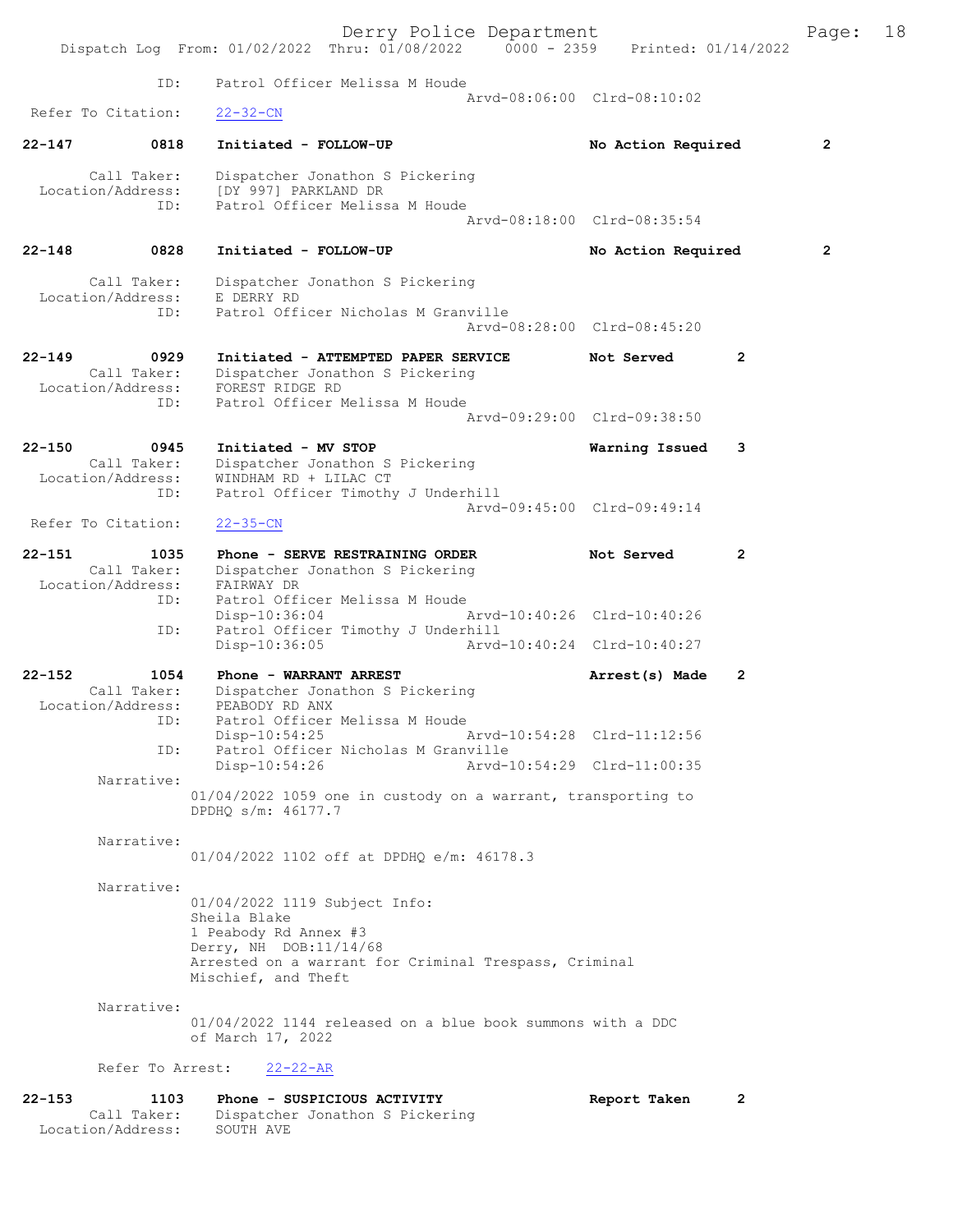Derry Police Department Fage: 19 Dispatch Log From: 01/02/2022 Thru: 01/08/2022 0000 - 2359 Printed: 01/14/2022 ID: Patrol Officer Blake A Martineau Disp-11:04:08 Arvd-11:12:55 Clrd-11:37:10 Narrative: 01/04/2022 1137 see report Refer To Incident: 22-19-OF 22-154 1110 Phone - ABANDONED 911 10 No Action Required 1 Call Taker: Dispatcher Jonathon S Pickering Location/Address: KENDALL POND RD ID: Patrol Officer Timothy J Underhill<br>Disp-11:10:20 Arvd Disp-11:10:20 Arvd-11:15:12 Clrd-11:18:44<br>TD: Patrol Officer Melissa M Houde Patrol Officer Melissa M Houde Disp-11:12:59 Clrd-11:16:53 Narrative: 01/04/2022 1118 phone malfunction Refer To Field Int: 22-48-FI 22-155 1128 Initiated - TOBACCO VIOLATION Summons Issued 1 Call Taker: Dispatcher Jonathon S Pickering<br>Location/Address: [DY 250] PINKERTON ST Location/Address: [DY 250] PINKERTON ST ID: Patrol Officer Cody Johnson Arvd-11:28:00 Clrd-11:41:07 Refer To Summons: 22-23-AR 22-156 1136 Initiated - MV STOP Warning Issued 3 Call Taker: Dispatcher Jonathon S Pickering Location/Address: TSIENNETO RD + PINKERTON ST ID: Patrol Officer Melissa M Houde Arvd-11:36:00 Clrd-11:41:12<br>22-36-CN Refer To Citation: 22-157 1151 Walk-In - SUBPOENA DELIVERY Served 1 Call Taker: Patrol Officer Scott M Beegan<br>Location/Address: [DY 2] MUNICIPAL DR [DY 2] MUNICIPAL DR 22-158 1248 Initiated - PAPER SERVICE Cleared 3 Call Taker: Dispatcher Jonathon S Pickering Location/Address: COURTHOUSE LN ID: Patrol Officer Melissa M Houde Arvd-12:48:00 Clrd-13:01:33 22-159 1301 Phone - FOLLOW-UP No Action Required 2 Call Taker: Dispatcher Jonathon S Pickering Location/Address: CHESTER RD<br>ID: Patrol Offi Patrol Officer Blake A Martineau<br>Disp-13:01:32 Art Arvd-13:18:30 Clrd-13:53:33 22-160 1357 Initiated - MV STOP Warning Issued 3 Call Taker: Dispatcher Jonathon S Pickering Location/Address: MANCHESTER RD ID: Patrol Officer Melissa M Houde Arvd-13:57:00 Clrd-14:00:04<br>22-37-CN Refer To Citation: 22-161 1358 Phone - SUSPICIOUS ACTIVITY ADVICE GIVEN 2 Call Taker: Patrol Officer Scott M Beegan Location/Address: [DY 2064] KENDALL POND RD ID: Patrol Officer Timothy J Underhill<br>Disp-14:00:46 Arvd-Disp-14:00:46 Arvd-14:12:34 Clrd-14:54:05<br>Arrived By: Dispatcher Jonathon S Pickering Arrived By: Dispatcher Jonathon S Pickering Cleared By: Dispatcher Jonathon S Pickering Narrative: 01/04/2022 1454 advice given in regards to civil matter 22-162 1406 Phone - SUSPICIOUS ACTIVITY Services Rendered 2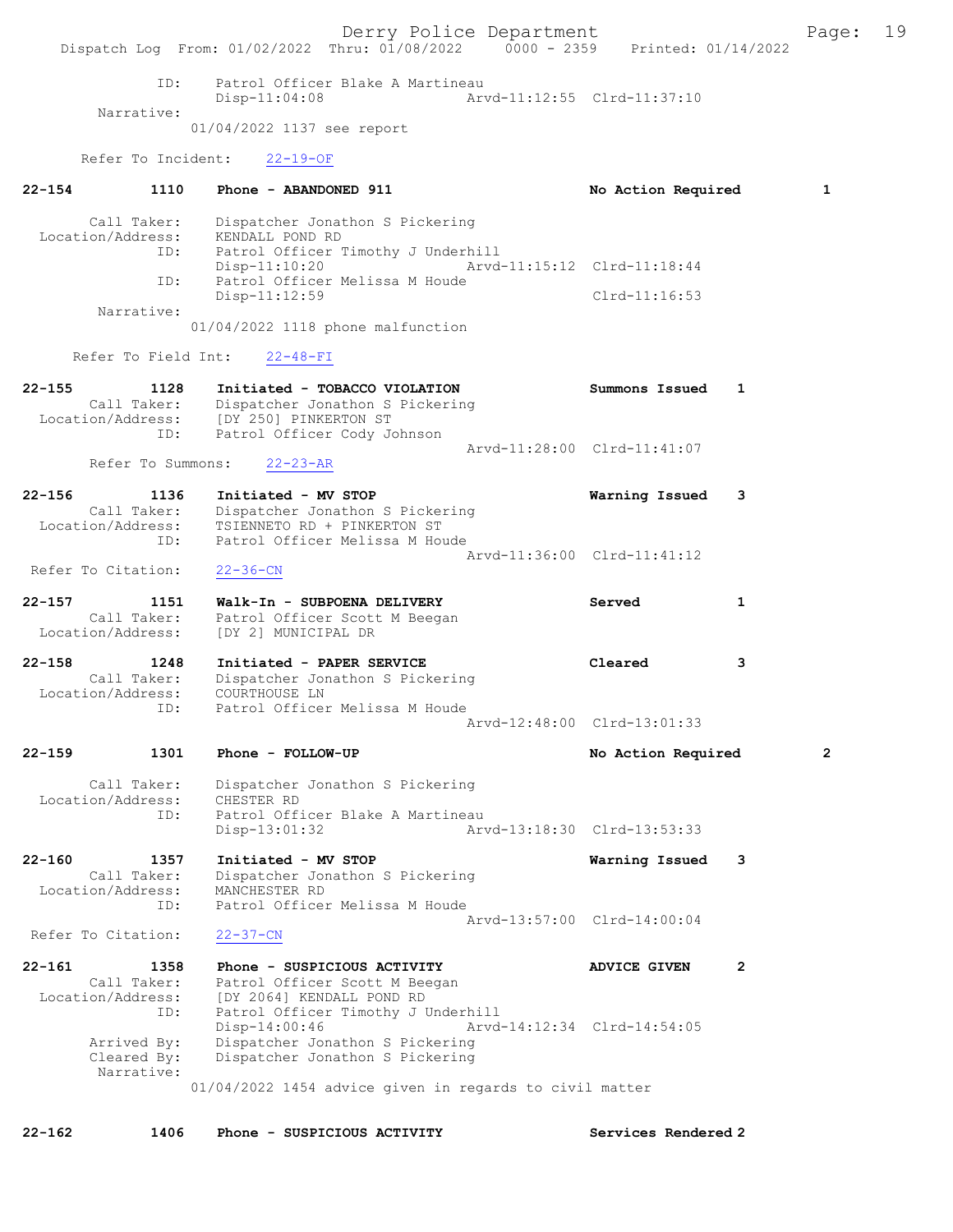Derry Police Department Fage: 20 Dispatch Log From: 01/02/2022 Thru: 01/08/2022 0000 - 2359 Printed: 01/14/2022 Call Taker: Dispatcher Jonathon S Pickering Location/Address: FAIRWAY DR ID: Patrol Officer Melissa M Houde Disp-14:07:15 Clrd-14:16:26 ID: Patrol Officer Nicholas M Granville Disp-14:07:17 Arvd-14:12:27 Clrd-14:16:28 22-163 1412 Phone - ASSIST CITIZEN ADVICE GIVEN 3 Call Taker: Patrol Officer Scott M Beegan Location/Address: [DY 2] MUNICIPAL DR ID: Patrol Officer Scott M Beegan Disp-14:13:27 Arvd-14:13:29 Clrd-14:15:30 Refer To Field Int: 22-33-FI 22-164 1415 Phone - LARCENY /FORGERY/ FRAUD Cleared 2 Call Taker: Patrol Officer Scott M Beegan Location/Address: [DY 2] MUNICIPAL DR ID: Patrol Officer Scott M Beegan Disp-14:16:03 Arvd-14:16:05 Clrd-14:20:43 Narrative: 01/04/2022 1420 Resident lives in Londonderry. Advised to contact LPD 22-165 1449 Phone - VIN CHECK Services Rendered 3 Call Taker: Dispatcher Jonathon S Pickering Location/Address: [DY 2811] ROCKINGHAM RD ID: Patrol Officer Melissa M Houde Disp-14:50:26 Arvd-14:56:40 Clrd-15:32:46 Arrived By: Patrol Officer Robert Corwin Cleared By: Patrol Officer Robert Corwin 22-166 1531 Initiated - MV STOP Warning Issued 3 Call Taker: Patrol Officer Robert Corwin Location/Address: ISLAND POND RD ID: Patrol Officer Joshua W Morse<br>Arvd-15:31:00 Clrd-15:37:23 Arvd-15:31:00 Clrd-15:37:23 Patrol Officer Michael P Accorto Refer To Citation: 22-38-CN 22-167 1549 Phone - SUSPICIOUS ACTIVITY 1990 Matter Rectified 2 1 Call Taker: Patrol Officer Robert Corwin Location/Address: N HIGH ST ID: Patrol Officer Casey J Noyes Disp-15:50:35 Arvd-15:51:37 Clrd-16:14:21 ID: Sergeant Jared Knox Disp-15:51:32 Arvd-15:51:34 Clrd-16:14:24 Narrative: kids on ice 22-168 1604 Initiated - MV STOP Summons Issued 3 Call Taker: Patrol Officer Robert Corwin Location/Address: BYPASS 28 ID: Patrol Officer Melissa M Houde Arvd-16:04:00 Clrd-16:28:27 Refer To Citation: 22-816-003001 22-169 1605 Initiated - FOLLOW-UP Cleared 2 Call Taker: Patrol Officer Robert Corwin Location/Address: ASHLEIGH DR ID: Patrol Officer Samuel J Troy Arvd-16:05:00 Clrd-16:11:48 22-170 1612 Phone - PAPER SERVICE No Action Required 3 Call Taker: Patrol Officer Robert Corwin Location/Address: FAIRWAY DR ID: Patrol Officer Samuel J Troy Disp-16:14:40 Arvd-16:20:20 Clrd-16:57:18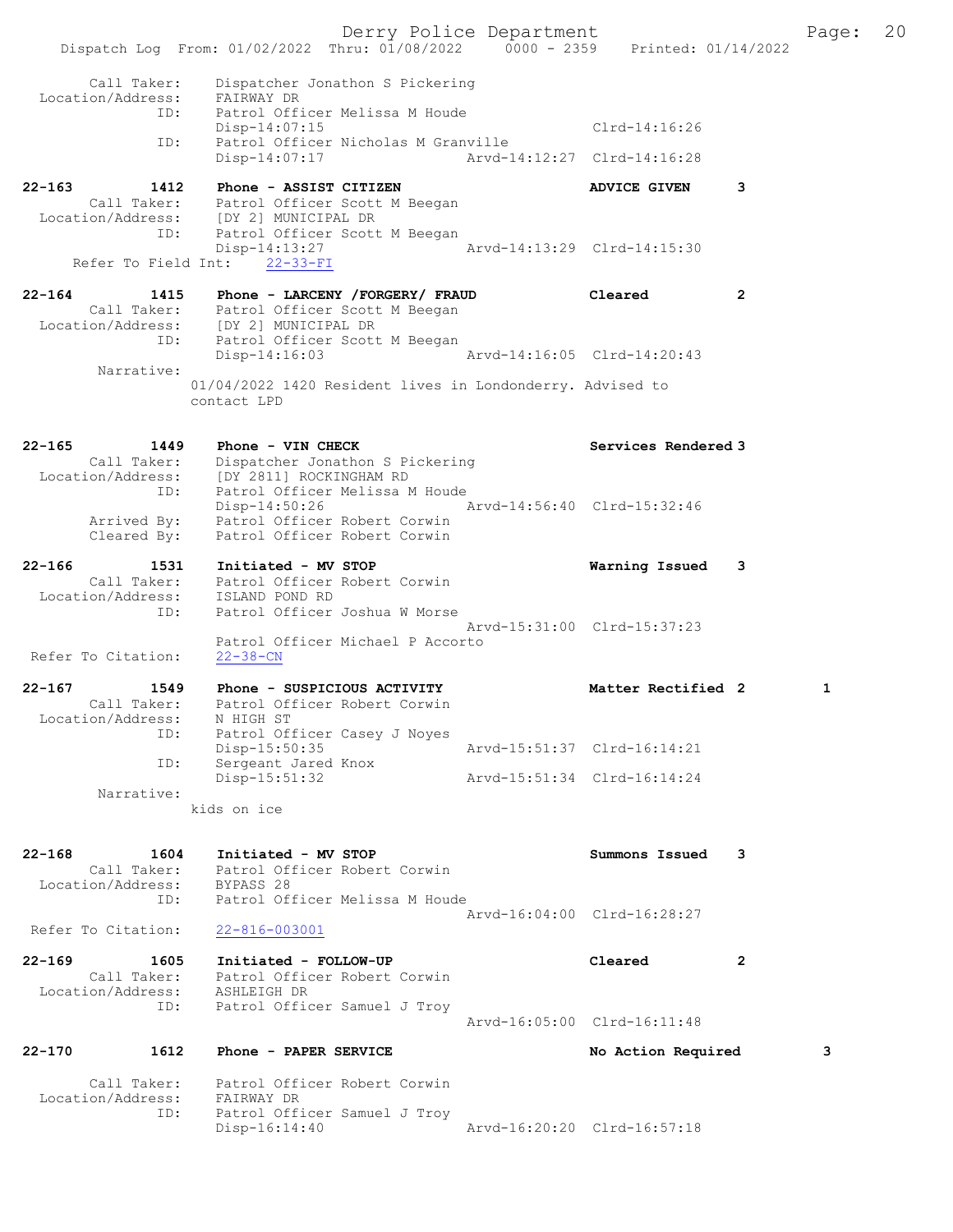Derry Police Department Fage: 21 Dispatch Log From: 01/02/2022 Thru: 01/08/2022 0000 - 2359 Printed: 01/14/2022 Arrived By: Lieutenant Michael T Muncey Cleared By: Lieutenant Michael T Muncey ID: Patrol Officer Joshua W Morse Disp-16:14:44 Arvd-16:14:46 Clrd-16:57:22 Patrol Officer Michael P Accorto Cleared By: Lieutenant Michael T Muncey 22-171 1629 Phone - VANDALISM 1620 1620 ADVICE GIVEN 3 Call Taker: Patrol Officer Robert Corwin Location/Address: [DY 3219] CRYSTAL AVE ID: Patrol Officer Samuel J Troy Disp-18:15:35 Arvd-18:22:15 Clrd-18:32:35 Arrived By: Patrol Officer Kevin L Davies Narrative: damaged table Refer To Field Int: 22-43-FI 22-172 1651 Phone - RESTRAINING ORDER VIOLATION Report Taken 2 Call Taker: Patrol Officer Scott M Beegan<br>Location/Address: [DY 2] MUNICIPAL DR ress: [DY 2] MUNICIPAL DR<br>ID: Patrol Officer Scott ID: Patrol Officer Scott M Beegan Disp-16:51:51 Arvd-16:51:53 Clrd-17:26:09 Refer To Incident: 22-20-OF 22-173 1708 Initiated - FOLLOW-UP Cleared 2 Call Taker: Patrol Officer Robert Corwin Location/Address: ASHLEIGH DR ID: Patrol Officer Samuel J Troy Arvd-17:08:00 Clrd-18:01:58 22-174 1741 Initiated - FOLLOW-UP No Action Required 2 Call Taker: Patrol Officer Robert Corwin Location/Address: BYPASS 28 ID: Patrol Officer Melissa M Houde Arvd-17:41:00 Clrd-17:44:35 Cleared By: Patrol Officer Kevin L Davies 22-175 1749 Initiated - MV STOP Cleared 3 Call Taker: Patrol Officer Robert Corwin Location/Address: E DERRY RD ID: Patrol Officer Melissa M Houde Arvd-17:49:00 Clrd-17:59:15 Cleared By: Patrol Officer Melissa M Houde Refer To Citation: 22-39-CN 22-176 1755 911 - DRUG OVERDOSE Report Taken 2 Call Taker: Patrol Officer Robert Corwin Location/Address: [DY 1759] ELM ST ID: Patrol Officer Casey J Noyes Disp-17:56:37 Arvd-17:59:29 Clrd-18:20:20 Arrived By: Patrol Officer Kevin L Davies Cleared By: Patrol Officer Kevin L Davies ID: Patrol Officer Joshua W Morse Disp-17:56:40 Arvd-18:01:53 Clrd-18:03:54 Patrol Officer Michael P Accorto ID: Sergeant Jared Knox Disp-17:59:26 Arvd-17:59:41 Clrd-18:19:49 Dispatched By: Patrol Officer Kevin L Davies Arrived By: Patrol Officer Kevin L Davies Cleared By: Patrol Officer Kevin L Davies Refer To Incident: 22-21-OF 22-177 1818 Phone - SEX OFFENSES Could Not Locate 1 Call Taker: Lieutenant Michael T Muncey Location/Address: FAIRWAY DR ID: Patrol Officer Joshua W Morse

Disp-18:50:25 Arvd-19:01:56 Clrd-19:18:20

Patrol Officer Michael P Accorto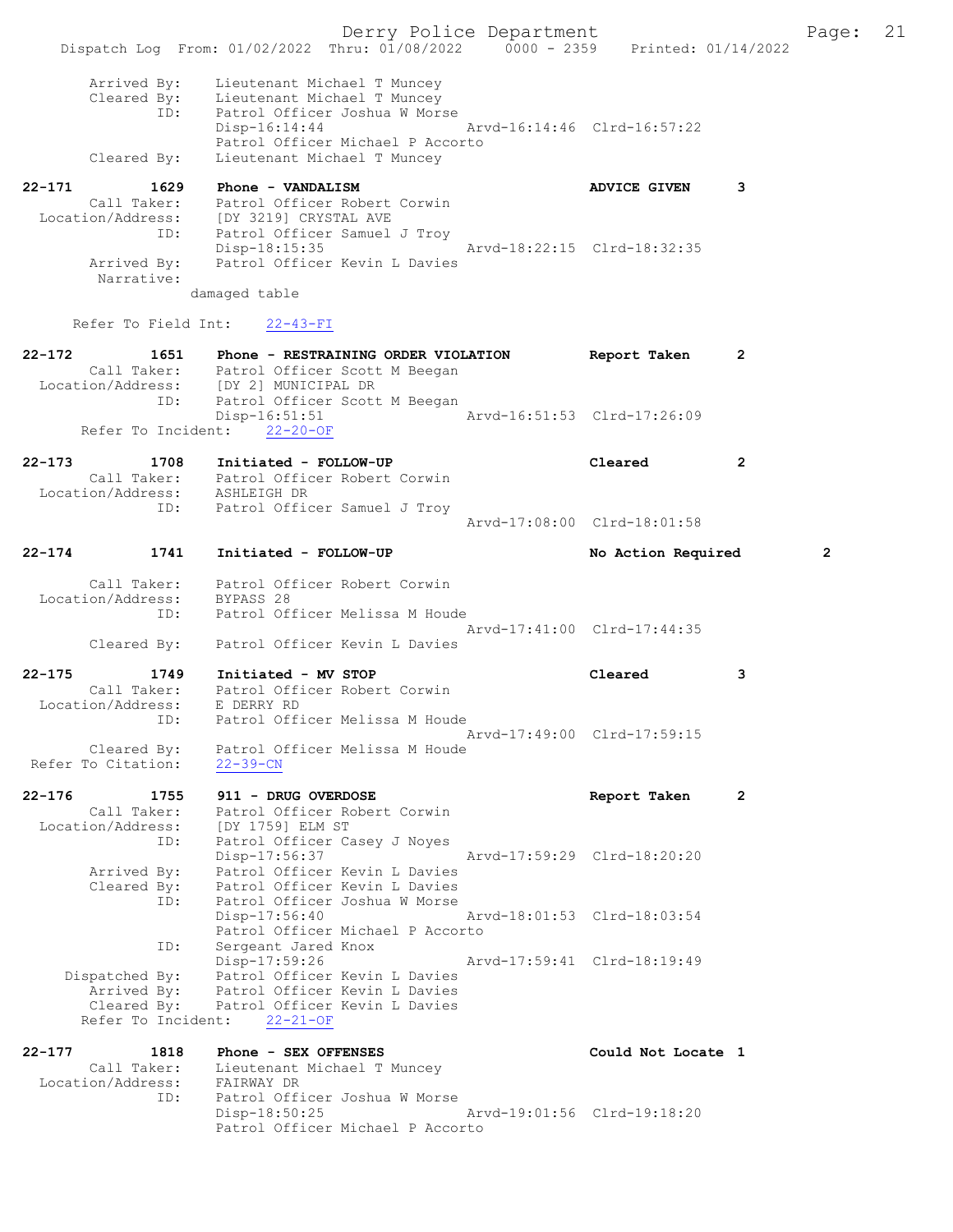Dispatch Log From: 01/02/2022 Thru: 01/08/2022 0000 - 2359 Printed: 01/14/2022 Dispatched By: Patrol Officer Kevin L Davies Arrived By: Patrol Officer Kevin L Davies ID: Sergeant Jared Knox Disp-18:50:28 Arvd-19:02:03 Clrd-19:13:40 Dispatched By: Patrol Officer Kevin L Davies Arrived By: Patrol Officer Kevin L Davies Refer To Incident: 22-23-OF 22-178 1821 Radio - MV STOP Warning Issued 3 Call Taker: Patrol Officer Kevin L Davies Location/Address: HIGH ST ID: Patrol Officer Casey J Noyes<br>Disp-18:21:35 <br>Arvd-18:21:37 Clrd-18:27:28 Disp-18:21:35<br>22-40-CN Refer To Citation: Narrative: NH 395 9842 22-179 1846 Walk-In - WARRANT ARREST Arrest(s) Made 2 Call Taker: Patrol Officer Kevin L Davies Location/Address: [DY 2] MUNICIPAL DR ID: Patrol Officer Samuel J Troy Disp-18:47:56 Arvd-18:47:58 Clrd-19:04:23 Narrative: 01/04/2022 1902 subject identified as Logan Coudriet turned himself him on a warrant for driving after suspension. Summons issued with a court date of 03/17/2022 Refer To Summons: 22-24-AR 22-180 1915 Phone - ASSAULT Report Taken 1 Call Taker: Patrol Officer Kevin L Davies Location/Address: [DY 2] MUNICIPAL DR ID: Detective Victoria M Kidd Disp-19:17:22 Arvd-19:17:24 Clrd-19:17:41 Narrative: 11 linwood Refer To Incident: 22-22-OF 22-181 1916 Phone - NEIGHBORHOOD DISPUTE 1988 Matter Mediated 2 Call Taker: Lieutenant Michael T Muncey Location/Address: PERLEY RD ID: Patrol Officer Samuel J Troy Disp-19:19:12 Arvd-19:21:25 Clrd-19:39:24 Dispatched By: Patrol Officer Kevin L Davies Arrived By: Patrol Officer Kevin L Davies Cleared By: Patrol Officer Kevin L Davies ID: Patrol Officer Melissa M Houde Disp-19:19:14 Arvd-19:24:20 Clrd-19:39:16 Dispatched By: Patrol Officer Kevin L Davies Arrived By: Patrol Officer Kevin L Davies Cleared By: Patrol Officer Kevin L Davies Refer To Field Int: 22-42-FI 22-182 1926 Phone - FOLLOW-UP No Action Required 2 Call Taker: Patrol Officer Kevin L Davies Location/Address: [DY 2] MUNICIPAL DR ID: Patrol Officer Joshua W Morse Disp-19:27:00 Arvd-19:27:02 Clrd-19:34:13 Patrol Officer Michael P Accorto 22-183 1933 Walk-In - WELFARE CHECK Transported to Hospital 2 Call Taker: Patrol Officer Kevin L Davies Location/Address: LARAWAY CT<br>ID: Patrol Offi Patrol Officer Joshua W Morse Disp-19:34:55 Arvd-19:39:18 Clrd-19:51:10

Patrol Officer Michael P Accorto

Derry Police Department Fage: 22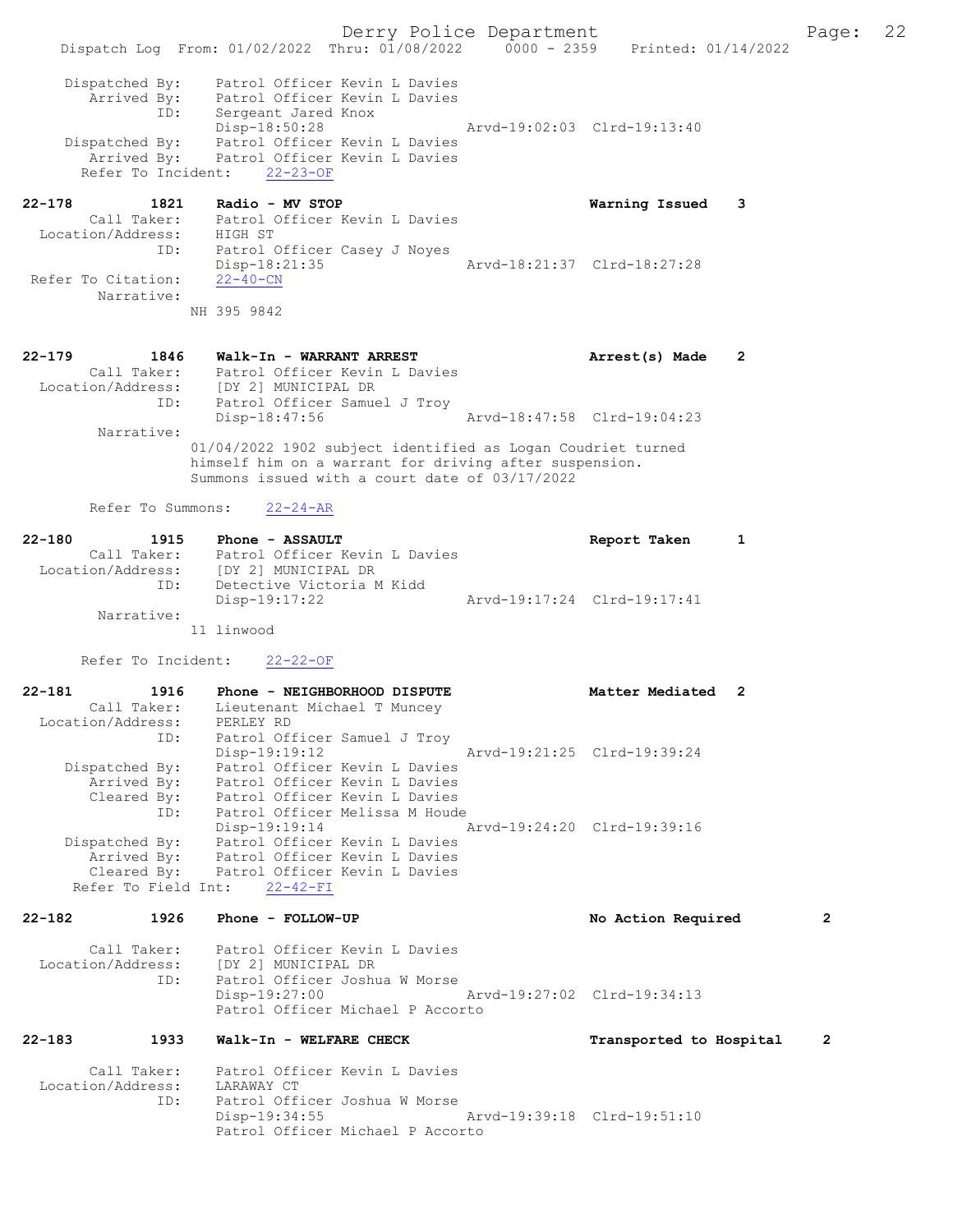ID: Sergeant Jared Knox Disp-19:39:39 Arvd-19:39:41 Clrd-19:51:17 Refer To Field Int: 22-40-FI 22-184 1940 Phone - DISTURBANCE Matter Mediated 1 Call Taker: Patrol Officer Kevin L Davies Location/Address: LARAWAY CT ID: Patrol Officer Samuel J Troy Disp-19:41:15 Arvd-19:42:43 Clrd-19:51:59 ID: Patrol Officer Melissa M Houde Disp-19:41:18 Arvd-19:42:57 Clrd-19:51:56 Refer To Field Int: 22-41-FI 22-185 1952 Phone - WELFARE CHECK Noted that Matter Rectified 2 Call Taker: Patrol Officer Kevin L Davies Location/Address: E BROADWAY ID: Patrol Officer Melissa M Houde Disp-19:59:02 Arvd-20:01:45 Clrd-20:13:58 Cleared By: Patrol Officer Robert Corwin ID: Patrol Officer Casey J Noyes Disp-19:59:06 Arvd-20:02:49 Clrd-20:14:00 Cleared By: Patrol Officer Robert Corwin ID: Sergeant Jared Knox Disp-19:59:16 Arvd-20:04:27 Clrd-20:14:03 Cleared By: Patrol Officer Robert Corwin 22-186 2018 Phone - ASSIST OTHER AGENCY Assistance Rendered 3 Call Taker: Patrol Officer Robert Corwin Location/Address: [DY 2] MUNICIPAL DR ID: Patrol Officer Casey J Noyes Disp-20:22:17 Arvd-20:58:26 Clrd-21:14:08 Cleared By: Patrol Officer Kevin L Davies Refer To Incident: 22-24-OF 22-187 2120 Phone - WARRANT ARREST Arrest(s) Made 2 Call Taker: Patrol Officer Robert Corwin Location/Address: [HKS] LEGENDS DR ID: Patrol Officer Samuel J Troy Disp-21:22:01 Arvd-21:46:16 Clrd-23:00:51 Cleared By: Patrol Officer Jeffrey R Pike Narrative: 01/04/2022 2154 one male in custody Narrative: 01/04/2022 2154 transporting male to PD s/m 61597.1 Narrative: 01/04/2022 2216 off at PD E/M 61610.9 Narrative: 01/04/2022 2229 one male in custody: Name: Perry, Matthew DOB: 10/7/1983 Address: 24 Lock St. Nashua, NH Charges: Theft Narrative: 01/04/2022 2244 BC notified/responding Narrative: 01/04/2022 2332 RELEASED PR BAIL C/D: 3/17/22 Refer To Arrest: 22-25-AR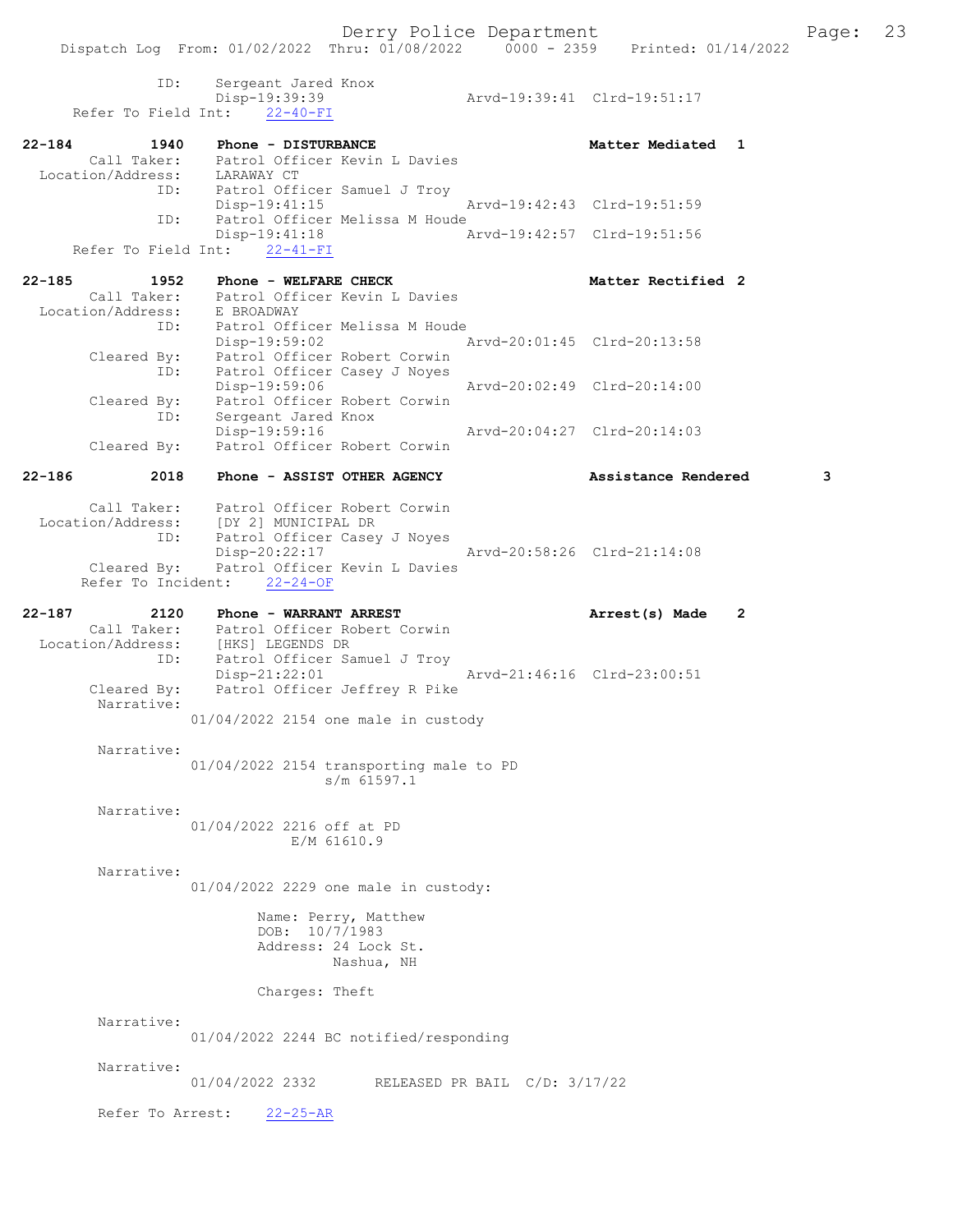22-188 2202 Phone - ERRATIC OPERATION Could Not Locate 2 Call Taker: Patrol Officer Robert Corwin Location/Address: BYPASS 28 ID: Patrol Officer Melissa M Houde Disp-22:04:31 Arvd-22:04:33 Clrd-22:09:57 Narrative: white vehicle NH 4650888 22-189 2309 Initiated - MV STOP Warning Issued 3 Call Taker: Patrol Officer Jeffrey R Pike Location/Address: BIRCH ST ID: Patrol Officer Andrew R Kennedy Arvd-23:09:00 Clrd-23:18:49<br>22-42-CN Refer To Citation: 22-190 2330 911 - MEDICAL EMERGENCY Transported to Hospital 1 Call Taker: Patrol Officer Jeffrey R Pike

| Location/Address: | CRYSTAL AVE                     |                             |                             |
|-------------------|---------------------------------|-----------------------------|-----------------------------|
| ID:               | Patrol Officer Awess Abdulkadir |                             |                             |
|                   | Disp-23:31:44                   |                             | Arvd-23:31:49 Clrd-23:41:45 |
| ID:               | Sergeant Jared Knox             |                             |                             |
|                   | Disp-23:32:07                   | Arvd-23:32:08 Clrd-23:41:46 |                             |
|                   | Refer To Field Int: 22-34-FI    |                             |                             |

# For Date: 01/05/2022 - Wednesday

| $22 - 191$<br>0037 | Initiated - PED CHECK           | SENT ON THEIR WAY 2         |
|--------------------|---------------------------------|-----------------------------|
| Call Taker:        | Patrol Officer Jeffrey R Pike   |                             |
| Location/Address:  | E BROADWAY                      |                             |
| ID:                | Patrol Officer Andrew R Kennedy |                             |
|                    |                                 | Aryd-00:37:00 Clrd-00:41:51 |
|                    | $D = 5$                         |                             |

Refer To Field Int: 22-68-FI

| $22 - 192$ | 0202              | Phone - SUSPICIOUS ACTIVITY     | Assistance Rendered         | $\overline{2}$ |
|------------|-------------------|---------------------------------|-----------------------------|----------------|
|            | Call Taker:       | Patrol Officer Jeffrey R Pike   |                             |                |
|            | Location/Address: | LINLEW DR                       |                             |                |
|            | ID:               | Patrol Officer Jack Stafford    |                             |                |
|            |                   | $Disp-02:03:34$                 | Arvd-02:06:08 Clrd-02:27:04 |                |
|            | ID:               | Patrol Officer Awess Abdulkadir |                             |                |
|            |                   | $Disp-02:03:37$                 | Arvd-02:04:50 Clrd-02:32:52 |                |
|            | ID:               | Sergeant Jared Knox             |                             |                |
|            |                   | Disp-02:08:37                   | Aryd-02:08:39 Clrd-02:27:00 |                |
|            | Narrative:        |                                 |                             |                |
|            |                   | NH# DAVE4                       |                             |                |
|            |                   |                                 |                             |                |
|            |                   |                                 |                             |                |

 Narrative: 01/05/2022 0226 COURTESY TRANSPORT TO 10 WILSON AVE SM:46284.2

Narrative:

01/05/2022 0230 EM: 46285.9

### Refer To Field Int: 22-117-FI

| $22 - 193$<br>0816 | Phone - MV ACCIDENT                          | Report Taken                |  |
|--------------------|----------------------------------------------|-----------------------------|--|
| Call Taker:        | Dispatcher Jonathon S Pickering              |                             |  |
| Location/Address:  | KENDALL POND RD + PHILLIP RD                 |                             |  |
| ID:                | Patrol Officer Nicholas M Granville          |                             |  |
|                    | Arvd-08:19:09 Clrd-08:43:53<br>Disp-08:16:36 |                             |  |
| ID:                | Patrol Officer Timothy J Underhill           |                             |  |
|                    | Disp-08:16:37                                | Arvd-08:19:06 Clrd-08:43:53 |  |
| Refer To Citation: | $22 - 92 - CN$                               |                             |  |
| Narrative:         |                                              |                             |  |
|                    | 01/05/2022 0819 DFD requested and responding |                             |  |

Narrative: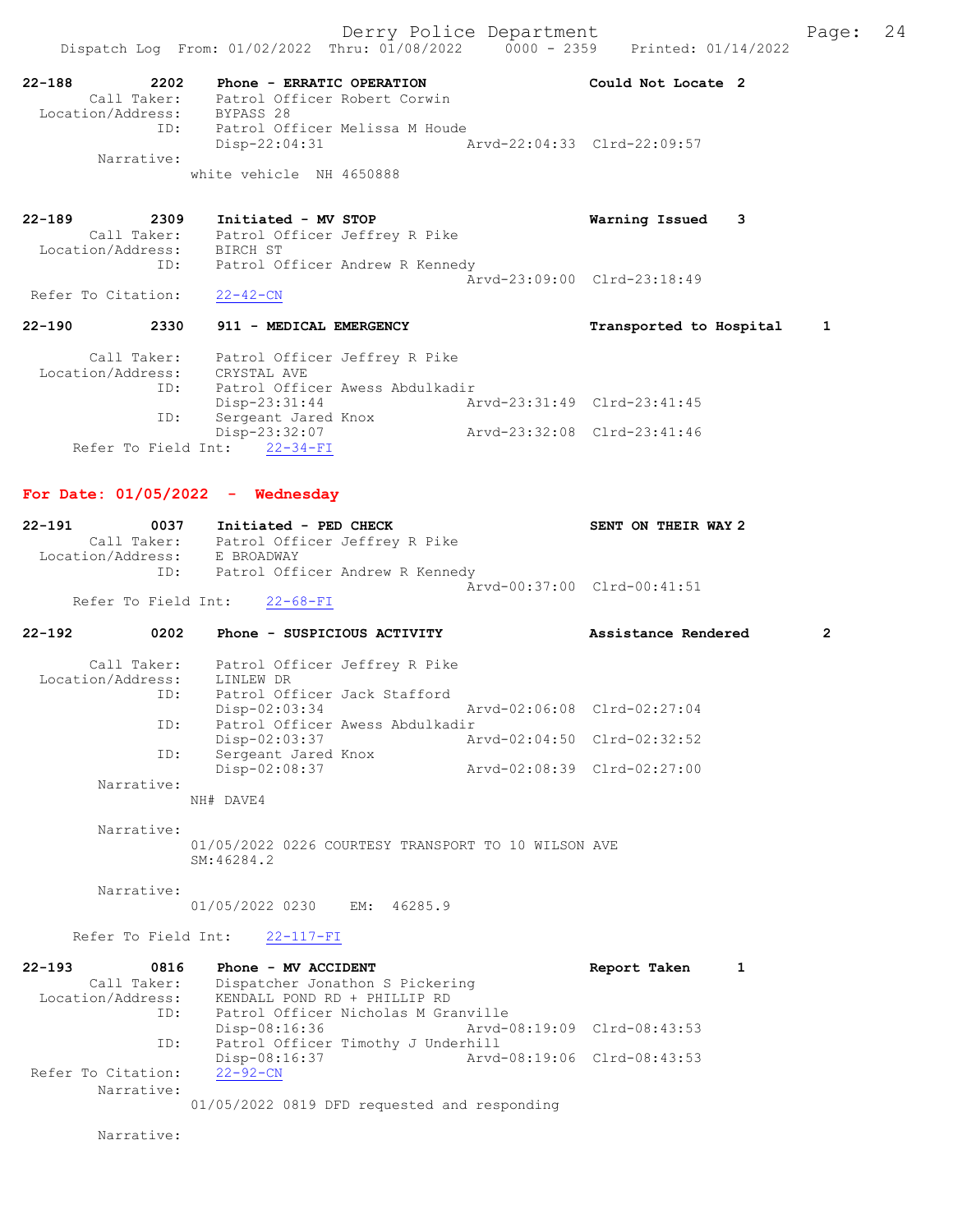Derry Police Department<br>
Page: 25 Printed: 01/14/2022 0000 - 2359 Printed: 01/14/2022 Dispatch Log From: 01/02/2022 Thru: 01/08/2022 01/05/2022 0819 off with NH 4912088 and NH 4546069 Narrative: 01/05/2022 0825 DFD on scene Narrative: 01/05/2022 0849 Delorey v. Mcevoy - Reportable Refer To Accident: 22-5-AC 22-194 0832 Phone - MV ACCIDENT Report Taken 1 Call Taker: Dispatcher Jonathon S Pickering Location/Address: ISLAND POND RD ID: Patrol Officer Jeffrey R Pike Disp-08:32:54 Arvd-08:39:07 Clrd-09:09:31 Cleared By: Patrol Officer Jeffrey R Pike ID: Patrol Officer Awess Abdulkadir Disp-08:32:56 Arvd-08:38:01 Clrd-08:58:56<br>TD: Sergeant James M Belanger Sergeant James M Belanger<br>Disp-08:39:26 Disp-08:39:26 Arvd-08:39:27 Clrd-09:10:36 Narrative: 01/05/2022 0838 DFD on scene Narrative: 01/05/2022 0838 170 reporting road closed Narrative: 01/05/2022 0840 next on the list requested for NH 4824032, Recovery Solutions assigned Narrative: 01/05/2022 0846 DPW notified of icy road conditions Narrative: . Narrative: 01/05/2022 0907 road is open Refer To Accident: 22-6-AC 22-195 0857 Phone - VEHICLE OFF THE ROAD **Assistance Rendered** 2 Call Taker: Dispatcher Jonathon S Pickering Location/Address: GOODHUE RD + RT 28<br>TD: Patrol Officer Timo Patrol Officer Timothy J Underhill Disp-08:58:31 Arvd-09:06:53 Clrd-09:33:31 Narrative: 01/05/2022 0906 determined to be in Windham, assisting WPD with multiple accidents 22-196 0858 Phone - VEHICLE OFF THE ROAD Vehicle Moved 2 Call Taker: Dispatcher Jonathon S Pickering<br>ion/Address: DREW RD Location/Address: ID: Patrol Officer Nicholas M Granville<br>Disp-08:58:50 Arvd-Disp-08:58:50 Arvd-09:11:35 Clrd-10:20:53<br>TD: Patrol Officer Awess Abdulkadir Patrol Officer Awess Abdulkadir<br>Disp-08:58:59 A Disp-08:58:59 Arvd-09:07:23 Clrd-10:30:21 Narrative: 01/05/2022 0920 off with NH 3808249, NH 3292804, and NH 275C0 Narrative: 01/05/2022 0921 next on the list for NH 3808249, LBP Towing assigned Narrative: 01/05/2022 0921 next on the list for NH 275C0, Birch St assigned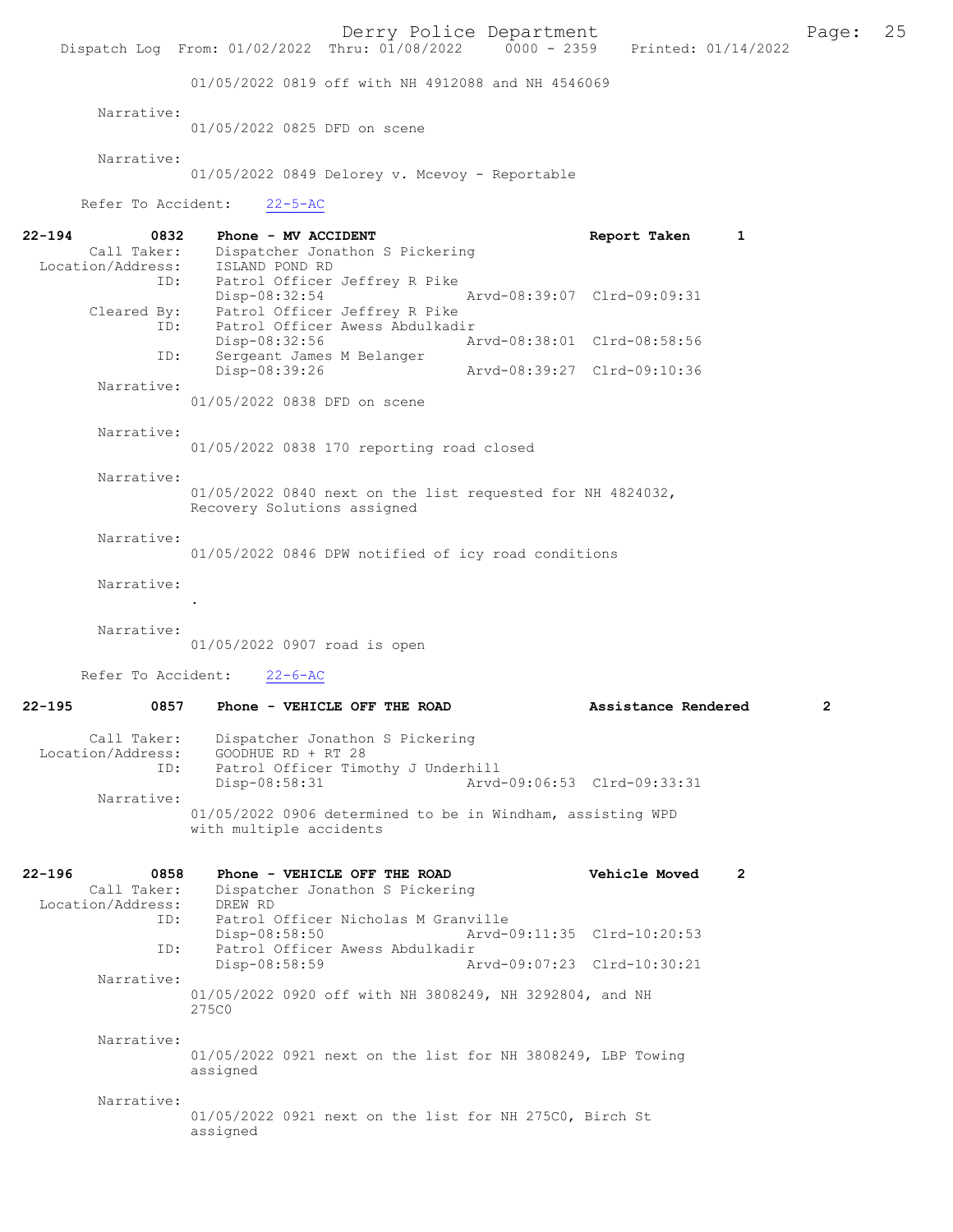Narrative:

01/05/2022 1004 DPW on scene

| $22 - 197$<br>0932 | Phone - VEHICLE OFF THE ROAD    | Vehicle checked 2           |  |
|--------------------|---------------------------------|-----------------------------|--|
| Call Taker:        | Dispatcher Jonathon S Pickering |                             |  |
| Location/Address:  | HAMPSTEAD RD                    |                             |  |
| ID:                | Patrol Officer Jeffrey R Pike   |                             |  |
|                    | Disp-09:33:29                   | Arvd-09:45:43 Clrd-09:52:46 |  |
| Narrative:         |                                 |                             |  |
|                    | 01/05/2022 0953 checked         |                             |  |

| $22 - 198$<br>0939 | Phone - MV ACCIDENT                 | Report Taken                |  |
|--------------------|-------------------------------------|-----------------------------|--|
| Call Taker:        | Dispatcher Jonathon S Pickering     |                             |  |
| Location/Address:  | N SHORE (BL) RD + BUSBY GRV         |                             |  |
| ID:                | Patrol Officer Timothy J Underhill  |                             |  |
|                    | Disp-09:44:32                       | Arvd-10:15:22 Clrd-10:28:35 |  |
| Narrative:         |                                     |                             |  |
|                    | 01/05/2022 1015 off with NH 3629634 |                             |  |

Refer To Accident: 22-7-AC

| $22 - 199$<br>0941<br>Call Taker:<br>Location/Address:<br>ID:                                               | Phone - VEHICLE OFF THE ROAD<br>Dispatcher Jonathon S Pickering<br>[DY 1043] BYPASS 28<br>Patrol Officer Cody Johnson<br>Disp-09:44:00                                                                                                                                                                                       | Services Rendered 2<br>Arvd-09:57:44 Clrd-09:57:45                                            |
|-------------------------------------------------------------------------------------------------------------|------------------------------------------------------------------------------------------------------------------------------------------------------------------------------------------------------------------------------------------------------------------------------------------------------------------------------|-----------------------------------------------------------------------------------------------|
| $22 - 200$<br>0941<br>Call Taker:<br>Location/Address:<br>ID:<br>ID:                                        | Phone - VEHICLE OFF THE ROAD<br>Dispatcher Jonathon S Pickering<br>FORDWAY EXT<br>Patrol Officer Scott M Beegan<br>Disp-09:48:01<br>Patrol Officer Nicholas M Granville<br>Disp-10:29:38                                                                                                                                     | Could Not Locate 2<br>$Clrd-10:11:22$<br>Arvd-10:42:07 Clrd-10:42:07                          |
| $22 - 201$<br>0942<br>Call Taker:<br>Location/Address:<br>ID:<br>ID:<br>ID:<br>Narrative:                   | Phone - MV ACCIDENT<br>Dispatcher Jonathon S Pickering<br>[DY 3546] GULF RD<br>Patrol Officer Timothy J Underhill<br>Disp-09:42:47<br>Sergeant James M Belanger<br>Disp-09:44:09<br>Patrol Officer Timothy J Underhill<br>$Disp-10:55:41$<br>01/05/2022 1317 drivers exchanged info prior to police<br>arrival, advice given | <b>ADVICE GIVEN</b><br>1<br>$Clrd-09:44:12$<br>$Clrd-10:41:20$<br>Arvd-10:55:42 Clrd-10:55:47 |
| $22 - 202$<br>0943<br>Call Taker:<br>Location/Address: GAITA DR<br>ID:<br>Narrative:<br>Refer To Field Int: | Initiated - VEHICLE OFF THE ROAD<br>Dispatcher Jonathon S Pickering<br>Patrol Officer Scott M Beegan<br>01/05/2022 0945 advice given toi walk-in report<br>$22 - 35 - FI$                                                                                                                                                    | Services Rendered 2<br>Aryd-09:43:00 Clrd-09:43:25                                            |
| $22 - 203$<br>0952                                                                                          | Phone - VEHICLE OFF THE ROAD                                                                                                                                                                                                                                                                                                 | $\mathbf{2}$<br>No Action Required                                                            |

 Call Taker: Dispatcher Jonathon S Pickering Location/Address: OLD MANCHESTER RD ID: Patrol Officer Cody Johnson Disp-09:58:15 Arvd-10:02:48 Clrd-10:02:48 Narrative: 01/05/2022 1002 determined to be in Londonderry, LPD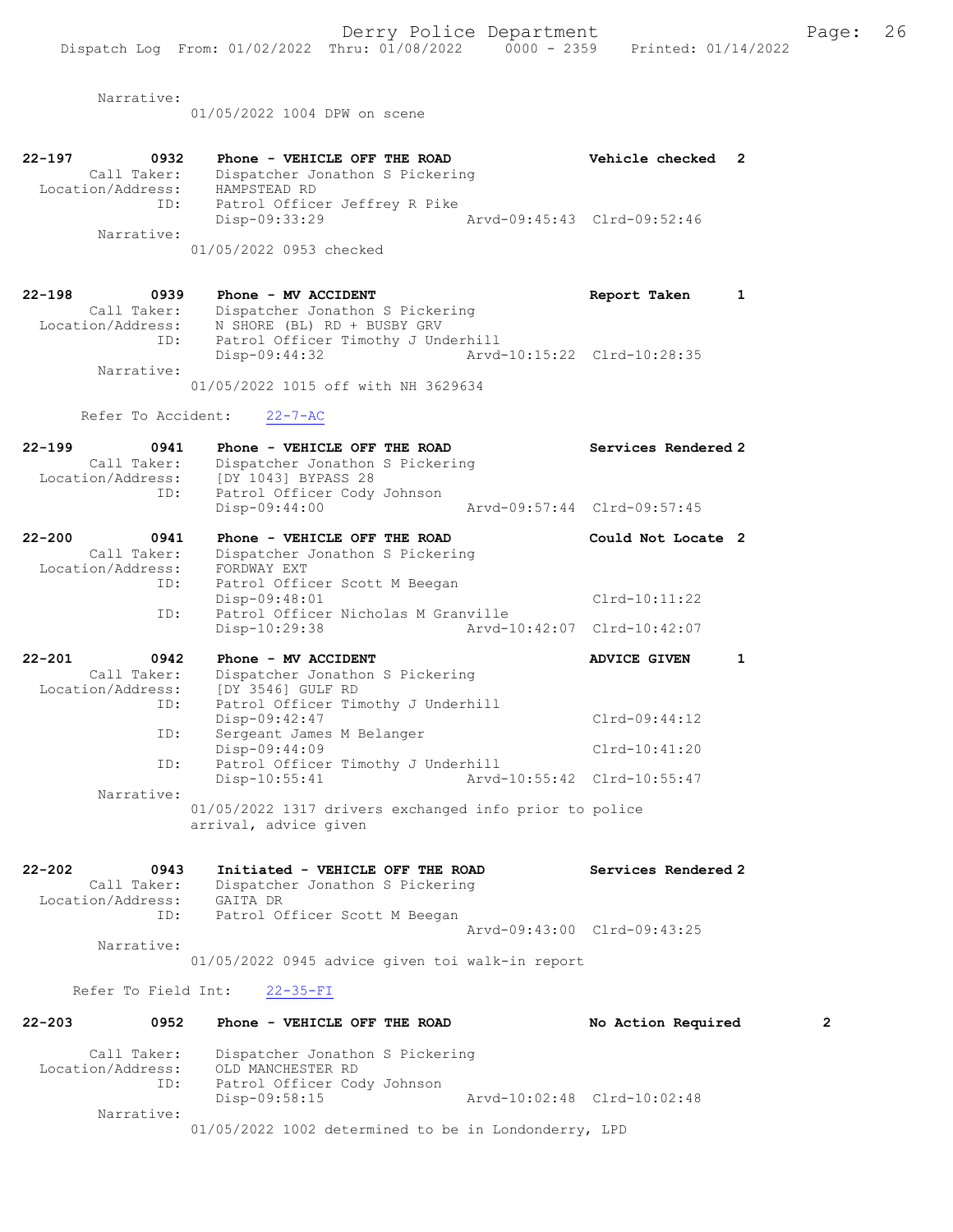notified

| 22-204 | 0952<br>Call Taker:<br>Location/Address:           | Phone - HIT AND RUN<br>Dispatcher Jonathon S Pickering<br>SCOBIE POND RD + MANCHESTER RD               | Report Taken<br>2            |                |
|--------|----------------------------------------------------|--------------------------------------------------------------------------------------------------------|------------------------------|----------------|
|        | ID:<br>Refer To Incident:                          | Patrol Officer Jeffrey R Pike<br>Disp-09:54:00<br>Arvd-10:20:33 Clrd-10:25:32<br>$22 - 25 - OF$        |                              |                |
| 22-205 | 1002<br>Call Taker:                                | Phone - VEHICLE OFF THE ROAD<br>Dispatcher Jonathon S Pickering<br>Location/Address: PINKERTON ST      | Could Not Locate 2           |                |
|        | ID:                                                | Patrol Officer Brian J Landry<br>Arvd-10:23:16 Clrd-10:25:18<br>Disp-10:22:34                          |                              |                |
| 22-206 | 1003<br>Call Taker:<br>Location/Address: BYPASS 28 | Phone - VEHICLE OFF THE ROAD<br>Dispatcher Jonathon S Pickering                                        | Services Rendered 2          |                |
|        | ID:                                                | Patrol Officer Cody Johnson<br>Disp-10:03:23                                                           | Clrd-10:06:44                |                |
|        | ID:<br>Narrative:                                  | Patrol Officer Cody Johnson<br>$Disp-10:54:21$<br>Arvd-10:54:23 Clrd-10:54:24                          |                              |                |
|        |                                                    | 01/05/2022 1003 report of a truck that struck a rock wall<br>and left, debris in road                  |                              |                |
|        | Narrative:                                         | 01/05/2022 1054 checked, no scene found                                                                |                              |                |
| 22-207 | 1009                                               | Phone - MV ACCIDENT<br>Call Taker: Dispatcher Jonathon S Pickering                                     | Report Taken<br>1            |                |
|        | Location/Address: BERRY RD<br>ID:                  | Patrol Officer Scott M Beegan                                                                          |                              |                |
|        | Narrative:                                         | Arvd-10:42:31 Clrd-11:30:26<br>Disp-10:30:52<br>01/05/2022 1053 owner has Bauchman's Towing responding |                              |                |
|        | Narrative:                                         |                                                                                                        |                              |                |
|        |                                                    | 01/05/2022 1106 Bauchman's on scene                                                                    |                              |                |
|        | Narrative:                                         | 01/05/2022 1108 plate on trailer is NH T642846, plate on<br>truck is NH 44168227                       |                              |                |
|        | Narrative:                                         | 01/05/2022 1130 Defrancisco v stop sign/ditch - full report                                            |                              |                |
|        | Refer To Accident:                                 | $22 - 8 - AC$                                                                                          |                              |                |
| 22-208 | 1010                                               | Phone - NOISE COMPLAINT                                                                                | Quieted on Request           | $\overline{2}$ |
|        | Call Taker:<br>Location/Address:<br>ID:            | Dispatcher Jonathon S Pickering<br>E BROADWAY<br>Patrol Officer Scott M Beegan                         |                              |                |
|        | ID:                                                | Disp-10:11:29<br>Arvd-10:14:58 Clrd-10:29:59<br>Patrol Officer Cody Johnson                            |                              |                |
|        | ID:                                                | $Disp-10:11:32$<br>Aryd-10:15:19 Clrd-10:16:29<br>Patrol Officer Brian J Landry<br>Disp-10:16:42       | $Clrd-10:22:22$              |                |
|        | Narrative:                                         | $01/05/2022$ 1022 yelling and banging                                                                  |                              |                |
| 22-209 | 1014                                               | Phone - VEHICLE OFF THE ROAD                                                                           | Cancelled Prior to Arrival 2 |                |
|        | Call Taker:<br>Location/Address:                   | Dispatcher Jonathon S Pickering<br>GULF RD + BARTLETT RD                                               |                              |                |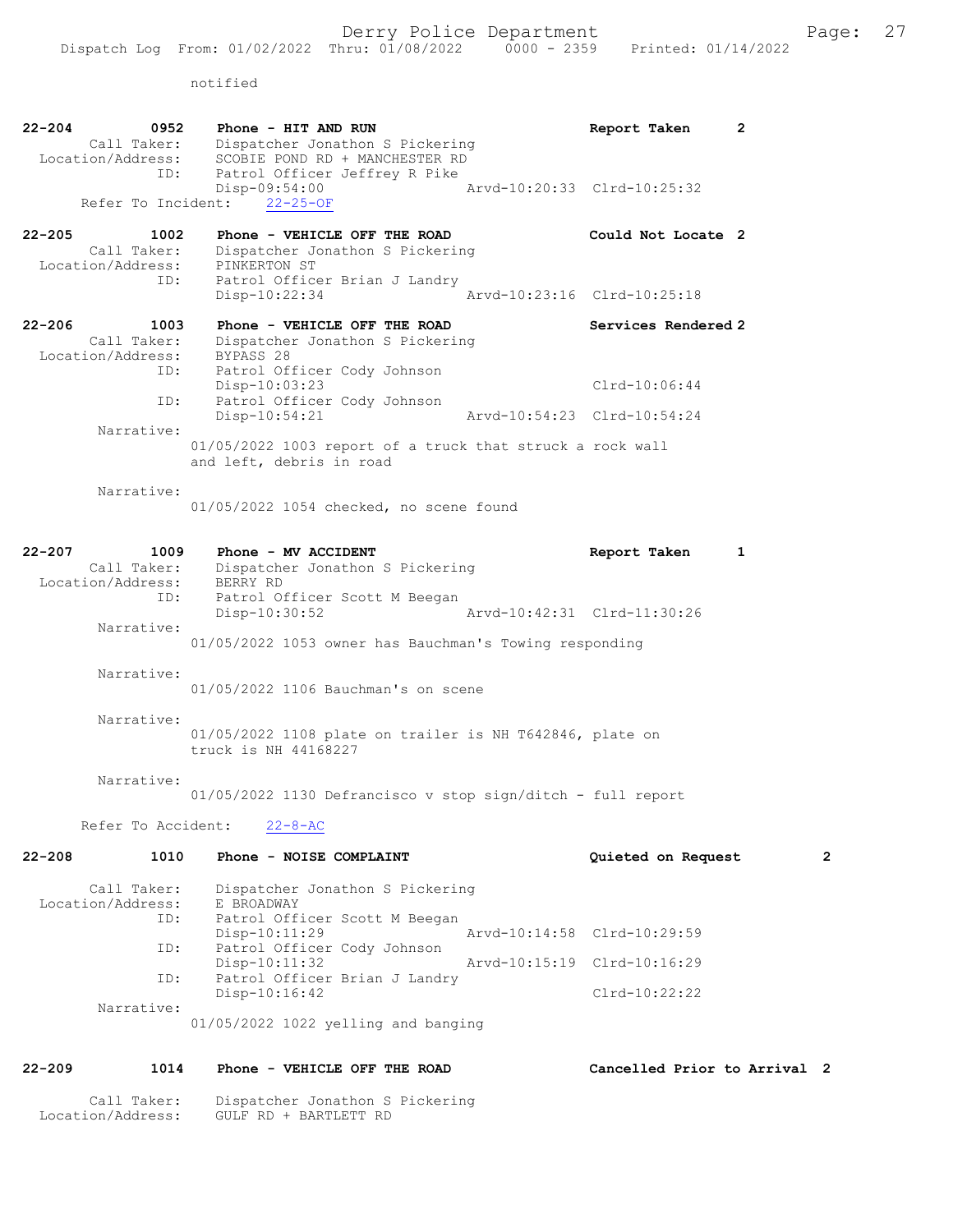Dispatch Log From: 01/02/2022 Thru: 01/08/2022 0000 - 2359 Printed: 01/14/2022 22-210 1014 Phone - VEHICLE OFF THE ROAD 600 Gone on Arrival 2 Call Taker: Dispatcher Jonathon S Pickering Location/Address: GOODHUE RD ID: Patrol Officer Tyler S Daniel Disp-10:48:43 Arvd-11:10:40 Clrd-11:10:42 22-211 1016 Initiated - VEHICLE OFF THE ROAD Vehicle Moved 2 Call Taker: Dispatcher Jonathon S Pickering Location/Address: BYPASS 28 + OXBOW LN ID: Patrol Officer Cody Johnson Arvd-10:16:00 Clrd-10:18:50 Narrative: 01/05/2022 1017 truck blocking the road 22-212 1024 Initiated - ROAD HAZARD Services Rendered 2 Call Taker: Dispatcher Jonathon S Pickering Location/Address: N MAIN ST ID: Patrol Officer Cody Johnson Arvd-10:24:00 Clrd-10:54:12 Narrative: 01/05/2022 1032 assisting DPW with N Main and Bypass 28 22-213 1027 Initiated - MV CHECK Vehicle checked 1 Call Taker: Dispatcher Jonathon S Pickering<br>Location/Address: MANCHESTER RD<br>ID: Patrol Officer Jeffrev R Pike Location/Address: MANCHESTER RD ID: Patrol Officer Jeffrey R Pike Arvd-10:27:00 Clrd-10:30:12 22-214 1027 Phone - VEHICLE OFF THE ROAD **Assistance Rendered** 2 Call Taker: Dispatcher Jonathon S Pickering Location/Address: GULF RD + BRANDY ROCK RD ID: Patrol Officer Timothy J Underhill Disp-10:28:55 Arvd-10:46:01 Clrd-10:55:36 ID: Sergeant James M Belanger Disp-10:42:02 Arvd-10:44:12 Clrd-11:50:04<br>ID: Patrol Officer Timothy J Underhill<br>
Disp-10:55:52 Arvd-10:55:53 Clrd-11:50:07 Patrol Officer Timothy J Underhill Disp-10:55:52 Arvd-10:55:53 Clrd-11:50:07 Narrative: 01/05/2022 1051 next on the list for NH 4691980, Spacetown assigned Narrative: 01/05/2022 1055 DFD on scene Narrative: 01/05/2022 1130 wrecker on scene Refer To Incident: 22-26-OF 22-215 1034 Phone - MEDICAL EMERGENCY Transported to Hospital 1 Call Taker: Dispatcher Jonathon S Pickering Location/Address: LINLEW DR ID: Patrol Officer Brian J Landry<br>Disp-10:34:33 Arvd-10:42:15 Clrd-10:45:47 Narrative: 01/05/2022 1042 DFD on scene Refer To Field Int: 22-72-FI 22-216 1041 Phone - VEHICLE OFF THE ROAD Removed Hazard 2 Call Taker: Dispatcher Jonathon S Pickering Location/Address: BYPASS 28 + OPAL RD ID: Patrol Officer Jeffrey R Pike Disp-10:41:17 Arvd-10:44:36 Clrd-10:49:52 Cleared By: Patrol Officer Jeffrey R Pike

Derry Police Department The Page: 28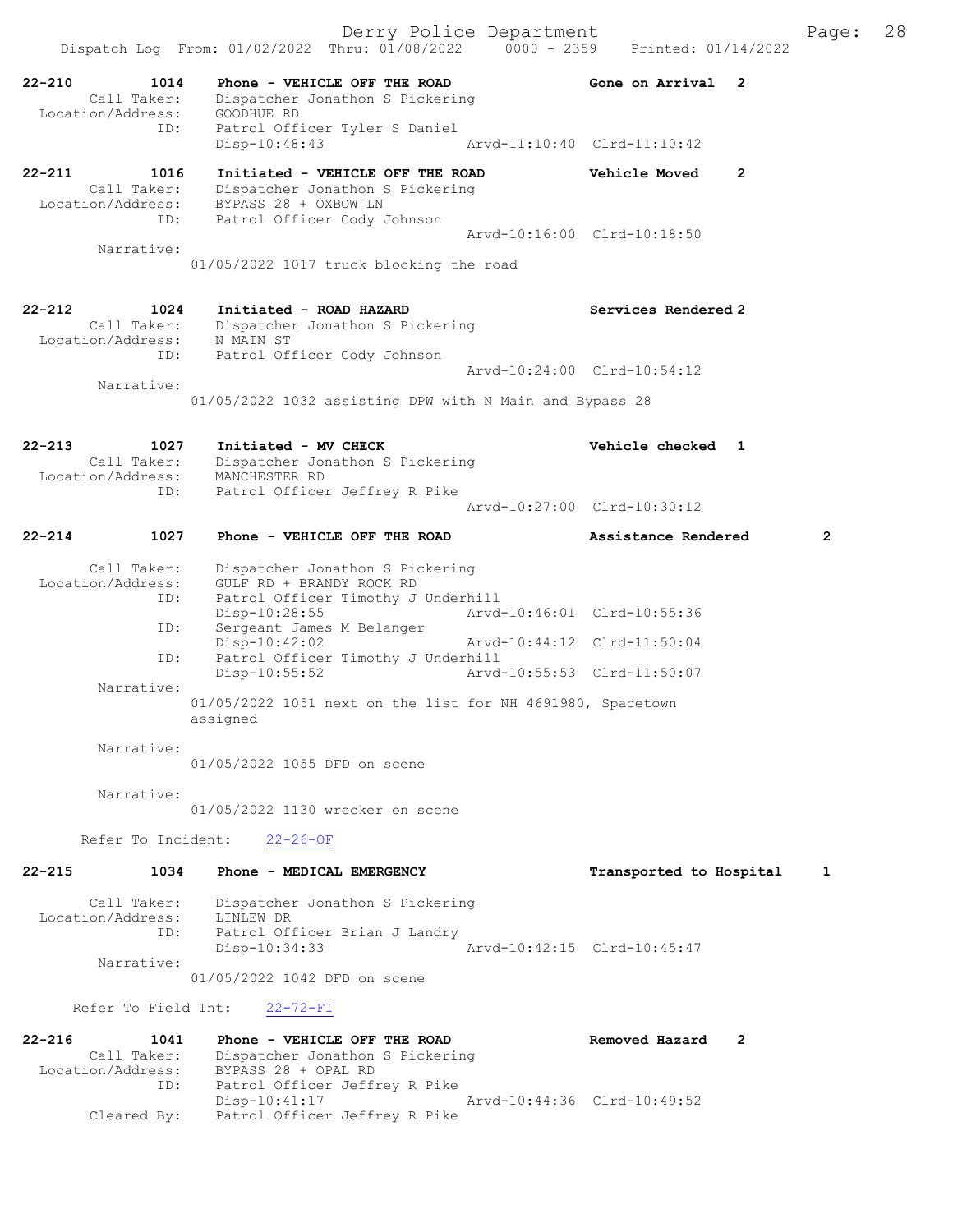|                                                               | Dispatch Log From: 01/02/2022 Thru: 01/08/2022                                                                                           | $0000 - 2359$               | Printed: 01/14/2022 |                |
|---------------------------------------------------------------|------------------------------------------------------------------------------------------------------------------------------------------|-----------------------------|---------------------|----------------|
| $22 - 217$<br>1103<br>Call Taker:<br>Location/Address:<br>ID: | Phone - ANIMAL COMPLAINT<br>Lieutenant Robert F Smith<br>E BROADWAY<br>Patrol Officer Nicholas M Granville<br>Disp-11:38:37              | Arvd-11:42:50 Clrd-11:56:36 | Report Taken        | 1              |
| Dispatched By:<br>Arrived By:<br>Cleared By:<br>Narrative:    | Dispatcher Jonathon S Pickering<br>Dispatcher Jonathon S Pickering<br>Dispatcher Jonathon S Pickering                                    |                             |                     |                |
|                                                               | Caller wished to remain anonymous, beleives dog is being<br>abused. States dog cries and barks constantly.                               |                             |                     |                |
| Refer To Incident:                                            | $22 - 27 - OF$                                                                                                                           |                             |                     |                |
| $22 - 218$<br>1113<br>Call Taker:<br>ID:                      | Initiated - WELFARE CHECK<br>Dispatcher Jonathon S Pickering<br>Location/Address: [DY 250] PINKERTON ST<br>Patrol Officer Brian J Landry |                             | Services Rendered 2 |                |
|                                                               |                                                                                                                                          | Arvd-11:13:00 Clrd-11:28:20 |                     |                |
| Narrative:                                                    | 01/05/2022 1128 determined to be in another jurisdiction,<br>info forwarded by SRO                                                       |                             |                     |                |
| Refer To Field Int:                                           | $22 - 37 - FI$                                                                                                                           |                             |                     |                |
| $22 - 219$<br>1127<br>Call Taker:<br>Location/Address:        | Phone - VEHICLE OFF THE ROAD<br>Dispatcher Jonathon S Pickering<br>ISLAND POND RD + GOODHUE RD                                           |                             | Cleared             | $\overline{2}$ |
| ID:                                                           | Patrol Officer Tyler S Daniel<br>$Disp-11:28:10$                                                                                         | Arvd-11:44:47 Clrd-11:50:33 |                     |                |
| Narrative:                                                    | 01/05/2022 1159 DPW has Bauchman's on scene                                                                                              |                             |                     |                |
| $22 - 220$<br>1142                                            | Phone - MV CHECK                                                                                                                         |                             | Matter Rectified 1  |                |
| Call Taker:<br>Location/Address:                              | Dispatcher Jonathon S Pickering<br>BERGE LN                                                                                              |                             |                     |                |
| ID:                                                           | Patrol Officer Scott M Beegan<br>$Disp-11:42:19$<br>Patrol Officer Scott M Beegan                                                        |                             | $Clrd-11:48:54$     |                |
| ID:                                                           | Disp-13:19:30                                                                                                                            | Arvd-13:27:40 Clrd-13:36:34 |                     |                |
| $22 - 221$<br>1148                                            | Phone - DOMESTIC DISTURBANCE                                                                                                             |                             |                     |                |
| Call Taker:<br>Location/Address:                              | Dispatcher Jonathon S Pickering<br>DERRY WAY                                                                                             |                             | Verbal in Nature 1  |                |
| ID:                                                           | Patrol Officer Scott M Beegan<br>Disp-11:49:00                                                                                           | Arvd-11:52:57 Clrd-12:02:46 |                     |                |
| ID:                                                           | Patrol Officer Awess Abdulkadir<br>$Disp-11:49:03$                                                                                       | Arvd-11:59:51 Clrd-12:02:46 |                     |                |
| ID:                                                           | Sergeant James M Belanger                                                                                                                |                             |                     |                |
| Narrative:                                                    | $Disp-11:57:57$<br>01/05/2022 1202 one party left, all subject spoken with, no<br>crimes reported                                        | Arvd-11:57:58 Clrd-12:02:48 |                     |                |
| Refer To Field Int:                                           | $22 - 38 - FI$                                                                                                                           |                             |                     |                |
| 1201<br>$22 - 222$<br>Call Taker:                             | Phone - ASSIST OTHER AGENCY<br>Dispatcher Jonathon S Pickering                                                                           |                             | Assistance Rendered | 3              |

 ID: Patrol Officer Tyler S Daniel Disp-12:01:48 Arvd-12:01:52 Clrd-12:54:07 ID: Patrol Officer Timothy J Underhill<br>Disp-12:01:51 Arvd- Disp-12:01:51 Arvd-12:01:53 Clrd-12:54:05 Narrative: 01/05/2022 1209 off with NH G26546

22-223 1252 Initiated - ANIMAL COMPLAINT Services Rendered 1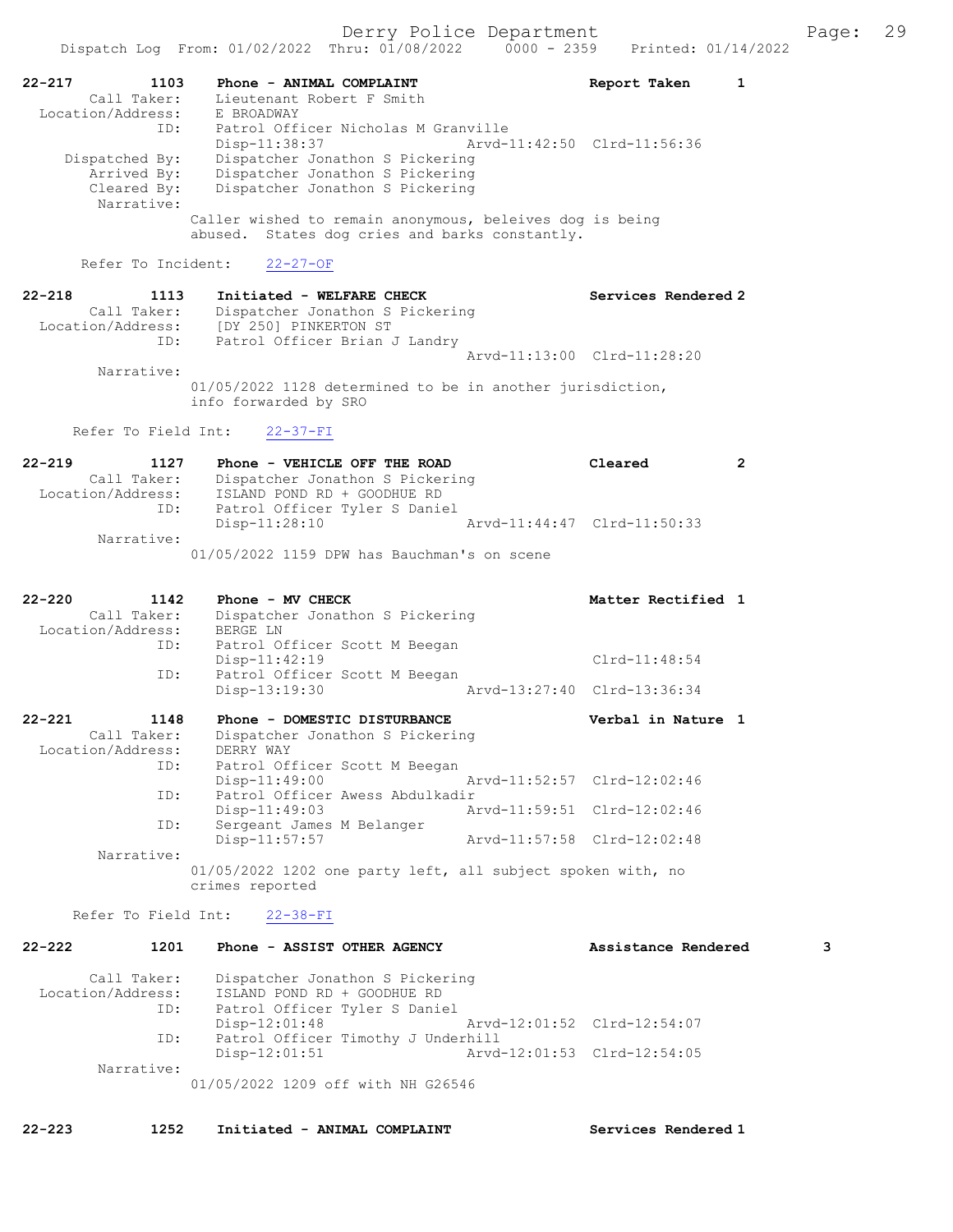Derry Police Department The Page: 30 Dispatch Log From: 01/02/2022 Thru: 01/08/2022 0000 - 2359 Printed: 01/14/2022 Call Taker: Dispatcher Jonathon S Pickering Location/Address: OLD MANCHESTER RD ID: Civilian Robin Bordonaro Arvd-12:52:00 Clrd-13:12:28 Narrative: 01/05/2022 1312 dead cat 22-224 1256 Phone - MEDICAL EMERGENCY Transported to Hospital 1 Call Taker: Dispatcher Jonathon S Pickering Location/Address: W BROADWAY ID: Patrol Officer Nicholas M Granville<br>Disp-12:57:20 Arvd- Disp-12:57:20 Arvd-12:58:05 Clrd-13:17:30 Refer To Field Int: 22-39-FI 22-225 1257 Initiated - FOLLOW-UP No Action Required 2 Call Taker: Dispatcher Jonathon S Pickering Location/Address: BUSBY GRV<br>TD: Patrol Ofi Patrol Officer Timothy J Underhill Arvd-12:57:00 Clrd-13:13:12 22-226 1326 Phone - FOUND/LOST PROPERTY No Action Required 3 Call Taker: Dispatcher Jonathon S Pickering Location/Address: CRYSTAL AVE<br>ID: Patrol Offic Patrol Officer Awess Abdulkadir<br>Disp-13:28:21 Al Disp-13:28:21 Arvd-13:28:44 Clrd-13:38:24 Narrative: FOUND LICENSE PLATE 22-227 1332 Phone - ILLEGAL DUMPING/LITTERING No Action Required 2 Call Taker: Dispatcher Jonathon S Pickering Location/Address: W BROADWAY ID: Patrol Officer Nicholas M Granville Disp-13:34:48 Arvd-13:35:12 Clrd-14:08:43 Narrative: CALLER REPORTS SUBJECT IN WHITE VAN DUMPING TRASH IN DUMPSTER Narrative: 01/05/2022 1408 not involved, victim declined to file a report 22-228 1336 Initiated - INTERNET OFFENSES Report Taken 2 Call Taker: Dispatcher Jonathon S Pickering Location/Address: MUNICIPAL DR ID: Detective Scott A Tompkins Arvd-13:36:00 Clrd-13:38:16 Refer To Incident: 22-28-OF 22-229 1349 Phone - ANIMAL COMPLAINT Number of Services Rendered 1 Call Taker: Dispatcher Jonathon S Pickering Location/Address: HIGH ST ID: Civilian Robin Bordonaro Disp-13:53:33 Arvd-14:02:34 Clrd-14:09:16<br>TD: Patrol Officer Awess Abdulkadir Patrol Officer Awess Abdulkadir<br>Disp-13:53:39 Ar Disp-13:53:39 Arvd-13:57:27 Clrd-14:09:17 Narrative: 01/05/2022 1409 advice given in regards to family dog, handled by ACO 22-230 1411 Initiated - ASSAULT Report Taken 1 Call Taker: Dispatcher Jonathon S Pickering Location/Address: [DY 250] PINKERTON ST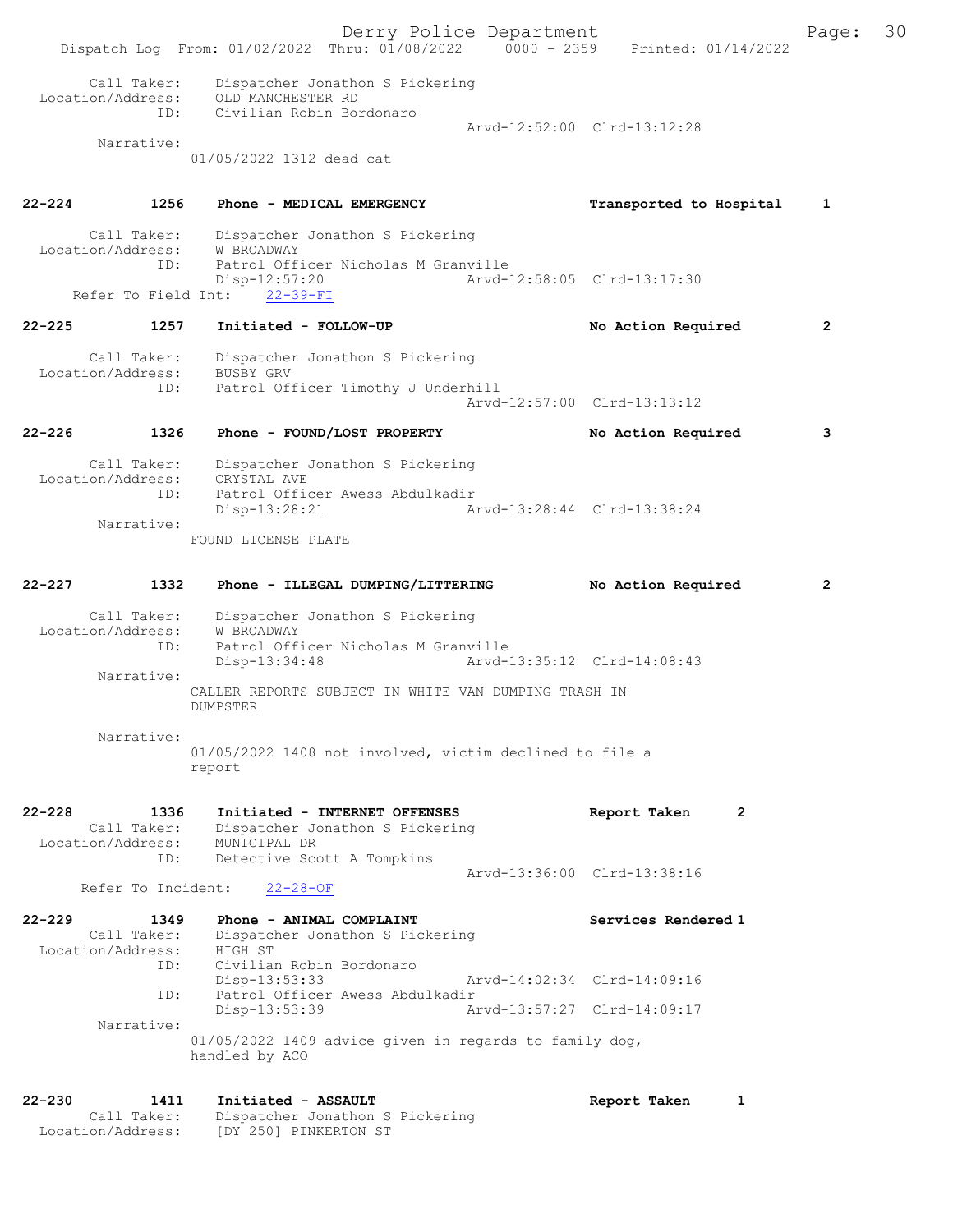Derry Police Department Fage: 31 Dispatch Log From: 01/02/2022 Thru: 01/08/2022 0000 - 2359 Printed: 01/14/2022 ID: Patrol Officer Cody Johnson Arvd-14:11:00 Clrd-14:31:09 ID: Patrol Officer Brian J Landry<br>Disp-14:30:58 Arvd-14:31:00 Clrd-14:31:08 Disp-14:30:58 Narrative: 01/05/2022 1421 DFD on scene Refer To Incident: 22-29-OF 22-231 1415 Initiated - FOLLOW-UP No Action Required 2 Call Taker: Dispatcher Jonathon S Pickering Location/Address: FAIRWAY DR ID: Patrol Officer Scott M Beegan Arvd-14:15:00 Clrd-14:48:53 22-232 1519 Initiated - FOLLOW-UP Cleared 2 Call Taker: Patrol Officer Brian J Landry Location/Address: [DY 1198] BYPASS 28 ID: Patrol Officer Melissa M Houde Arvd-15:19:00 Clrd-15:30:58 22-233 1523 Initiated - MV STOP 10 No Action Required 3 Call Taker: Patrol Officer Brian J Landry Location/Address: RT 28 ID: Patrol Officer Joshua W Morse Arvd-15:23:00 Clrd-15:24:20 Patrol Officer Michael P Accorto 22-234 1526 Initiated - SERVE RESTRAINING ORDER Served 2 Call Taker: Patrol Officer Brian J Landry Location/Address: FAIRWAY DR ID: Patrol Officer Samuel J Troy Arvd-15:26:00 Clrd-15:35:27 22-235 1533 Phone - TRAFFIC CONTROL Services Rendered 3 Call Taker: Patrol Officer Brian J Landry Location/Address: HAMPSTEAD RD ID: Patrol Officer Melissa M Houde Disp-15:34:26 Arvd-15:43:10 Clrd-16:00:36 Narrative: Assist AAA with a tow 22-236 1541 Initiated - PAPER SERVICE Served 3 Call Taker: Patrol Officer Brian J Landry Location/Address: FAIRWAY DR ID: Patrol Officer Samuel J Troy Arvd-15:41:00 Clrd-15:48:45 22-237 1615 Initiated - MV STOP Warning Issued 3 Call Taker: Patrol Officer Brian J Landry Location/Address: WINDHAM RD ID: Patrol Officer Joshua W Morse Arvd-16:15:00 Clrd-16:22:03 Patrol Officer Michael P Accorto Refer To Citation:  $22-44-CN$ 22-238 1617 Initiated - PAPER SERVICE 1998 Not Served 3 Call Taker: Patrol Officer Brian J Landry Location/Address: WALNUT HILL RD ID: Patrol Officer Melissa M Houde Arvd-16:17:00 Clrd-16:23:02 22-239 1626 Initiated - MV STOP Summons Issued 3 Call Taker: Patrol Officer Brian J Landry Location/Address: RT 28 ID: Patrol Officer Joshua W Morse Arvd-16:26:00 Clrd-16:42:04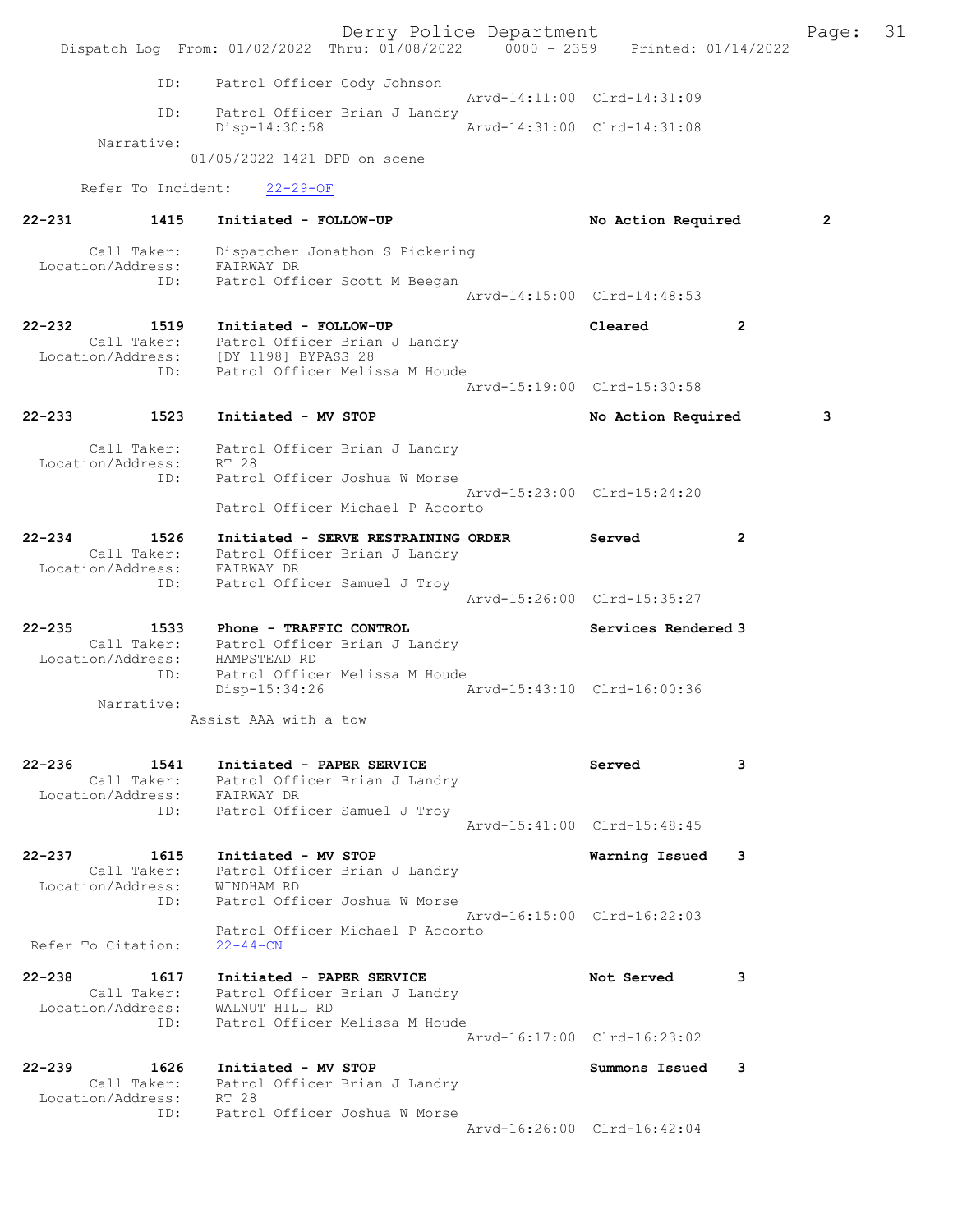Patrol Officer Michael P Accorto

Refer To Citation: 22-45-CN 22-240 1643 Other - JUVENILE OFFENSES Assistance Rendered 2 Call Taker: Patrol Officer Brian J Landry Location/Address: TSIENNETO RD ID: Patrol Officer Melissa M Houde Disp-16:44:03 Arvd-16:44:04 Clrd-17:20:29 22-241 1656 Initiated - SERVE RESTRAINING ORDER Cleared 2 Call Taker: Patrol Officer Brian J Landry Location/Address: ROCKINGHAM RD ID: Patrol Officer Joshua W Morse Arvd-16:56:00 Clrd-17:13:48<br>Patrol Officer Michael P Accorto Patrol Officer Michael P Accorto ID: Sergeant Jared Knox Disp-16:57:36 Arvd-16:57:38 Clrd-17:26:23 ID: Patrol Officer Joshua W Morse Disp-17:13:55 Arvd-17:13:56 Clrd-19:00:31 Patrol Officer Michael P Accorto Cleared By: Patrol Officer Scott M Beegan Refer To Incident: 22-30-OF 22-242 1731 Initiated - PAPER SERVICE Served 3 Call Taker: Patrol Officer Brian J Landry Location/Address: E DERRY RD ID: Patrol Officer Melissa M Houde Arvd-17:31:00 Clrd-17:36:08<br>22-27-AR Refer To Arrest: 22-243 1738 Other - DEPARTMENT INFO Report Taken 3 Call Taker: Patrol Officer Brian J Landry Location/Address: [DY 2] MUNICIPAL DR ID: Patrol Officer Brian J Landry IB: Patrol Officer Brian J Landry<br>Disp-17:39:00 Arvd-17:39:01 Clrd-17:45:50 Refer To Incident: 22-31-OF 22-244 1742 Initiated - PAPER SERVICE Served 3 Call Taker: Patrol Officer Scott M Beegan Location/Address: WALNUT HILL RD ID: Patrol Officer Melissa M Houde Arvd-17:42:00 Clrd-17:48:39 Cleared By: Patrol Officer Brian J Landry Refer To Arrest: 22-28-AR 22-245 1747 Phone - ERRATIC OPERATION Could Not Locate 2 Call Taker: Patrol Officer Brian J Landry Location/Address: ASH ST EXT ID: Patrol Officer Samuel J Troy Disp-17:48:36 Arvd-17:53:45 Clrd-17:55:52 ID: Sergeant Jared Knox Disp-17:53:34 Arvd-17:53:35 Clrd-17:55:47 Narrative: white pick up truck with trash falling out of back 22-246 1759 Phone - JUVENILE OFFENSES Assistance Rendered 2 Call Taker: Patrol Officer Scott M Beegan Location/Address: TSIENNETO RD ID: Patrol Officer Melissa M Houde Disp-17:59:46 Arvd-17:59:50 Clrd-18:16:10 Cleared By: Patrol Officer Brian J Landry 22-247 1806 Phone - MEDICAL EMERGENCY Assistance Rendered 1 Call Taker: Patrol Officer Scott M Beegan Location/Address: GRANDVIEW AVE

ID: Patrol Officer Kevin L Davies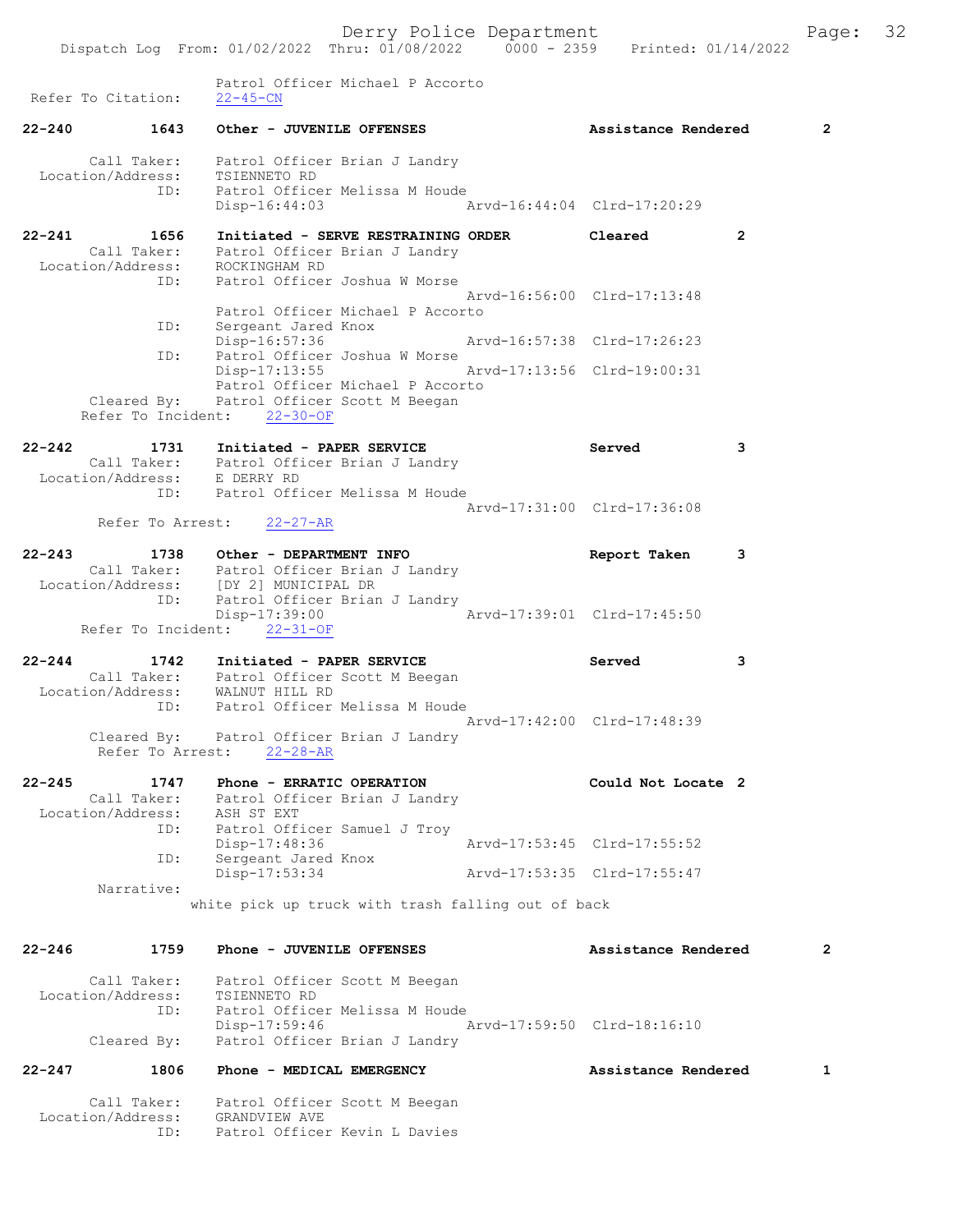Disp-18:06:54 Arvd-18:09:31 Clrd-18:25:49 Cleared By: Patrol Officer Brian J Landry

| $22 - 248$<br>1839 | Phone - WELFARE CHECK         |                             | Investigated |  |
|--------------------|-------------------------------|-----------------------------|--------------|--|
| Call Taker:        | Lieutenant Michael T Muncey   |                             |              |  |
| Location/Address:  | MALLARD CT                    |                             |              |  |
| ID:                | Patrol Officer Samuel J Troy  |                             |              |  |
|                    | $Disp-18:40:11$               | Arvd-18:49:42 Clrd-18:54:51 |              |  |
| Arrived By:        | Patrol Officer Brian J Landry |                             |              |  |
| Cleared By:        | Patrol Officer Brian J Landry |                             |              |  |
|                    | Refer To Field Int: 22-57-FI  |                             |              |  |

| $22 - 249$<br>1854 | Phone - WELFARE CHECK                                                     | Cleared                     |  |
|--------------------|---------------------------------------------------------------------------|-----------------------------|--|
| Call Taker:        | Patrol Officer Scott M Beegan                                             |                             |  |
| Location/Address:  | [DY 927] HAMPSHIRE DR                                                     |                             |  |
| ID:                | Patrol Officer Joshua W Morse                                             |                             |  |
|                    | $Disp-19:00:40$                                                           | Arvd-19:17:46 Clrd-19:26:04 |  |
|                    | Patrol Officer Michael P Accorto                                          |                             |  |
| ID:                | Patrol Officer Kevin L Davies                                             |                             |  |
|                    | $Disp-19:00:51$                                                           | Arvd-19:16:44 Clrd-19:26:02 |  |
| Narrative:         |                                                                           |                             |  |
|                    | 01/05/2022 1926 Welfare was checked. She does not have a<br>working phone |                             |  |

Refer To Field Int: 22-59-FI

Refer To Field Int: 22-46-FI

| $22 - 250$<br>1905                | Phone - ANIMAL COMPLAINT                                   | Unfounded                   | 1              |
|-----------------------------------|------------------------------------------------------------|-----------------------------|----------------|
| Call Taker:                       | Patrol Officer Scott M Beegan                              |                             |                |
| Location/Address:                 | E BROADWAY                                                 |                             |                |
| ID:                               | Patrol Officer Ryan M Panaro                               |                             |                |
|                                   | Disp-19:15:16                                              | Arvd-19:18:16 Clrd-19:22:36 |                |
| Arrived By:                       | Patrol Officer Brian J Landry                              |                             |                |
| Narrative:                        |                                                            |                             |                |
|                                   | called wished to remain anonymous. States dog cries and    |                             |                |
|                                   | barks non stop                                             |                             |                |
| Narrative:                        |                                                            |                             |                |
|                                   | 01/05/2022 1922 No barking or crying was coming from the   |                             |                |
|                                   | apartment                                                  |                             |                |
|                                   |                                                            |                             |                |
|                                   |                                                            |                             |                |
| $22 - 251$<br>1906<br>Call Taker: | Phone - ERRATIC OPERATION<br>Patrol Officer Brian J Landry | Warning Issued              | $\mathbf{2}$   |
| Location/Address:                 | PINGREE HILL RD                                            |                             |                |
| ID:                               | Patrol Officer Ryan M Panaro                               |                             |                |
|                                   | Disp-19:06:58                                              | Arvd-19:09:26 Clrd-19:13:02 |                |
| Cleared By:                       | Patrol Officer Scott M Beegan                              |                             |                |
| ID:                               | Patrol Officer Samuel J Troy                               |                             |                |
|                                   | Disp-19:09:38                                              | $Clrd-19:10:46$             |                |
| Refer To Citation:                | $22 - 46 - CN$                                             |                             |                |
| Narrative:                        |                                                            |                             |                |
|                                   | 01/05/2022 1910 stopped on English Range Rd                |                             |                |
|                                   |                                                            |                             |                |
| $22 - 252$<br>1913                | Phone - ERRATIC OPERATION                                  | Could Not Locate 2          |                |
| Call Taker:                       | Patrol Officer Brian J Landry                              |                             |                |
| Location/Address:                 | BIRCH ST                                                   |                             |                |
| ID:                               | Patrol Officer Samuel J Troy                               |                             |                |
|                                   | $Disp-19:14:14$                                            | Arvd-19:16:19 Clrd-19:17:53 |                |
| Arrived By:                       | Patrol Officer Scott M Beegan                              |                             |                |
|                                   |                                                            |                             | $\overline{2}$ |
| $22 - 253$<br>1921<br>Call Taker: | Phone - CUSTOMER PROBLEM                                   | Cleared                     |                |
| Location/Address:                 | Patrol Officer Scott M Beegan<br>ROCKINGHAM RD             |                             |                |
| ID:                               | Patrol Officer Joshua W Morse                              |                             |                |
|                                   | Disp-19:27:09                                              | Arvd-19:47:41 Clrd-19:51:02 |                |
|                                   | Patrol Officer Michael P Accorto                           |                             |                |
| Arrived By:                       | Patrol Officer Brian J Landry                              |                             |                |
| Cleared By:                       | Patrol Officer Brian J Landry                              |                             |                |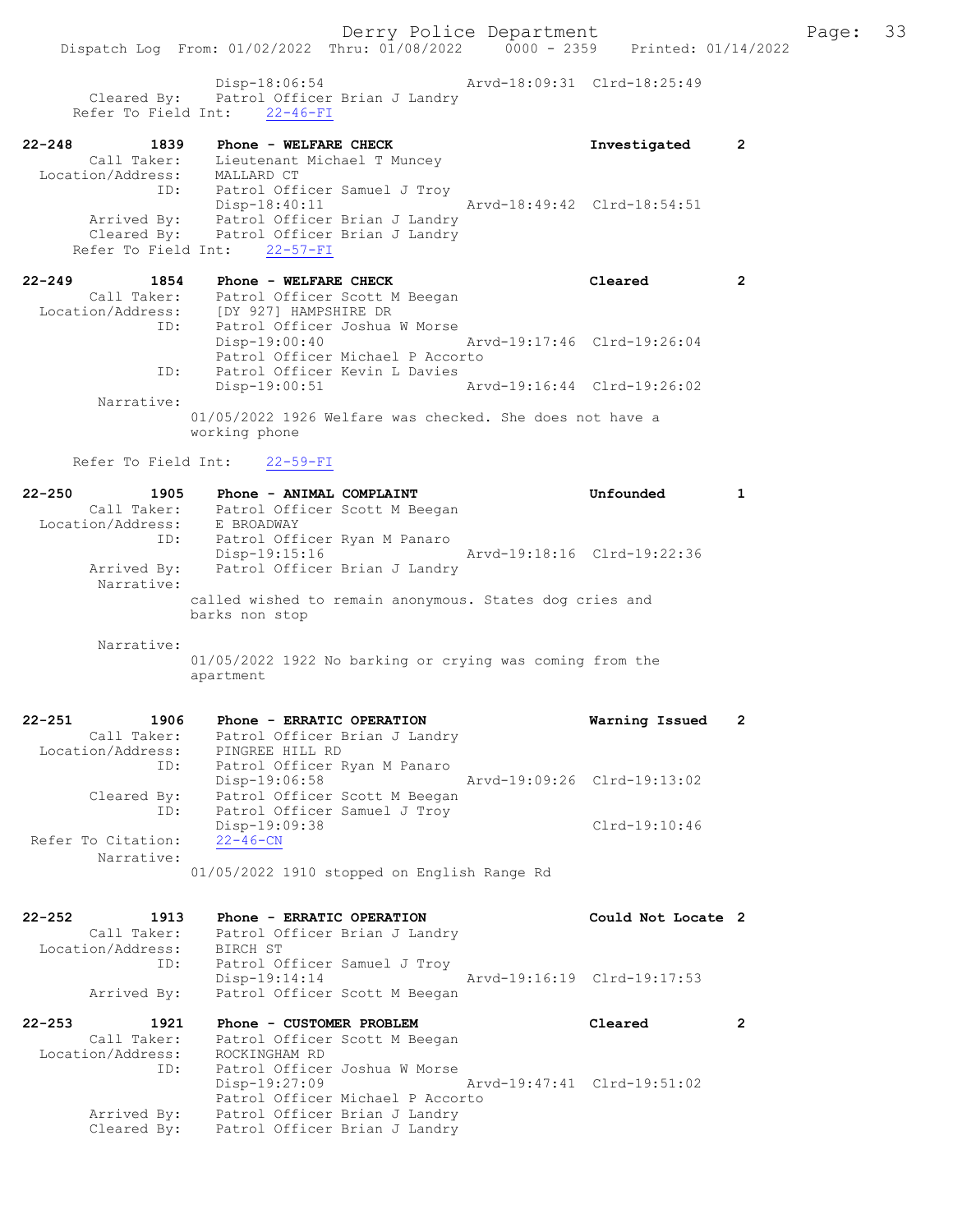Refer To Field Int:  $22-58-FI$ 

| $22 - 254$ | 1928<br>Call Taker:<br>Location/Address: | 911 - WELFARE CHECK<br>Patrol Officer Brian J Landry<br>HIGHLAND AVE                 | 2<br>Report Taken           |   |
|------------|------------------------------------------|--------------------------------------------------------------------------------------|-----------------------------|---|
|            | ID:                                      | Patrol Officer Kevin L Davies                                                        |                             |   |
|            |                                          | Disp-19:39:08                                                                        | Arvd-20:08:30 Clrd-20:41:37 |   |
|            | ID:                                      | Patrol Officer Samuel J Troy                                                         |                             |   |
|            | ID:                                      | Disp-19:39:11                                                                        | Arvd-20:08:33 Clrd-20:41:20 |   |
|            |                                          | Sergeant Jared Knox<br>Disp-19:39:17                                                 | Arvd-20:08:31 Clrd-20:41:00 |   |
|            | ID:                                      | Patrol Officer Joshua W Morse                                                        |                             |   |
|            |                                          | Disp-20:08:09                                                                        | Arvd-20:11:22 Clrd-20:41:09 |   |
|            | ID:                                      | Patrol Officer Michael P Accorto<br>Patrol Officer Ryan M Panaro                     |                             |   |
|            |                                          | $Disp-20:08:11$                                                                      | Arvd-20:11:23 Clrd-20:41:10 |   |
|            | Refer To Incident:                       | $22 - 32 - OF$                                                                       |                             |   |
|            |                                          |                                                                                      |                             |   |
| $22 - 255$ | 2047                                     | Initiated - FOLLOW-UP                                                                | Cleared<br>2                |   |
|            |                                          | Call Taker: Lieutenant Michael T Muncey<br>Location/Address: [DY 1524] ROCKINGHAM RD |                             |   |
|            | ID:                                      | Patrol Officer Joshua W Morse                                                        |                             |   |
|            |                                          |                                                                                      | Arvd-20:47:00 Clrd-22:29:06 |   |
|            |                                          | Patrol Officer Michael P Accorto                                                     |                             |   |
|            | Cleared By:                              | Patrol Officer Scott M Beegan                                                        |                             |   |
| $22 - 256$ | 2127                                     | Phone - DEPARTMENT INFO                                                              | Cleared<br>3                |   |
|            |                                          | Call Taker: Patrol Officer Brian J Landry<br>Location/Address: [DY 2] MUNICIPAL DR   |                             |   |
|            |                                          |                                                                                      |                             |   |
|            | ID:                                      | Patrol Officer Brian J Landry<br>Disp-21:28:19                                       | Arvd-21:28:21 Clrd-21:28:22 |   |
|            | Narrative:                               |                                                                                      |                             |   |
|            |                                          | DPW called for icy roads                                                             |                             |   |
|            |                                          |                                                                                      |                             |   |
|            |                                          |                                                                                      |                             |   |
|            |                                          |                                                                                      |                             |   |
| 22-257     | 2257                                     | Phone - NOISE COMPLAINT                                                              | Quieted on Request          | 2 |
|            | Call Taker:                              | Patrol Officer Scott M Beegan                                                        |                             |   |
|            | Location/Address:                        | FOREST RIDGE RD                                                                      |                             |   |
|            | ID:                                      | Patrol Officer Nikita Tomnyuk                                                        |                             |   |
|            |                                          | $Disp-23:02:57$                                                                      | Arvd-23:07:56 Clrd-23:12:57 |   |
|            | Dispatched By:<br>Arrived By:            | Patrol Officer Jeffrey R Pike<br>Patrol Officer Jeffrey R Pike                       |                             |   |
|            | Cleared By:                              | Patrol Officer Jeffrey R Pike                                                        |                             |   |
|            | ID:                                      | Patrol Officer Awess Abdulkadir                                                      |                             |   |
|            |                                          | Disp-23:03:03                                                                        | Arvd-23:07:58 Clrd-23:12:58 |   |
|            | Dispatched By:                           | Patrol Officer Jeffrey R Pike                                                        |                             |   |
|            | Arrived By:<br>Cleared By:               | Patrol Officer Jeffrey R Pike<br>Patrol Officer Jeffrey R Pike                       |                             |   |
|            | ID:                                      | Sergeant Seth Plumer                                                                 |                             |   |
|            |                                          | Disp-23:08:14                                                                        | Arvd-23:08:18 Clrd-23:13:00 |   |
|            | Dispatched By:<br>Arrived By:            | Patrol Officer Jeffrey R Pike                                                        |                             |   |
|            | Cleared By:                              | Patrol Officer Jeffrey R Pike<br>Patrol Officer Jeffrey R Pike                       |                             |   |
|            |                                          |                                                                                      |                             |   |
| $22 - 258$ | 2300                                     | 911 - ERRATIC OPERATION                                                              | Could Not Locate 2          |   |
|            | Call Taker:<br>Location/Address:         | Patrol Officer Jeffrey R Pike<br>E BROADWAY                                          |                             |   |
|            | ID:                                      | Patrol Officer Andrew R Kennedy                                                      |                             |   |
|            |                                          | $Disp-23:01:05$                                                                      | Arvd-23:01:07 Clrd-23:05:58 |   |
|            |                                          |                                                                                      |                             |   |
| $22 - 259$ | 2340<br>Call Taker:                      | Initiated - MV STOP                                                                  | Warning Issued<br>3         |   |
|            | Location/Address:                        | Patrol Officer Jeffrey R Pike<br>ISLAND POND RD                                      |                             |   |
|            | ID:                                      | Patrol Officer Andrew R Kennedy                                                      |                             |   |
|            |                                          |                                                                                      | Arvd-23:40:00 Clrd-23:50:24 |   |
|            | Cleared By:                              | Patrol Officer Scott M Beegan                                                        |                             |   |
|            | ID:                                      | Patrol Officer Nikita Tomnyuk<br>$Disp-23:45:25$                                     | Arvd-23:45:26 Clrd-23:50:22 |   |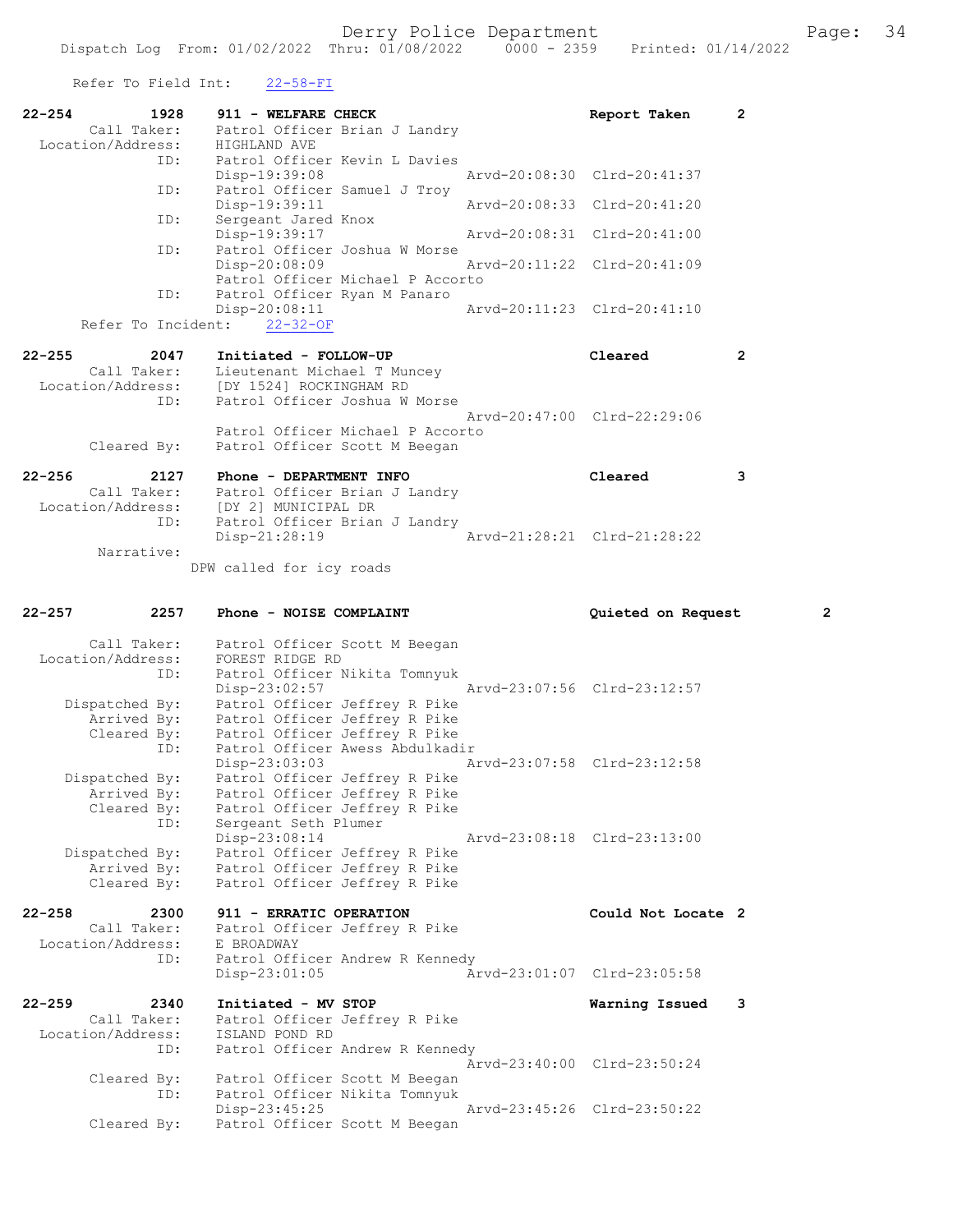Refer To Citation: 22-47-CN

# For Date: 01/06/2022 - Thursday

Call Taker: Dispatcher Jess W Arcand

Location/Address: FRANKLIN ST

| 22-260            | 0006                | Initiated - MV CHECK<br>Call Taker: Patrol Officer Scott M Beegan       | Cleared                     | 1 |
|-------------------|---------------------|-------------------------------------------------------------------------|-----------------------------|---|
|                   |                     | Location/Address: [DY 2516] MANCHESTER RD                               |                             |   |
|                   | ID:                 | Patrol Officer Andrew R Kennedy                                         |                             |   |
|                   |                     |                                                                         | Arvd-00:06:00 Clrd-00:08:55 |   |
| 22-261            | 0011                | 911 - FIRE, STRUCTURE                                                   | Report Taken                | 1 |
|                   | Call Taker:         | Patrol Officer Jeffrey R Pike                                           |                             |   |
|                   |                     | Location/Address: HOMESTEAD DR<br>ID: Patrol Office                     |                             |   |
|                   |                     | Patrol Officer Nikita Tomnyuk<br>Disp-00:12:17                          | Arvd-00:17:53 Clrd-02:43:31 |   |
|                   | ID:                 | Sergeant Seth Plumer                                                    |                             |   |
|                   |                     | $Disp-00:12:23$                                                         | Arvd-00:18:00 Clrd-01:53:42 |   |
|                   | ID:                 | Patrol Officer Kevin L Davies<br>$Disp-00:12:41$                        |                             |   |
|                   | Narrative:          |                                                                         |                             |   |
|                   |                     | 01/06/2022 0125 WATER DEPARTMENT CONTACTED AND RESPONDING               |                             |   |
|                   |                     | FOR HYDRANT ISSUE AT SKYLARK                                            |                             |   |
|                   | Narrative:          |                                                                         |                             |   |
|                   |                     | 01/06/2022 0220 232 OFF AT PMC FOR FOLLOW-UP                            |                             |   |
|                   |                     |                                                                         |                             |   |
|                   |                     | Refer To Incident:<br>$22 - 33 - OF$                                    |                             |   |
| 22-262            | 0140                | Phone - WELFARE CHECK                                                   | Could Not Locate 2          |   |
|                   |                     | Call Taker: Patrol Officer Jeffrey R Pike                               |                             |   |
|                   | ID:                 | Location/Address: TARYN RD<br>Patrol Officer Ryan M Panaro              |                             |   |
|                   |                     | $Disp-01:42:15$                                                         | Arvd-01:54:11 Clrd-02:31:16 |   |
|                   | ID:                 | Patrol Officer Andrew R Kennedy                                         |                             |   |
|                   | ID:                 | Disp-01:42:20                                                           | Arvd-01:54:10 Clrd-02:31:18 |   |
|                   |                     | Sergeant Seth Plumer<br>Disp-01:53:46                                   | Arvd-02:02:00 Clrd-02:31:20 |   |
|                   | Narrative:          |                                                                         |                             |   |
|                   |                     | 01/06/2022 0231 SUBJECT HAS NOT LIVED THERE IN YEARS.                   |                             |   |
|                   |                     | INFORMATION FORWARDED TO WINTHROP, MA PD TO CHECK WELFARE OF<br>SUBJECT |                             |   |
|                   |                     |                                                                         |                             |   |
| 22-263            | 0233                |                                                                         |                             | 3 |
|                   |                     | Phone - ASSIST OTHER AGENCY                                             | Assistance Rendered         |   |
|                   |                     | Call Taker: Patrol Officer Jeffrey R Pike                               |                             |   |
|                   |                     | Location/Address: MAPLE ST                                              |                             |   |
|                   | ID:                 | Patrol Officer Awess Abdulkadir<br>Disp-02:33:38                        | Arvd-02:35:14 Clrd-03:08:19 |   |
|                   | ID:                 | Sergeant Seth Plumer                                                    |                             |   |
|                   |                     | Disp-02:43:12                                                           | Arvd-02:46:20 Clrd-03:08:20 |   |
|                   | Narrative:          | C/O DECTECTOR ACTIVATION                                                |                             |   |
|                   |                     |                                                                         |                             |   |
|                   |                     |                                                                         |                             |   |
| 22-264            | 0540<br>Call Taker: | Phone - SUSPICIOUS ACTIVITY<br>Patrol Officer Jeffrey R Pike            | Matter Rectified 2          |   |
| Location/Address: |                     | LARAWAY CT                                                              |                             |   |
|                   | ID:                 | Patrol Officer Andrew R Kennedy                                         |                             |   |
|                   | ID:                 | Disp-05:40:38<br>Patrol Officer Awess Abdulkadir                        | Arvd-05:45:11 Clrd-05:50:49 |   |
|                   |                     | Disp-05:40:39                                                           | Arvd-05:42:50 Clrd-05:50:44 |   |
|                   | ID:                 | Sergeant Seth Plumer                                                    |                             |   |
|                   |                     | Disp-05:40:40                                                           | Arvd-05:44:16 Clrd-05:50:43 |   |
| 22-265            | 0800                | Initiated - FOLLOW-UP                                                   | No Action Required          | 2 |
|                   |                     |                                                                         |                             |   |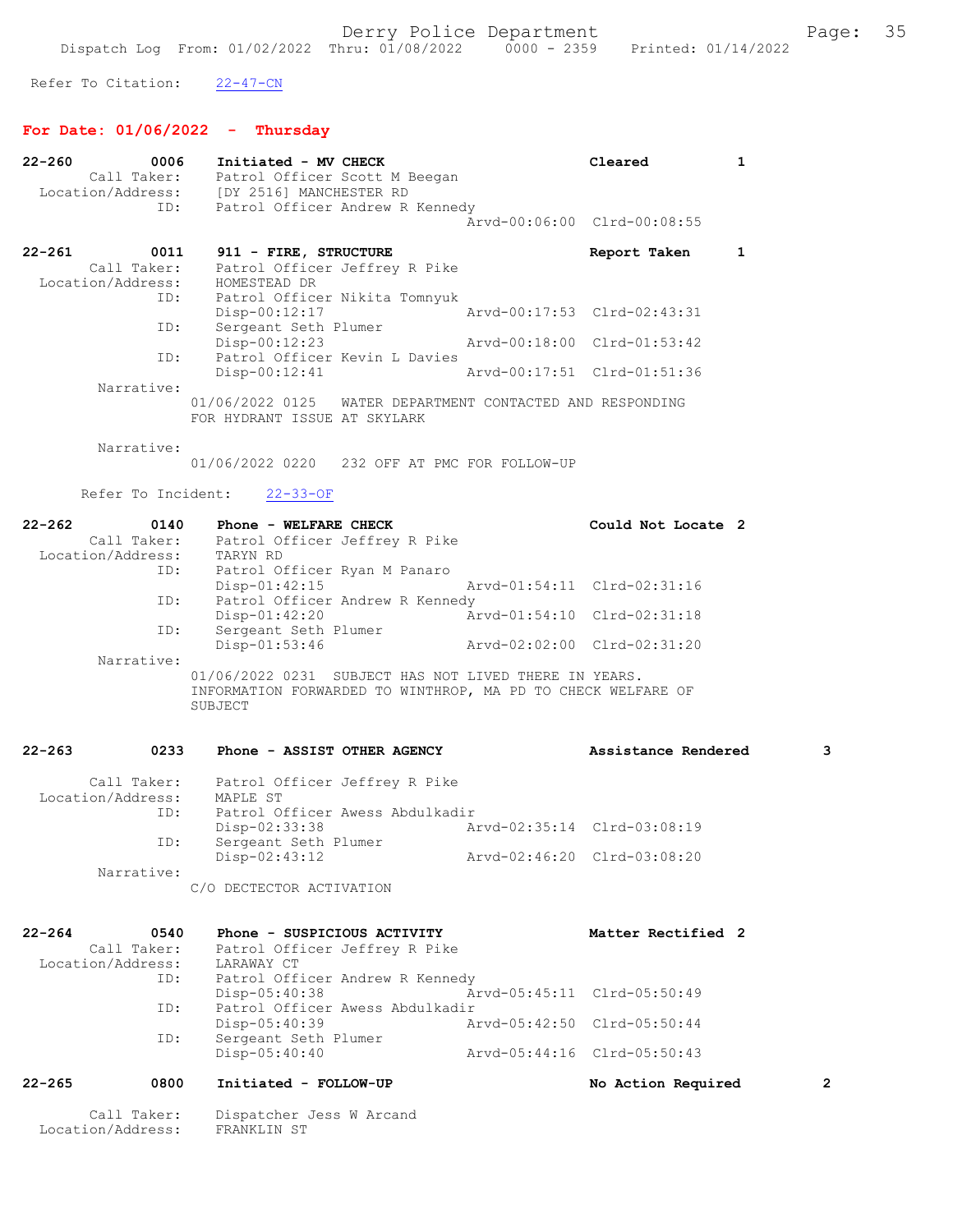Derry Police Department The Page: 36 Dispatch Log From: 01/02/2022 Thru: 01/08/2022 0000 - 2359 Printed: 01/14/2022 ID: Patrol Officer Collin Kennedy Arvd-08:00:00 Clrd-08:35:22 22-266 0834 911 - MEDICAL EMERGENCY 1 Assistance Rendered 1 Call Taker: Dispatcher Jess W Arcand Location/Address: KENDALL POND RD<br>TD: Patrol Officer N Patrol Officer Nicholas M Granville<br>Disp-08:35:12 Arvd-0 Disp-08:35:12 Arvd-08:37:32 Clrd-08:55:19 ID: Sergeant Seth Plumer Disp-08:35:15 Arvd-08:39:50 Clrd-08:55:17 Refer To Field Int: 22-47-FI 22-267 0858 Initiated - FOLLOW-UP No Action Required 2 Call Taker: Dispatcher Jess W Arcand Location/Address: MUNICIPAL DR Patrol Officer Collin Kennedy Arvd-08:58:00 Clrd-09:46:28 22-268 0937 Initiated - MV STOP Call Taker: Dispatcher Jess W Arcand Call Taker: Dispatcher Jess W Arcand Location/Address: E BROADWAY ID: Patrol Officer Awess Abdulkadir Arvd-09:37:00 Clrd-09:52:13<br>22-816-003002 Refer To Citation: 22-269 0946 Initiated - FOLLOW-UP No Action Required 2 Call Taker: Dispatcher Jess W Arcand<br>ion/Address: CHESTER RD Location/Address:<br>ID: Patrol Officer Collin Kennedy Arvd-09:46:00 Clrd-09:51:29 22-270 0955 Initiated - Unlicensed Dog Warning Issued 2 Dispatcher Jess W Arcand<br>POND BD Call Taker:<br>Location/Address:<br>D. Civilian Robin Bordonaro Arvd-09:55:00 Clrd-09:55:31<br>22-56-FI Refer To Field Int: 22-271 1021 Phone - ABANDONED 911 Services Rendered 1 Call Taker: Dispatcher Jess W Arcand Call Taker: Dispatcher Jess W Arcand Location/Address: KENDALL POND RD ID: Patrol Officer Nicholas M Granville<br>Disp-10:21:39 Arvd-1 Disp-10:21:39 Arvd-10:25:44 Clrd-10:28:17 22-272 1106 Initiated - TOBACCO VIOLATION Summons Issued 1<br>Call Taker: Dispatcher Jess W Arcand Call Taker: Dispatcher Jess W Arcand Location/Address: PINKERTON ST ID: Patrol Officer Brian J Landry Arvd-11:06:00 Clrd-11:10:29<br>22-29-AR Refer To Summons: 22-273 1254 Walk-In - THEFT Report Taken 2<br>Call Taker: Dispatcher Jess W Arcand Dispatcher Jess W Arcand Location/Address: FORDWAY EXT ID: Patrol Officer Brendan S Holden Disp-12:55:26 Arvd-12:55:28 Clrd-12:55:43 Refer To Incident: 22-34-OF 22-274 1308 Phone - WARRANT ARREST Arrest(s) Made 2 Call Taker: Dispatcher Jess W Arcand<br>ion/Address: COURTHOUSE LN Location/Address:<br>TD: ID: Patrol Officer Nicholas M Granville Arvd-13:14:02 Clrd-13:47:17 ID: Patrol Officer Michael P Accorto<br>Disp-13:08:41 Art Disp-13:08:41 Arvd-13:20:42 Clrd-13:33:30 ID: Patrol Officer Brendan S Holden Disp-13:47:13 Arvd-13:47:15 Clrd-14:10:12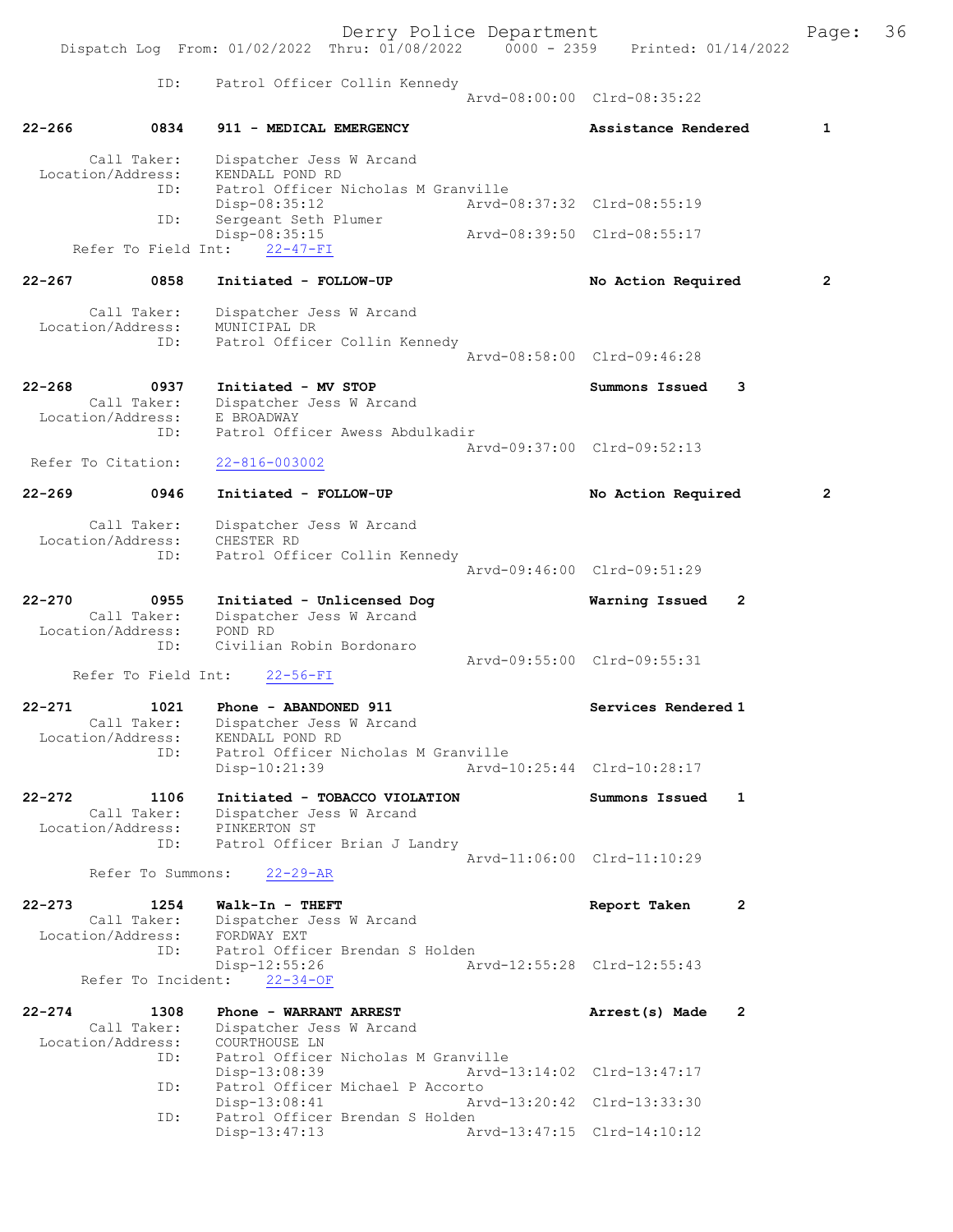Derry Police Department Fage: 37 Dispatch Log From: 01/02/2022 Thru: 01/08/2022 0000 - 2359 Printed: 01/14/2022 Narrative: 01/06/2022 1330 ONE IN CUSTODY ON A DERRY WARRANT FOR CRIMINAL MISCHIEF AND WILLFUL CONCEALMENT Narrative: 01/06/2022 1333 309 EN ROUTE TO HQ WITH ONE SM 42573 Narrative: 01/06/2022 1336 OFF AT HQ EM 42574 Narrative: 01/06/2022 1401 IDENTIFIED AS: RYAN MANSFIELD 15 HANOVER LN DERRY NH DOB 5/9/2002 Narrative: 01/06/2022 1409 RELEASED ON A SUMMONS WITH COURT 4/7/22 Refer To Arrest: 22-30-AR 22-275 1315 Phone - NEIGHBORHOOD DISPUTE ADVICE GIVEN 2 Call Taker: Dispatcher Jess W Arcand Location/Address: LINLEW DR ID: Patrol Officer Michael P Accorto Disp-13:33:38 Arvd-13:41:39 Clrd-13:54:11 Refer To Field Int: 22-74-FI 22-276 1323 Initiated - THEFT Report Taken 2 Call Taker: Dispatcher Jess W Arcand Location/Address: PINKERTON ST ID: Patrol Officer Brian J Landry Arvd-13:23:00 Clrd-13:30:07 Refer To Incident: 22-35-OF 22-277 1337 Initiated - FOLLOW-UP No Action Required 2 Call Taker: Dispatcher Jess W Arcand Location/Address: FRANKLIN ST ID: Patrol Officer Collin Kennedy Arvd-13:37:00 Clrd-13:41:51 22-278 1343 Initiated - Dog Bite Complaint Report Taken 2 Call Taker: Dispatcher Jess W Arcand Location/Address: WALNUT HILL RD ID: Civilian Robin Bordonaro Arvd-13:43:00 Clrd-13:43:50 Refer To Incident: 22-36-OF 22-279 1355 911 - DISABLED MV Vehicle Moved 3 Call Taker: Dispatcher Jess W Arcand Location/Address: CRYSTAL AVE ID: Patrol Officer Michael P Accorto Disp-13:56:53 Arvd-13:56:55 Clrd-14:00:33 22-280 1357 Phone - TRAFFIC CONTROL 120 Services Rendered 3 Call Taker: Dispatcher Jess W Arcand Location/Address: TSIENNETO RD ID: Patrol Officer Collin Kennedy Disp-13:58:12 Arvd-14:01:54 Clrd-14:05:34 22-281 1406 Initiated - MV STOP Warning Issued 3 Call Taker: Dispatcher Jess W Arcand Location/Address: PINKERTON ST ID: Patrol Officer Awess Abdulkadir Arvd-14:06:00 Clrd-14:10:20 22-282 1432 911 - NEIGHBORHOOD DISPUTE ADVICE GIVEN 2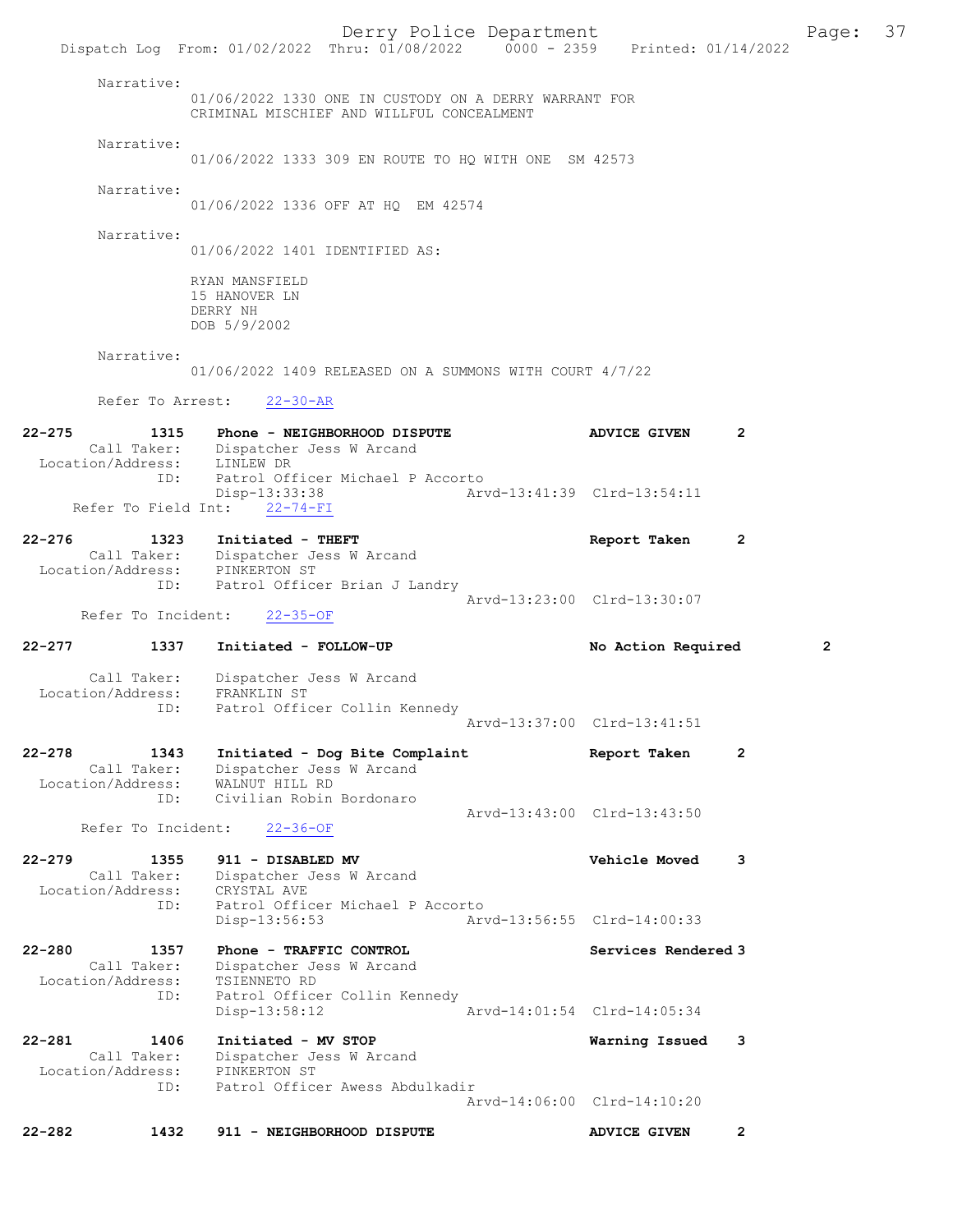|        |                                  | Dispatch Log From: 01/02/2022 Thru: 01/08/2022 |                                                                | $0000 - 2359$ |                             | Printed: 01/14/2022 |
|--------|----------------------------------|------------------------------------------------|----------------------------------------------------------------|---------------|-----------------------------|---------------------|
|        | Call Taker:<br>Location/Address: | PEABODY RD ANX                                 | Dispatcher Jess W Arcand                                       |               |                             |                     |
|        |                                  | ID:<br>$Disp-14:33:11$                         | Patrol Officer Michael P Accorto                               |               | Arvd-14:43:26 Clrd-14:47:38 |                     |
| 22-283 | 1437                             |                                                | Phone - DELIVER A MESSAGE                                      |               | Could Not Locate 1          |                     |
|        | Call Taker:                      |                                                | Dispatcher Jess W Arcand                                       |               |                             |                     |
|        | Location/Address:                | DAMREN RD                                      |                                                                |               |                             |                     |
|        | ID:                              |                                                | Sergeant Jeffrey M Dawe                                        |               |                             |                     |
|        |                                  | Disp-15:39:49                                  |                                                                |               | Arvd-15:39:51 Clrd-15:43:25 |                     |
|        | Dispatched By:                   |                                                | Patrol Officer Brian J Landry                                  |               |                             |                     |
|        | Arrived By:                      |                                                | Patrol Officer Brian J Landry                                  |               |                             |                     |
|        | Cleared By:                      |                                                | Patrol Officer Brian J Landry                                  |               |                             |                     |
|        | ID:                              |                                                | Patrol Officer Joshua W Morse                                  |               |                             |                     |
|        |                                  | Disp-16:46:08                                  |                                                                |               | Clrd-16:49:39               |                     |
|        |                                  |                                                | Patrol Officer Michael P Accorto                               |               |                             |                     |
|        | Dispatched By:                   |                                                | Patrol Officer Brian J Landry                                  |               |                             |                     |
|        | Cleared By:                      |                                                | Patrol Officer Brian J Landry                                  |               |                             |                     |
|        | ID:                              |                                                | Sergeant Jeffrey M Dawe                                        |               |                             |                     |
|        |                                  | Disp-16:46:10                                  |                                                                |               | Arvd-16:47:04 Clrd-16:47:06 |                     |
|        | Dispatched By:                   |                                                | Patrol Officer Brian J Landry                                  |               |                             |                     |
|        | Arrived By:                      |                                                | Administrative Sergeant Christopher R Talbot                   |               |                             |                     |
|        | Cleared By:                      |                                                | Administrative Sergeant Christopher R Talbot                   |               |                             |                     |
|        | ID:                              |                                                | Sergeant Jeffrey M Dawe                                        |               |                             |                     |
|        |                                  | Disp-16:47:07                                  |                                                                |               | $Clrd-16:49:42$             |                     |
|        | Dispatched By:                   |                                                | Administrative Sergeant Christopher R Talbot                   |               |                             |                     |
|        | Cleared By:                      |                                                | Patrol Officer Brian J Landry                                  |               |                             |                     |
|        | ID:                              |                                                | Patrol Officer Joshua W Morse                                  |               |                             |                     |
|        |                                  | Disp-17:25:32                                  |                                                                |               | Arvd-17:26:07 Clrd-17:32:24 |                     |
|        |                                  |                                                | Patrol Officer Michael P Accorto                               |               |                             |                     |
|        | Dispatched By:                   |                                                | Patrol Officer Brian J Landry                                  |               |                             |                     |
|        | Arrived By:                      |                                                | Patrol Officer Brian J Landry                                  |               |                             |                     |
|        | Cleared By:                      |                                                | Patrol Officer Brian J Landry                                  |               |                             |                     |
|        | ID:                              |                                                | Sergeant Jeffrey M Dawe                                        |               | Arvd-17:26:08 Clrd-17:32:22 |                     |
|        |                                  | Disp-17:25:34                                  |                                                                |               |                             |                     |
|        | Dispatched By:                   |                                                | Patrol Officer Brian J Landry                                  |               |                             |                     |
|        | Arrived By:<br>Cleared By:       |                                                | Patrol Officer Brian J Landry<br>Patrol Officer Brian J Landry |               |                             |                     |
|        | Narrative:                       |                                                |                                                                |               |                             |                     |
|        |                                  |                                                |                                                                |               |                             |                     |
|        |                                  |                                                | 01/06/2022 1447 FOR BREVARD COUNTY SHERIFF OFFICE              |               |                             |                     |

| $22 - 284$        | 1443 | Phone - DISTURBANCE                 | Peace Restored              | $\mathbf{1}$ |
|-------------------|------|-------------------------------------|-----------------------------|--------------|
| Call Taker:       |      | Dispatcher Jess W Arcand            |                             |              |
| Location/Address: |      | PARKLAND DR                         |                             |              |
|                   | ID:  | Patrol Officer Collin Kennedy       |                             |              |
|                   |      | Disp-14:44:30                       | Arvd-14:45:40 Clrd-15:01:14 |              |
| Cleared By:       |      | Patrol Officer Brian J Landry       |                             |              |
|                   | ID:  | Patrol Officer Nicholas M Granville |                             |              |
|                   |      | $Disp-14:44:35$                     | Arvd-14:45:39 Clrd-15:01:15 |              |
| Cleared By:       |      | Patrol Officer Brian J Landry       |                             |              |
|                   | ID:  | Patrol Officer Michael P Accorto    |                             |              |
|                   |      | $Disp-14:51:55$                     | Arvd-14:53:56 Clrd-15:01:17 |              |
| Cleared By:       |      | Patrol Officer Brian J Landry       |                             |              |
|                   | ID:  | Sergeant Jeffrey M Dawe             |                             |              |
|                   |      | Disp-14:59:24                       | Aryd-14:59:26 Clrd-15:01:19 |              |
| Dispatched By:    |      | Patrol Officer Brian J Landry       |                             |              |
| Arrived By:       |      | Patrol Officer Brian J Landry       |                             |              |
| Cleared By:       |      | Patrol Officer Brian J Landry       |                             |              |
|                   | ID:  | Patrol Officer Collin Kennedy       |                             |              |
|                   |      | Disp-15:04:39                       | Arvd-15:04:41 Clrd-15:21:38 |              |
| Dispatched By:    |      | Patrol Officer Brian J Landry       |                             |              |
| Arrived By:       |      | Patrol Officer Brian J Landry       |                             |              |
| Cleared By:       |      | Patrol Officer Brian J Landry       |                             |              |
|                   | ID:  | Patrol Officer Michael P Accorto    |                             |              |
|                   |      | $Disp-15:04:49$                     | Arvd-15:04:50 Clrd-15:21:26 |              |
| Dispatched By:    |      | Patrol Officer Brian J Landry       |                             |              |
| Arrived By:       |      | Patrol Officer Brian J Landry       |                             |              |
| Cleared By:       |      | Patrol Officer Brian J Landry       |                             |              |
|                   | ID:  | Sergeant Jeffrey M Dawe             |                             |              |
|                   |      | $Disp-15:04:55$                     | Arvd-15:04:56 Clrd-15:20:42 |              |
|                   |      |                                     |                             |              |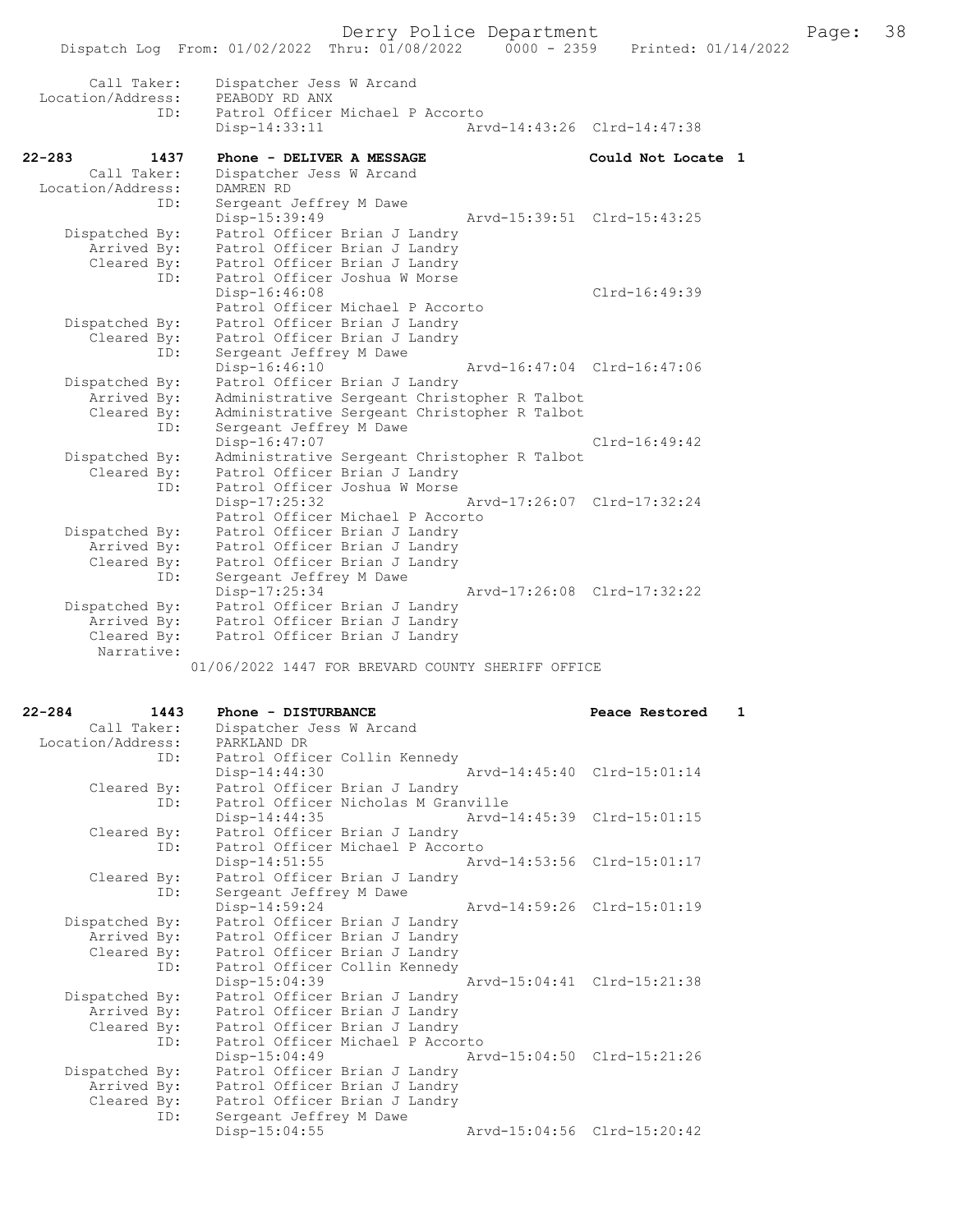Derry Police Department Fage: 39 Dispatch Log From: 01/02/2022 Thru: 01/08/2022 0000 - 2359 Printed: 01/14/2022 Dispatched By: Patrol Officer Brian J Landry Arrived By: Patrol Officer Brian J Landry Cleared By: Patrol Officer Brian J Landry Refer To Field Int: 22-51-FI 22-285 1517 Phone - TRAFFIC CONTROL 1988 1988 Matter Rectified 3 Call Taker: Patrol Officer Brian J Landry Location/Address: TSIENNETO RD ID: Patrol Officer Nathan S Lavoie Disp-15:18:07 Arvd-15:22:06 Clrd-15:29:42 Narrative: Medical Center Traffic 22-286 1518 Phone - NEIGHBORHOOD DISPUTE ADVICE GIVEN 2 Call Taker: Patrol Officer Brian J Landry Location/Address: PEABODY RD ANX ID: Patrol Officer Samuel J Troy Disp-15:19:17 Arvd-15:24:23 Clrd-15:37:48 22-287 1530 Phone - COMPLAINT 1990 1990 Matter Rectified 3 Call Taker: Patrol Officer Brian J Landry Location/Address: CRYSTAL AVE ID: Patrol Officer Nathan S Lavoie Disp-15:31:42 Arvd-15:32:02 Clrd-15:38:05 ID: Sergeant Jeffrey M Dawe Disp-15:36:54 Arvd-15:36:56 Clrd-15:38:03 ID: Patrol Officer Nathan S Lavoie Disp-15:39:44 Arvd-15:39:45 Clrd-15:43:28 Narrative: Protesters 22-288 1621 Initiated - MV CHECK 1 No Action Required 1 Call Taker: Patrol Officer Brian J Landry Location/Address: E BROADWAY ID: Patrol Officer Ryan M Panaro Arvd-16:21:00 Clrd-16:22:01 ID: Patrol Officer Samuel<br>Disp-16:21:45 Disp-16:21:45 Arvd-16:21:47 Clrd-16:21:59 22-289 1633 Phone - ERRATIC OPERATION Could Not Locate 2 Call Taker: Patrol Officer Brian J Landry Location/Address: FORDWAY ST ID: Patrol Officer Ryan M Panaro Disp-16:33:19 Arvd-16:33:20 Clrd-16:34:19 Narrative: NJ M98MJX, Amazon Van Narrative: Info passed on to Londonderry PD 22-290 1649 911 - WELFARE CHECK Investigated 2 Call Taker: Patrol Officer Brian J Landry Location/Address: CUNNINGHAM DR ID: Sergeant Jeffrey M Dawe Disp-16:57:24 Arvd-16:57:40 Clrd-17:22:34 ID: Patrol Officer Joshua W Morse Disp-16:57:39 Arvd-16:57:42 Clrd-17:25:18 Patrol Officer Michael P Accorto Refer To Field Int: 22-52-FI 22-291 1729 Initiated - MV STOP Summons Issued 3 Call Taker: Patrol Officer Brian J Landry Location/Address: PEARL ST ID: Patrol Officer Ryan M Panaro Arvd-17:29:00 Clrd-17:46:58 ID: Patrol Officer Samuel J Troy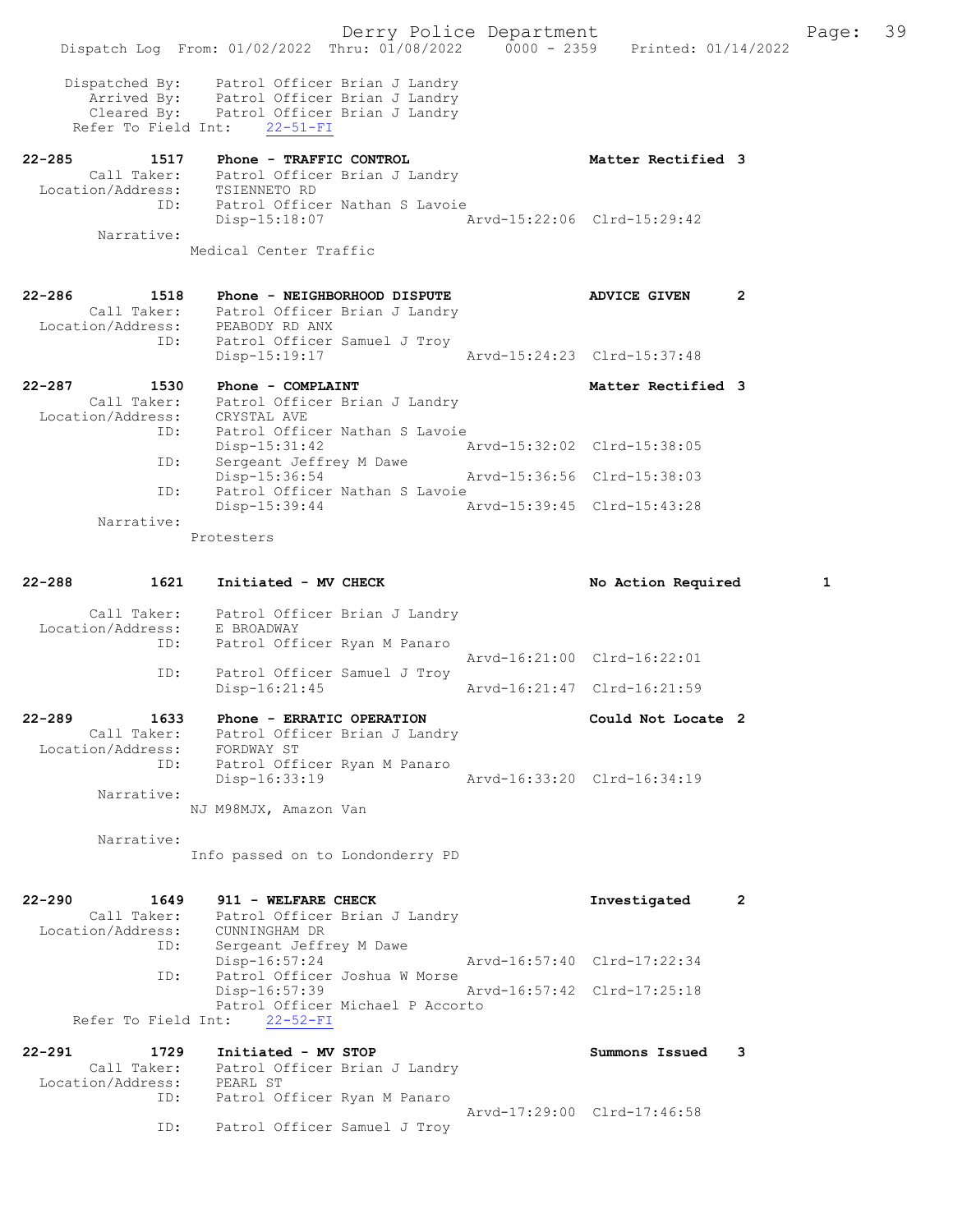| Refer To Citation:                                                | Disp-17:30:39<br>$22 - 816 - 006001$                                                           | Arvd-17:35:20 Clrd-17:46:57 |                             |   |   |
|-------------------------------------------------------------------|------------------------------------------------------------------------------------------------|-----------------------------|-----------------------------|---|---|
| 22-292<br>1803                                                    | Phone - ASSIST OTHER AGENCY                                                                    |                             | Assistance Rendered         |   | 3 |
| Call Taker:<br>Location/Address:<br>ID:                           | Patrol Officer Brian J Landry<br>PARKLAND DR<br>Patrol Officer Ryan M Panaro<br>Disp-18:03:34  |                             | Arvd-18:04:15 Clrd-19:21:50 |   |   |
| ID:                                                               | Patrol Officer Joshua W Morse                                                                  |                             |                             |   |   |
| ID:                                                               | Disp-18:03:39<br>Patrol Officer Michael P Accorto<br>Sergeant Jeffrey M Dawe                   |                             | Arvd-18:04:21 Clrd-19:12:53 |   |   |
| Narrative:                                                        | Disp-18:22:40                                                                                  | Arvd-18:22:42 Clrd-19:12:50 |                             |   |   |
|                                                                   | Londonderry Police                                                                             |                             |                             |   |   |
| 22-293<br>1905<br>Location/Address: E BROADWAY<br>TD: Patrol Off: | Walk-In - HIT AND RUN<br>Call Taker: Patrol Officer Brian J Landry                             |                             | Investigated                | 2 |   |
| ID:                                                               | Patrol Officer Kevin L Davies<br>Disp-19:06:42                                                 |                             | $Clrd-19:06:46$             |   |   |
| ID:                                                               | Patrol Officer Robert Corwin<br>Disp-19:06:52                                                  |                             | Arvd-19:12:20 Clrd-20:18:01 |   |   |
| Narrative:                                                        | see case $#$ 22-31-AR                                                                          |                             |                             |   |   |
|                                                                   |                                                                                                |                             |                             |   |   |
| 22-294<br>1906<br>Location/Address: PERLEY RD<br>ID:              | Phone - FOLLOW-UP<br>Call Taker: Patrol Officer Brian J Landry<br>Patrol Officer Samuel J Troy |                             | Arrest(s) Made              | 2 |   |
| ID:                                                               | Disp-19:06:33<br>Patrol Officer Kevin L Davies                                                 |                             | Arvd-19:06:55 Clrd-21:16:01 |   |   |
|                                                                   | Disp-19:06:58                                                                                  |                             | Arvd-19:08:48 Clrd-20:16:16 |   |   |
| ID:                                                               | Sergeant Jeffrey M Dawe<br>Disp-19:25:24                                                       | Arvd-19:25:25 Clrd-19:41:23 |                             |   |   |
| Narrative:                                                        | 01/06/2022 1926 One in custody                                                                 |                             |                             |   |   |
| Narrative:                                                        | 01/06/2022 1931 en route with one s/m 46494.2                                                  |                             |                             |   |   |
| Narrative:                                                        | In Custody: Shannon Howlett DOB: 06-21-86<br>6R Perley Rd<br>Derry NH 03038                    |                             |                             |   |   |
|                                                                   | Offense: DWI<br>Asssault on a Police Officer<br>Conduct After an accident                      |                             |                             |   |   |
| Narrative:                                                        | 01/06/2022 1935 off at HO e/m 46495.2                                                          |                             |                             |   |   |
| Narrative:                                                        | 01/06/2022 1953 placed into cell 5                                                             |                             |                             |   |   |
| Narrative:                                                        | 01/06/2022 2012 placed in cell 1                                                               |                             |                             |   |   |
| Narrative:                                                        | 01/06/2022 2118 prisoner checked at this time                                                  |                             |                             |   |   |
| Narrative:                                                        | 01/06/2022 2230 released to sober party<br>released on PR with court date 04/07/22             |                             |                             |   |   |
| Refer To Arrest:                                                  | $22 - 31 - AR$                                                                                 |                             |                             |   |   |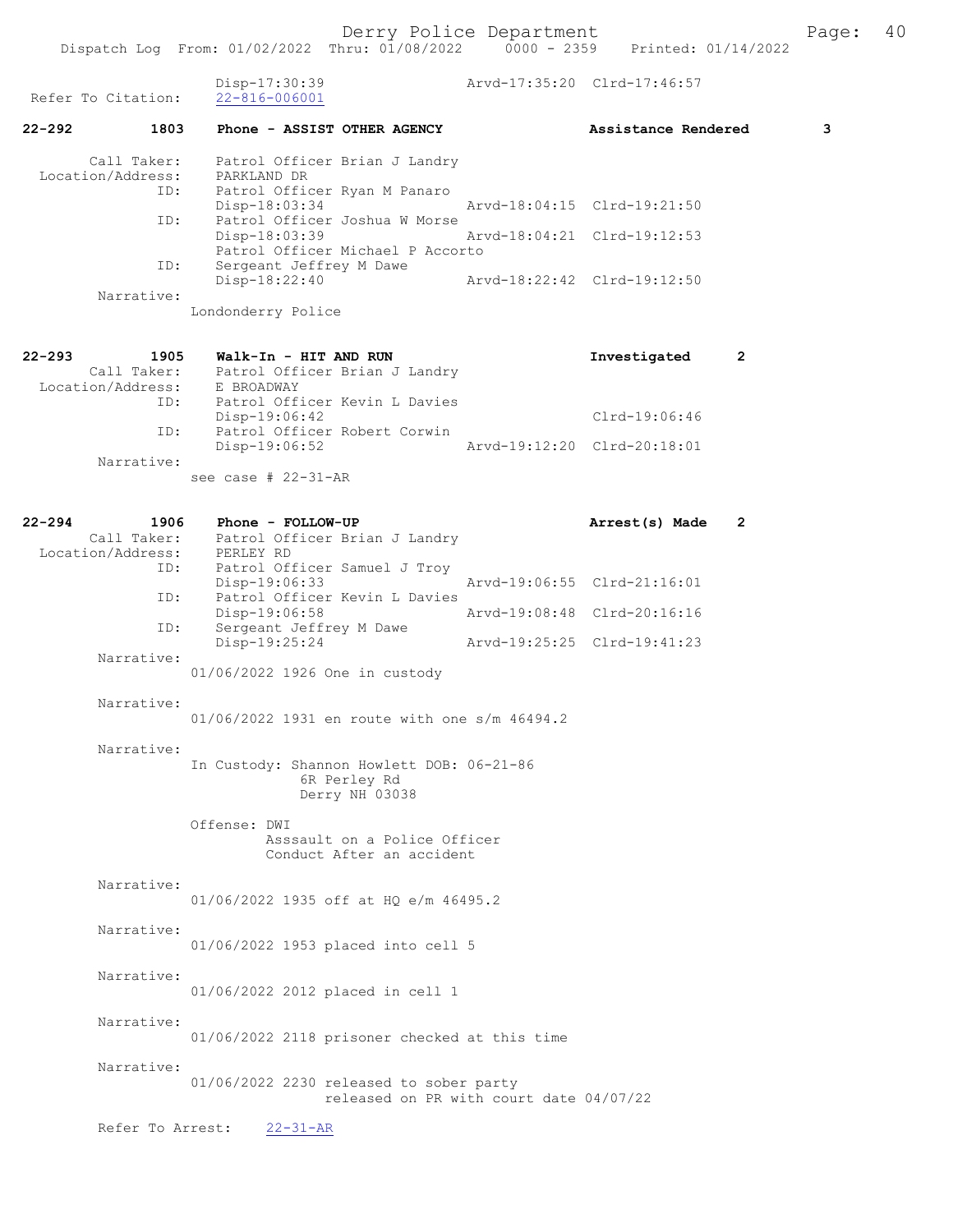|            |                                  |                                                                             | Dispatch Log From: 01/02/2022 Thru: 01/08/2022<br>$0000 - 2359$ | Printed: 01/14/2022         |              |
|------------|----------------------------------|-----------------------------------------------------------------------------|-----------------------------------------------------------------|-----------------------------|--------------|
| $22 - 295$ |                                  | 1907 Phone - ALARM, BURGLAR                                                 |                                                                 | <b>False Alarm</b>          | $\mathbf{1}$ |
|            |                                  | Call Taker: Patrol Officer Brian J Landry                                   |                                                                 |                             |              |
|            |                                  | Location/Address: [DY 3370] LINLEW DR<br>ID: Patrol Officer Nathan S Lavoie |                                                                 |                             |              |
|            |                                  |                                                                             |                                                                 |                             |              |
|            | Refer To Field Int:              | Disp-19:08:43<br>$22 - 98 - FI$                                             |                                                                 | Arvd-19:12:15 Clrd-19:19:59 |              |
|            |                                  |                                                                             |                                                                 |                             |              |
| $22 - 296$ | 1912                             | Alarm - ALARM, HOLD-UP                                                      |                                                                 | <b>False Alarm</b>          | $\mathbf{1}$ |
|            | Call Taker:                      | Patrol Officer Robert Corwin                                                |                                                                 |                             |              |
|            |                                  | Location/Address: [DY 1060] MANCHESTER RD                                   |                                                                 |                             |              |
|            | ID:                              |                                                                             | Patrol Officer Joshua W Morse                                   |                             |              |
|            |                                  | Disp-19:13:42                                                               |                                                                 | Arvd-19:17:55 Clrd-19:20:14 |              |
|            |                                  |                                                                             | Patrol Officer Michael P Accorto                                |                             |              |
|            | Dispatched By:                   |                                                                             | Patrol Officer Brian J Landry                                   |                             |              |
|            |                                  | Arrived By: Patrol Officer Brian J Landry                                   |                                                                 |                             |              |
|            | ID:                              | Cleared By: Patrol Officer Brian J Landry<br>Sergeant Jeffrey M Dawe        |                                                                 |                             |              |
|            |                                  | Disp-19:13:45                                                               |                                                                 | Arvd-19:17:54 Clrd-19:20:12 |              |
|            |                                  | Dispatched By: Patrol Officer Brian J Landry                                |                                                                 |                             |              |
|            |                                  | Arrived By: Patrol Officer Brian J Landry                                   |                                                                 |                             |              |
|            |                                  | Cleared By: Patrol Officer Brian J Landry                                   |                                                                 |                             |              |
|            | Refer To Field Int:              | $22 - 71 - FI$                                                              |                                                                 |                             |              |
|            |                                  |                                                                             |                                                                 |                             |              |
| 22-297     | 2020                             | Initiated - MV STOP                                                         |                                                                 | Warning Issued              | 3            |
|            |                                  | Call Taker: Patrol Officer Brian J Landry                                   |                                                                 |                             |              |
|            | Location/Address:                | TSIENNETO RD                                                                | Patrol Officer Nathan S Lavoie                                  |                             |              |
|            | ID:                              |                                                                             |                                                                 | Arvd-20:20:00 Clrd-20:27:34 |              |
|            | Refer To Citation:               | $22 - 48 - CN$                                                              |                                                                 |                             |              |
|            |                                  |                                                                             |                                                                 |                             |              |
| $22 - 298$ | 2028                             | Initiated - MV STOP                                                         |                                                                 | Warning Issued              | 3            |
|            | Call Taker:                      |                                                                             | Patrol Officer Brian J Landry                                   |                             |              |
|            | Location/Address:                | RT 28                                                                       |                                                                 |                             |              |
|            | ID:                              |                                                                             | Patrol Officer Joshua W Morse                                   |                             |              |
|            |                                  |                                                                             |                                                                 | Arvd-20:28:00 Clrd-20:34:52 |              |
|            |                                  |                                                                             | Patrol Officer Michael P Accorto                                |                             |              |
|            | Refer To Citation:               | $22 - 49 - CN$                                                              |                                                                 |                             |              |
| $22 - 299$ | 2058                             | Initiated - MV STOP                                                         |                                                                 | Warning Issued              | 3            |
|            | Call Taker:                      |                                                                             | Patrol Officer Brian J Landry                                   |                             |              |
|            | Location/Address:                | S MAIN ST                                                                   |                                                                 |                             |              |
|            | ID:                              |                                                                             | Patrol Officer Kevin L Davies                                   |                             |              |
|            |                                  |                                                                             |                                                                 | Arvd-20:58:00 Clrd-21:07:39 |              |
|            | Refer To Citation:               | $22 - 50 - CN$                                                              |                                                                 |                             |              |
|            |                                  |                                                                             |                                                                 |                             |              |
| $22 - 300$ | 2120                             | Phone - NOISE COMPLAINT                                                     |                                                                 | Quieted on Request          | 2            |
|            |                                  |                                                                             |                                                                 |                             |              |
|            | Call Taker:<br>Location/Address: | LINLEW DR                                                                   | Patrol Officer Brian J Landry                                   |                             |              |
|            | ID:                              |                                                                             | Patrol Officer Kevin L Davies                                   |                             |              |
|            |                                  | $Disp-21:21:16$                                                             |                                                                 | Arvd-21:25:39 Clrd-21:37:28 |              |
|            |                                  |                                                                             |                                                                 |                             |              |
| 22-301     | 2121                             | Initiated - MV STOP                                                         |                                                                 | Warning Issued              | 3            |
|            | Call Taker:                      |                                                                             | Patrol Officer Brian J Landry                                   |                             |              |
|            | Location/Address:                | PINKERTON ST                                                                |                                                                 |                             |              |
|            | ID:                              |                                                                             | Patrol Officer Joshua W Morse                                   |                             |              |
|            |                                  |                                                                             |                                                                 | Arvd-21:21:00 Clrd-21:28:19 |              |
|            |                                  |                                                                             | Patrol Officer Michael P Accorto                                |                             |              |
|            | Refer To Citation:               | $22 - 51 - CN$                                                              |                                                                 |                             |              |
| $22 - 302$ | 2236                             | Phone - DISTURBANCE                                                         |                                                                 |                             | 1            |
|            | Call Taker:                      |                                                                             | Patrol Officer Robert Corwin                                    | Arrest(s) Made              |              |
|            | Location/Address:                | PERLEY RD                                                                   |                                                                 |                             |              |
|            | ID:                              |                                                                             | Patrol Officer Joshua W Morse                                   |                             |              |
|            |                                  | $Disp-22:37:34$                                                             |                                                                 | Arvd-22:39:36 Clrd-22:48:02 |              |
|            |                                  |                                                                             | Patrol Officer Michael P Accorto                                |                             |              |
|            | Cleared By:                      |                                                                             | Patrol Officer Scott M Beegan                                   |                             |              |
|            | ID:                              |                                                                             | Patrol Officer Samuel J Troy                                    |                             |              |
|            |                                  | Disp-22:37:35                                                               |                                                                 | Arvd-22:40:02 Clrd-23:39:59 |              |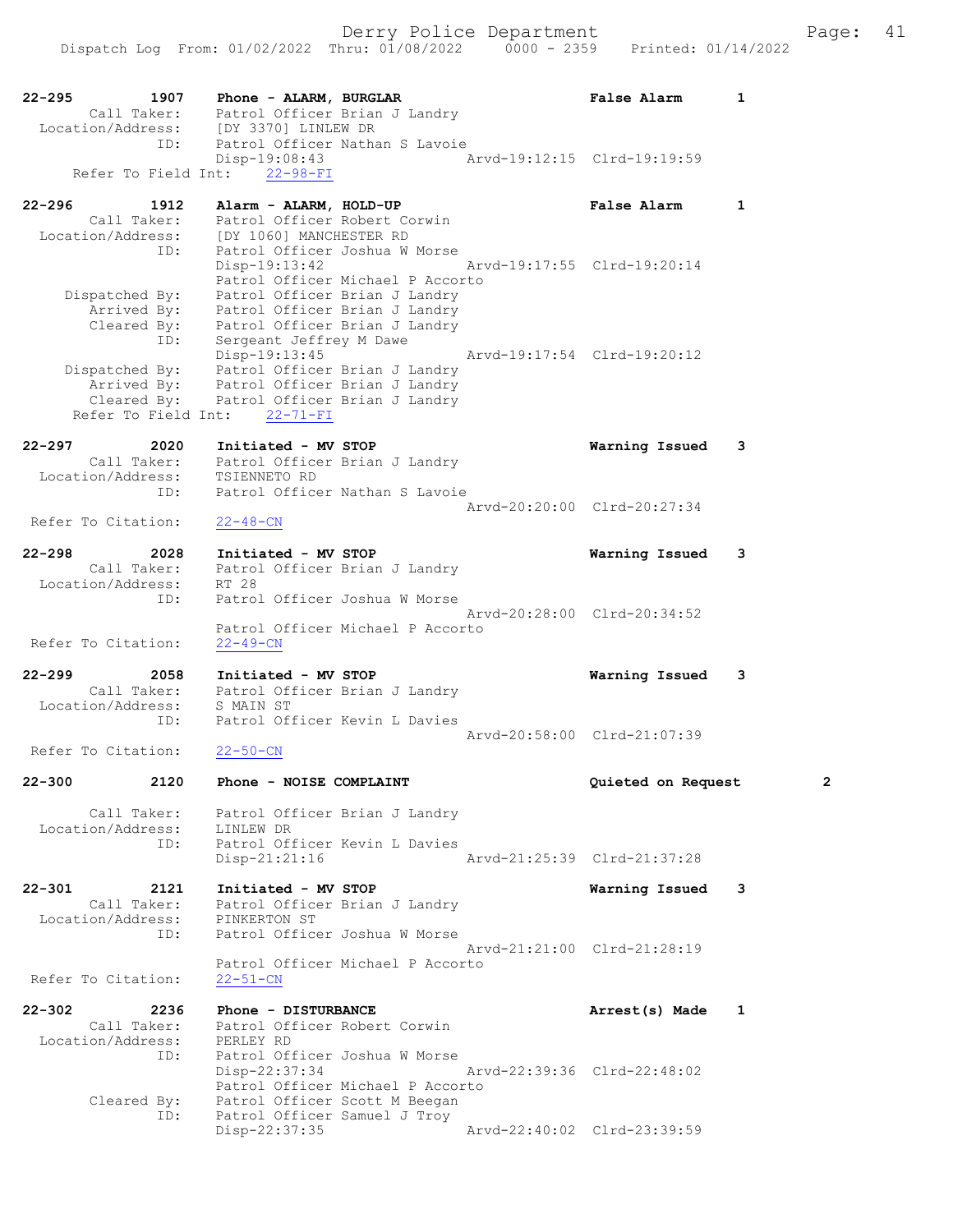Derry Police Department The Page: 42 Dispatch Log From: 01/02/2022 Thru: 01/08/2022 0000 - 2359 Printed: 01/14/2022 Cleared By: Patrol Officer Scott M Beegan<br>ID: Patrol Officer Kevin L Davies Patrol Officer Kevin L Davies Disp-22:37:38 Arvd-22:39:56 Clrd-23:28:30<br>Cleared By: Patrol Officer Scott M Beegan Patrol Officer Scott M Beegan Narrative: 01/06/2022 2243 one in custody Narrative: 01/06/2022 2248 423 Transporting female to RCHC, starting 46496.2 Narrative: 01/06/2022 2251 BC is at RCHC and will see female there. Narrative: 01/06/2022 2317 723 off at RCHC ending 46518.3 Narrative: 01/06/2022 2339 723 cleared RCHC. Female held on Preventive Detention Refer To Arrest: 22-32-AR 22-303 2319 Initiated - MV STOP Warning Issued 3 Call Taker: Patrol Officer Scott M Beegan Location/Address: CHESTER RD + FAITH DR ID: Patrol Officer Awess Abdulkadir Arvd-23:19:00 Clrd-23:30:32<br>22-52-CN Refer To Citation: 22-304 2323 Initiated - MV STOP Warning Issued 3 Call Taker: Patrol Officer Scott M Beegan Location/Address: [DY 35] ROCKINGHAM RD ID: Patrol Officer Michael Carnazzo Arvd-23:23:00 Clrd-23:29:10 ID: Detective Sergeant Ryan O'Rourke<br>Disp-23:24:46 Art Disp-23:24:46 Arvd-23:24:48 Clrd-23:27:49 Refer To Citation: 22-305 2331 Initiated - FOLLOW-UP Cleared 2 Call Taker: Patrol Officer Scott M Beegan Location/Address: [DY 2] MUNICIPAL DR ID: Patrol Officer Kevin L Davies Arvd-23:31:00 Clrd-01/07/2022 @ 00:03:07 22-306 2333 Initiated - MV STOP Warning Issued 3 Call Taker: Patrol Officer Scott M Beegan Location/Address: S MAIN ST ID: Patrol Officer Andrew R Kennedy Arvd-23:33:00 Clrd-23:42:43 ID: Patrol Officer Michael Carnazzo Disp-23:34:03 Arvd-23:34:14 Clrd-23:35:32 Refer To Citation: 22-307 2337 Initiated - PROPERTY CHECK Cleared 2 Call Taker: Patrol Officer Scott M Beegan Location/Address: HUMPHREY RD ID: Patrol Officer Michael Carnazzo Arvd-23:37:00 Clrd-23:38:13 For Date: 01/07/2022 - Friday 22-308 0032 Initiated - MV STOP Warning Issued 3

 Call Taker: Patrol Officer Scott M Beegan Location/Address: E BROADWAY ID: Patrol Officer Monica Ricci Arvd-00:32:00 Clrd-00:38:06 ID: Patrol Officer Andrew R Kennedy Disp-00:33:29 Arvd-00:33:31 Clrd-00:38:05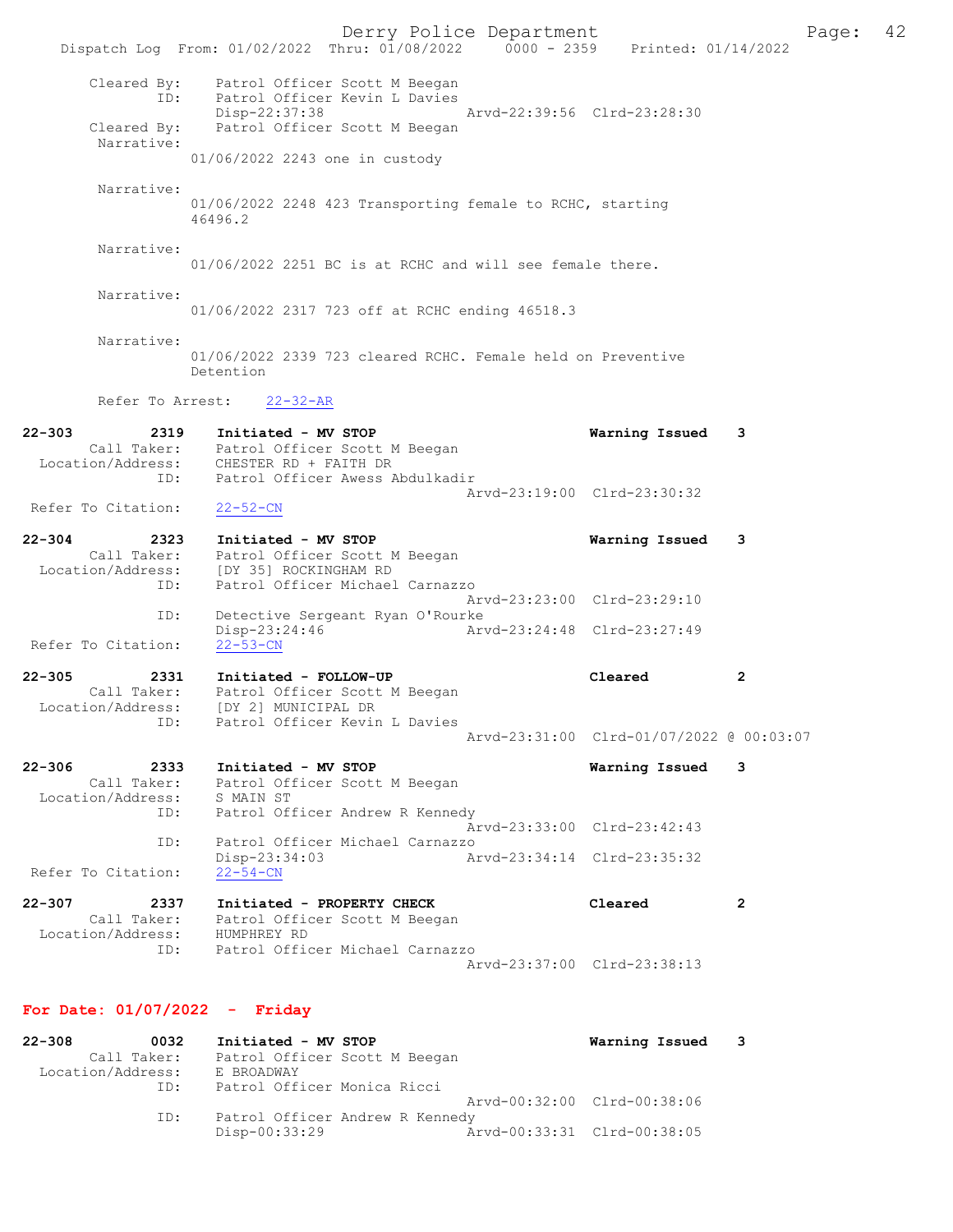Refer To Citation: 22-55-CN 22-309 0107 Initiated - MV CHECK SENT ON THEIR WAY 1 Call Taker: Patrol Officer Scott M Beegan Location/Address: [DY 1516] ROCKINGHAM RD ID: Patrol Officer Andrew R Kennedy Arvd-01:07:00 Clrd-01:14:53 ID: Patrol Officer Michael Carnazzo Disp-01:08:34 Arvd-01:14:51 Clrd-01:14:55 22-310 0128 Phone - SUSPICIOUS ACTIVITY ADVICE GIVEN 2 Call Taker: Patrol Officer Scott M Beegan Location/Address: ALADDIN CIR ID: Patrol Officer Andrew R Kennedy<br>Disp-01:34:49 A Disp-01:34:49 Arvd-01:34:54 Clrd-02:21:19 ID: Patrol Officer Michael Carnazzo Disp-01:34:52 Arvd-01:35:10 Clrd-02:21:18 Refer To Field Int: 22-64-FI 22-311 0132 Phone - ALARM, BURGLAR False Alarm 1 Call Taker: Patrol Officer Scott M Beegan Location/Address: [DY 2379] E DERRY RD ID: Patrol Officer Monica Ricci Disp-01:34:23 Arvd-01:38:46 Clrd-01:44:38<br>ID: Patrol Officer Awess Abdulkadir Patrol Officer Awess Abdulkadir<br>Disp-01:34:34 Ar Disp-01:34:34 Arvd-01:34:36 Clrd-01:44:36 Refer To Field Int: 22-55-FI 22-312 0219 Phone - SUSPICIOUS ACTIVITY Gone on Arrival 2 Call Taker: Patrol Officer Scott M Beegan Location/Address: CONCORD AVE ID: Patrol Officer Awess Abdulkadir Disp-02:20:10 Arvd-02:21:27 Clrd-02:26:33 ID: Patrol Officer Monica Ricci Disp-02:20:14 Arvd-02:22:57 Clrd-02:26:32 22-313 0247 Phone - SUSPICIOUS ACTIVITY Report Taken 2 Call Taker: Patrol Officer Scott M Beegan Location/Address: [DY 146] ASHLEIGH DR ID: Patrol Officer Awess Abdulkadir Disp-02:47:59 Arvd-02:50:17 Clrd-03:16:39<br>TD: Patrol Officer Andrew R Kennedy Patrol Officer Andrew R Kennedy Disp-02:48:00 Arvd-02:50:23 Clrd-03:16:38 Refer To Incident: 22-37-OF 22-314 0536 Phone - ASSIST OTHER AGENCY Assistance Rendered 3 Call Taker: Patrol Officer Scott M Beegan Location/Address: FAIRWAY DR ID: Patrol Officer Monica Ricci Disp-05:37:23 Arvd-05:42:00 Clrd-05:53:47<br>TD: Patrol Officer Andrew R Kennedy Patrol Officer Andrew R Kennedy<br>Disp-05:37:25 Ar Disp-05:37:25 Arvd-05:42:01 Clrd-05:53:45 22-315 0701 911 - MEDICAL EMERGENCY Assistance Rendered 1 Call Taker: Dispatcher Jess W Arcand Location/Address: BAYBERRY LN<br>ID: Patrol Offic Patrol Officer Sara R Joyce<br>Disp-07:01:43 Disp-07:01:43 Arvd-07:12:28 Clrd-07:26:17<br>ID: Sergeant Seth Plumer Sergeant Seth Plumer<br>Disp-07:12:29 Disp-07:12:29 Arvd-07:12:31 Clrd-07:26:07 Refer To Field Int: 22-53-FI 22-316 0747 Phone - ALARM, BURGLAR Cancelled Prior to Arrival 1 Call Taker: Dispatcher Jess W Arcand<br>Location/Address: [DY 228] BYPASS 28 Location/Address: [DY 228] BYPASS 28 ID: Patrol Officer Sara R Joyce

Disp-07:48:11 Clrd-07:51:59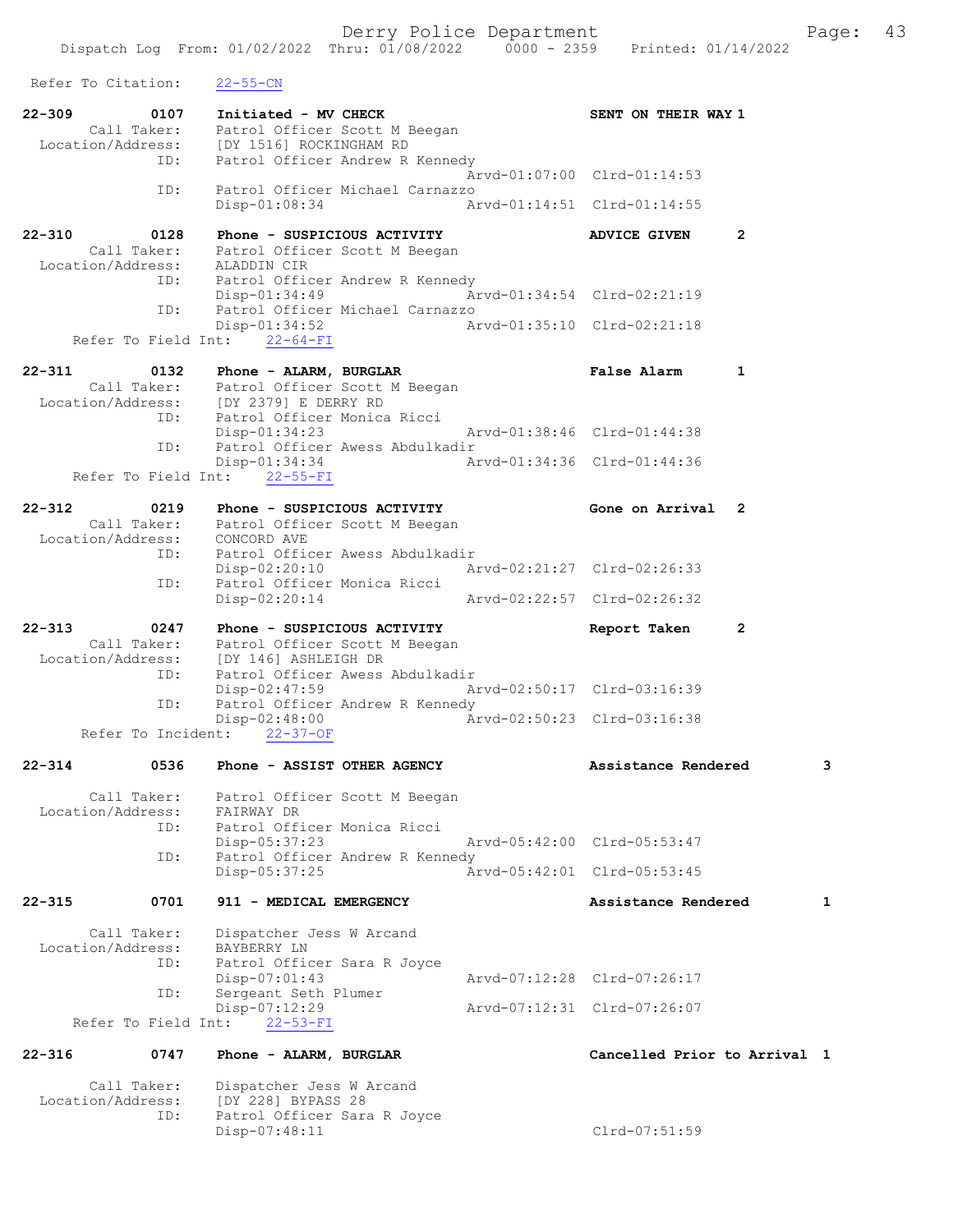Derry Police Department<br>Page: 44 Phru: 01/08/2022 0000 - 2359 Printed: 01/14/2022 Dispatch Log From: 01/02/2022 Thru: 01/08/2022 ID: Patrol Officer James M McClafferty Disp-07:48:13 Clrd-07:52:02 22-317 0802 Phone - ROAD HAZARD Could Not Locate 2 Call Taker: Dispatcher Jess W Arcand Location/Address: NORMAN DR<br>ID: Patrol Of: Patrol Officer Blake A Martineau<br>Disp-08:03:13 Art Disp-08:03:13 Arvd-08:10:16 Clrd-08:14:06 Narrative: 01/07/2022 0802 SNOW BEING SHOVELED INTO THE ROAD 22-318 0805 Phone - TRAFFIC CONTROL Assistance Rendered 3 Call Taker: Dispatcher Jess W Arcand<br>ion/Address: WARNER HILL RD Location/Address:<br>ID: Patrol Officer Sara R Joyce Disp-08:06:20 Arvd-08:16:35 Clrd-08:20:25<br>TD: Patrol Officer James M McClafferty Patrol Officer James M McClafferty<br>Disp-08:06:23 Arvd- Disp-08:06:23 Arvd-08:17:28 Clrd-08:20:23 22-319 0843 Initiated - FOLLOW-UP No Action Required 2 Call Taker: Dispatcher Jess W Arcand Location/Address: MUNICIPAL DR ID: Patrol Officer Sara R Joyce Arvd-08:43:00 Clrd-09:01:44 22-320 0905 Initiated - FOLLOW-UP No Action Required 2 Call Taker: Dispatcher Jess W Arcand Location/Address: MUNICIPAL DR Patrol Officer Sara R Joyce Arvd-09:05:00 Clrd-09:59:17 22-321 0909 911 - ABANDONED 911 Services Rendered 1 Call Taker: Dispatcher Jess W Arcand<br>ion/Address: LARAWAY CT Location/Address:<br>ID: Patrol Officer Nikita Tomnyuk<br>Disp-09:10:31 Disp-09:10:31 Arvd-09:13:06 Clrd-09:17:55 ID: Patrol Officer James M McClafferty Disp-09:10:35 Clrd-09:11:12 ID: Patrol Officer Nicholas M Granville Disp-09:11:07 <br>
Disp-09:11:07 <br>
Dispose and Seth Plumer <br>
Dispose arvd-09:14:36 Clrd-09:17:53 Sergeant Seth Plumer<br>Disp-09:13:42 Disp-09:13:42 Arvd-09:13:45 Clrd-09:17:56 Refer To Field Int: 22-150-FI 22-322 0943 Initiated - FOLLOW-UP No Action Required 2 Call Taker: Dispatcher Jess W Arcand Location/Address: MUNICIPAL DR<br>TD: Patrol Office Patrol Officer James M McClafferty Arvd-09:43:00 Clrd-11:04:27 22-323 0945 Walk-In - SEXUAL OFFENDER REGISTRATION Services Rendered 1<br>Call Taker: Dispatcher Jess W Arcand Dispatcher Jess W Arcand<br>MUNICIPAL DR Location/Address:<br>ID: Detective Peter A Houlis<br>Disp-09:46:20 -09:46:20 Arvd-09:46:23 Clrd-09:58:08<br>22-135-FI Refer To Field Int: 22-324 0947 Phone - SUSPICIOUS ACTIVITY No Action Required 2 Call Taker: Dispatcher Jess W Arcand<br>ion/Address: BROOKVIEW DR Location/Address:<br>TD: Patrol Officer Sara R Joyce Disp-09:59:30 Clrd-10:03:45

ID: Patrol Officer Sara R Joyce

Disp-10:35:54 Clrd-10:45:10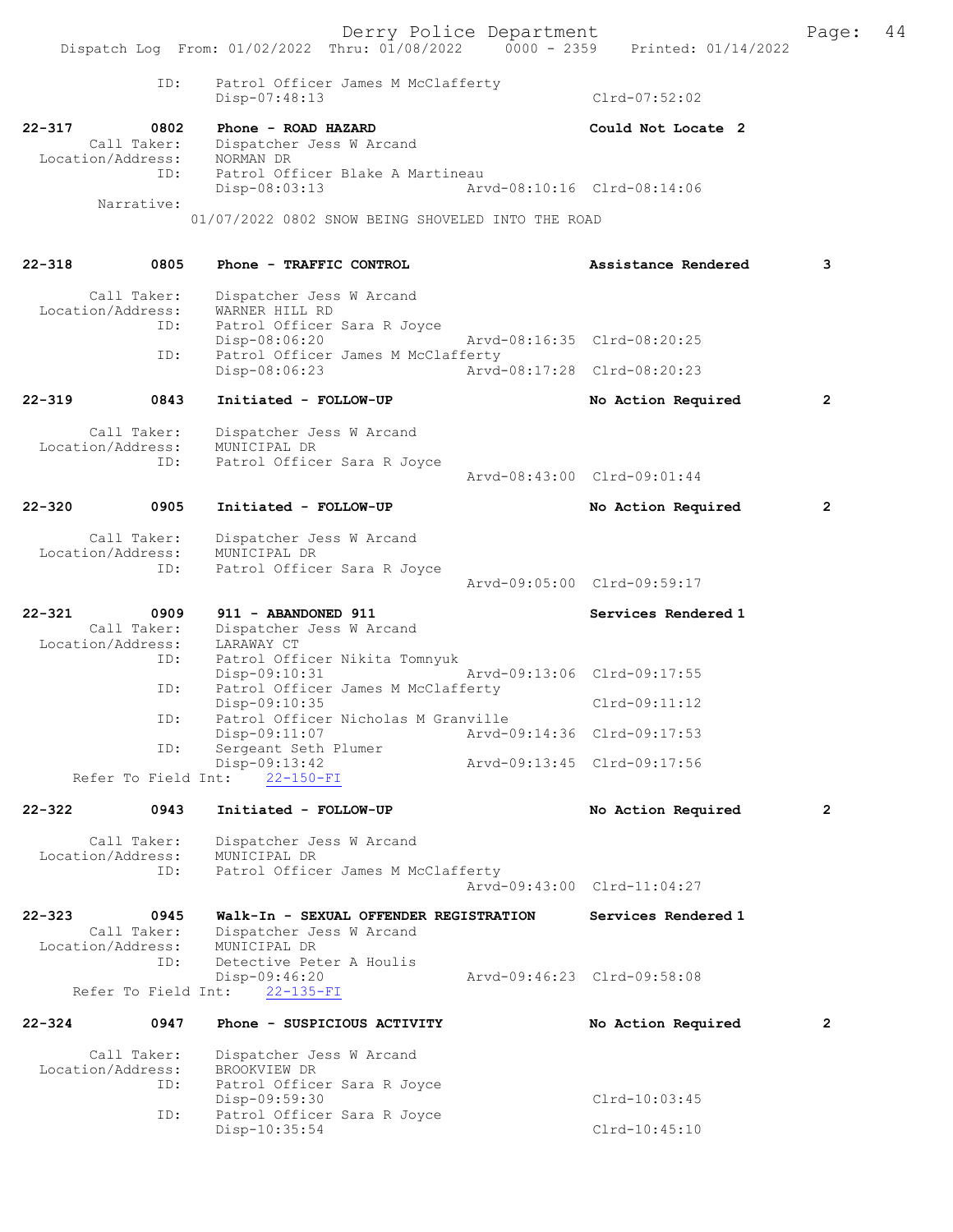Derry Police Department The Page: 45 Dispatch Log From: 01/02/2022 Thru: 01/08/2022 0000 - 2359 Printed: 01/14/2022 ID: Patrol Officer Sara R Joyce Disp-11:34:35 Arvd-11:45:33 Clrd-11:49:24 Narrative: 01/07/2022 0947 DAMAGED MAILBOX Narrative: 01/07/2022 1148 CALLER WILL CALL BACK AT A LATER TIME. 22-325 0957 Phone - VEHICLE OFF THE ROAD Vehicle Moved 2 Call Taker: Dispatcher Jess W Arcand Location/Address: HIGH ST + MAPLE ST<br>ID: Patrol Officer Nich ID: Patrol Officer Nicholas M Granville Arvd-09:59:43 Clrd-10:04:32 ID: Patrol Officer Nikita Tomnyuk Disp-10:02:21 Arvd-10:02:25 Clrd-10:04:30 22-326 1001 Phone - ATTEMPT TO LOCATE Services Rendered 2 Call Taker: Dispatcher Jess W Arcand<br>ion/Address: KRISTIN DR Location/Address:<br>TD: Patrol Officer Blake A Martineau<br>Disp-10:03:29 Art Disp-10:03:29 Arvd-10:20:16 Clrd-10:35:24 ID: Patrol Officer Sara R Joyce Disp-10:03:45 Arvd-10:20:13 Clrd-10:35:54 Narrative: 01/07/2022 1035 CHECKING RESIDENCE FOR WEARE PD 22-327 1043 Phone - ASSIST CITIZEN ADVICE GIVEN 3 Call Taker: Dispatcher Jess W Arcand Location/Address: MUNICIPAL DR Patrol Officer Brendan S Holden<br>Disp-10:44:35 Ar 10:44:35 Arvd-10:44:38 Clrd-11:18:38<br>22-76-FI Refer To Field Int: 22-328 1044 911 - SUSPICIOUS ACTIVITY Could Not Locate 2<br>Call Taker: Dispatcher Jess W Arcand Dispatcher Jess W Arcand Location/Address: WAYNE DR<br>ID: Sergeant Sergeant Seth Plumer<br>Disp-10:44:57 Arvd-10:49:47 Clrd-11:24:44 ID: Patrol Officer Nikita Tomnyuk Disp-10:45:03 Arvd-10:53:54 Clrd-11:34:33<br>ID: Patrol Officer Sara R Joyce Patrol Officer Sara R Joyce<br>Disp-10:45:10 Disp-10:45:10 Arvd-10:54:57 Clrd-11:34:35<br>ID: Patrol Officer James M McClafferty Patrol Officer James M McClafferty Disp-11:04:41 <br>http://edu.com/models/22-75-FI<br>Arvd-11:04:42 Clrd-11:24:42 Refer To Field Int: 22-329 1245 Initiated - FOLLOW-UP No Action Required 2 Call Taker: Dispatcher Jess W Arcand<br>ion/Address: MUNICIPAL DR Location/Address:<br>ID: Patrol Officer Sara R Joyce Arvd-12:45:00 Clrd-13:05:33 22-330 1249 Phone - DELIVER A MESSAGE Message Delivered 1 Call Taker: Sergeant James M Belanger Location/Address: MONTGOMERY FARM RD<br>ID: Patrol Officer Nichol Patrol Officer Nicholas M Granville<br>Disp-13:03:26 Arvd-Disp-13:03:26 <br>Dispatched By: Dispatcher Jess W Arcand Marvel 23:03:28 Clrd-13:08:56 spatched By: Dispatcher Jess W Arcand<br>Arrived By: Dispatcher Jess W Arcand Dispatcher Jess W Arcand Cleared By: Dispatcher Jess W Arcand Narrative: 01/07/2022 1252 Request to deliver a message from W. Hartfort, CT PD.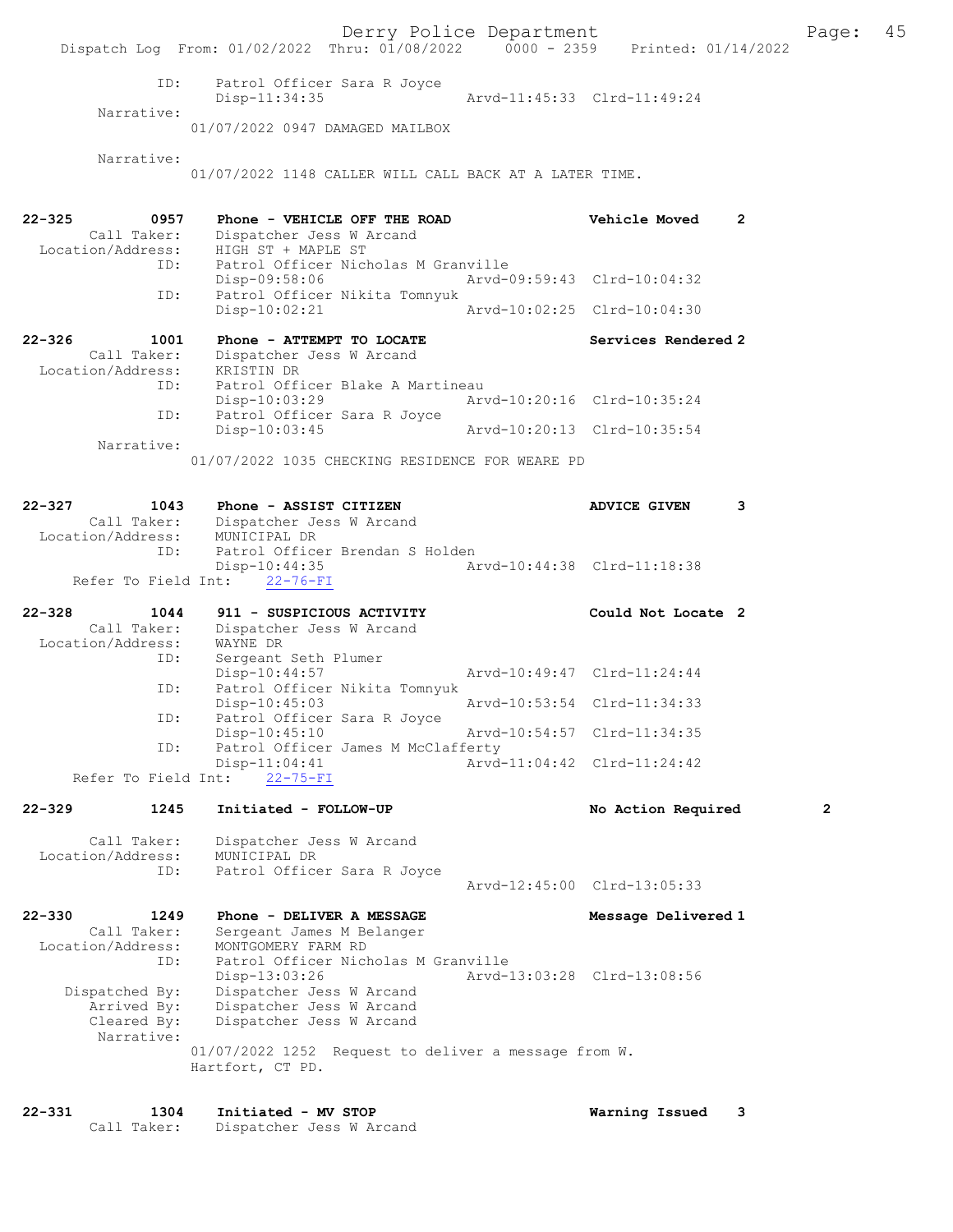|                                                                     | Dispatch Log From: 01/02/2022 Thru: 01/08/2022 0000 - 2359 Printed: 01/14/2022                                                                              | Derry Police Department     |                             |   | Page: | - 46 |
|---------------------------------------------------------------------|-------------------------------------------------------------------------------------------------------------------------------------------------------------|-----------------------------|-----------------------------|---|-------|------|
|                                                                     |                                                                                                                                                             |                             |                             |   |       |      |
| Location/Address:<br>ID:                                            | FORDWAY ST<br>Patrol Officer Blake A Martineau                                                                                                              |                             | Arvd-13:04:00 Clrd-13:07:57 |   |       |      |
| Refer To Citation:                                                  | $22 - 56 - CN$                                                                                                                                              |                             |                             |   |       |      |
| $22 - 332$<br>1306<br>Call Taker:<br>Location/Address:              | Phone - DISTURBANCE<br>Dispatcher Jess W Arcand<br>PARKLAND DR                                                                                              |                             | Services Rendered 1         |   |       |      |
| ID:<br>ID:                                                          | Patrol Officer Sara R Joyce<br>Disp-13:06:37<br>Patrol Officer Blake A Martineau                                                                            | Arvd-13:10:38 Clrd-13:23:11 |                             |   |       |      |
|                                                                     | Disp-13:08:06                                                                                                                                               | Arvd-13:10:27 Clrd-13:23:11 |                             |   |       |      |
| ID:<br>ID:                                                          | Sergeant Seth Plumer<br>$Disp-13:08:51$<br>Patrol Officer Nicholas M Granville                                                                              | Arvd-13:10:51 Clrd-13:23:07 |                             |   |       |      |
|                                                                     | $Disp-13:09:04$                                                                                                                                             | Arvd-13:13:11 Clrd-13:23:11 |                             |   |       |      |
| $22 - 333$<br>1317<br>Call Taker:<br>Location/Address: BROOKVIEW DR | Phone - VANDALISM<br>Dispatcher Jess W Arcand                                                                                                               |                             | Report Taken                | 3 |       |      |
| ID:<br>Narrative:                                                   | Patrol Officer Sara R Joyce<br>Disp-13:25:58                                                                                                                | Arvd-13:38:06 Clrd-13:47:41 |                             |   |       |      |
|                                                                     | 01/07/2022 1407 STRUCK MAILBOX                                                                                                                              |                             |                             |   |       |      |
| Refer To Incident:                                                  | $22 - 38 - OF$                                                                                                                                              |                             |                             |   |       |      |
| $22 - 334$<br>1332<br>Location/Address:<br>ID:                      | Phone - MV ACCIDENT<br>Call Taker: Dispatcher Jess W Arcand<br>TSIENNETO RD + BARKLAND DR<br>Patrol Officer Nikita Tomnyuk                                  |                             | Report Taken                | 1 |       |      |
| Refer To Citation:<br>Narrative:                                    | Disp-13:32:49<br>$22 - 79 - CN$<br>OFF WITH NHREG: 4740972 AND NHREG: 4726483                                                                               | Arvd-13:37:20 Clrd-14:27:29 |                             |   |       |      |
| Narrative:                                                          | 01/07/2022 1343 NEXT ON LIST, RECOVERY SOLUTIONS NOTIFIED<br>AND RESPONDING                                                                                 |                             |                             |   |       |      |
| Narrative:                                                          | 01/07/2022 1402 RECOVERY ON SCENE                                                                                                                           |                             |                             |   |       |      |
| Narrative:                                                          | 01/07/2022 1426 REPORTABLE. CRONIN VS HANNAFORD                                                                                                             |                             |                             |   |       |      |
|                                                                     | Refer To Accident: 22-9-AC                                                                                                                                  |                             |                             |   |       |      |
| $22 - 335$<br>1334                                                  | Phone - PARKING COMPLAINT<br>Call Taker: Dispatcher Jess W Arcand<br>Location/Address: CONLEYS GROVE RD<br>ID: Patrol Officer Sara R Joyce<br>Disp-13:51:46 | Arvd-14:21:09 Clrd-14:21:12 | Gone on Arrival 1           |   |       |      |
| Narrative:                                                          | 01/07/2022 1335 NH 4418381 IMPEDING SNOW REMOVAL                                                                                                            |                             |                             |   |       |      |
| $22 - 336$<br>1350<br>Location/Address: ISLAND POND RD<br>ID:       | Phone - ANIMAL COMPLAINT<br>Call Taker: Dispatcher Jess W Arcand<br>Patrol Officer Nicholas M Granville<br>Disp-13:50:43                                    | Arvd-14:01:49 Clrd-14:13:02 | Services Rendered 1         |   |       |      |
| Narrative:                                                          | 01/07/2022 1413 INJURED DEER THAT WENT INTO THE WOODS PRIOR<br>TO ARRIVAL                                                                                   |                             |                             |   |       |      |

22-337 1410 Other - Drop Box Maintenance Report Taken 3 Call Taker: Dispatcher Jess W Arcand Refer To Incident: 22-39-OF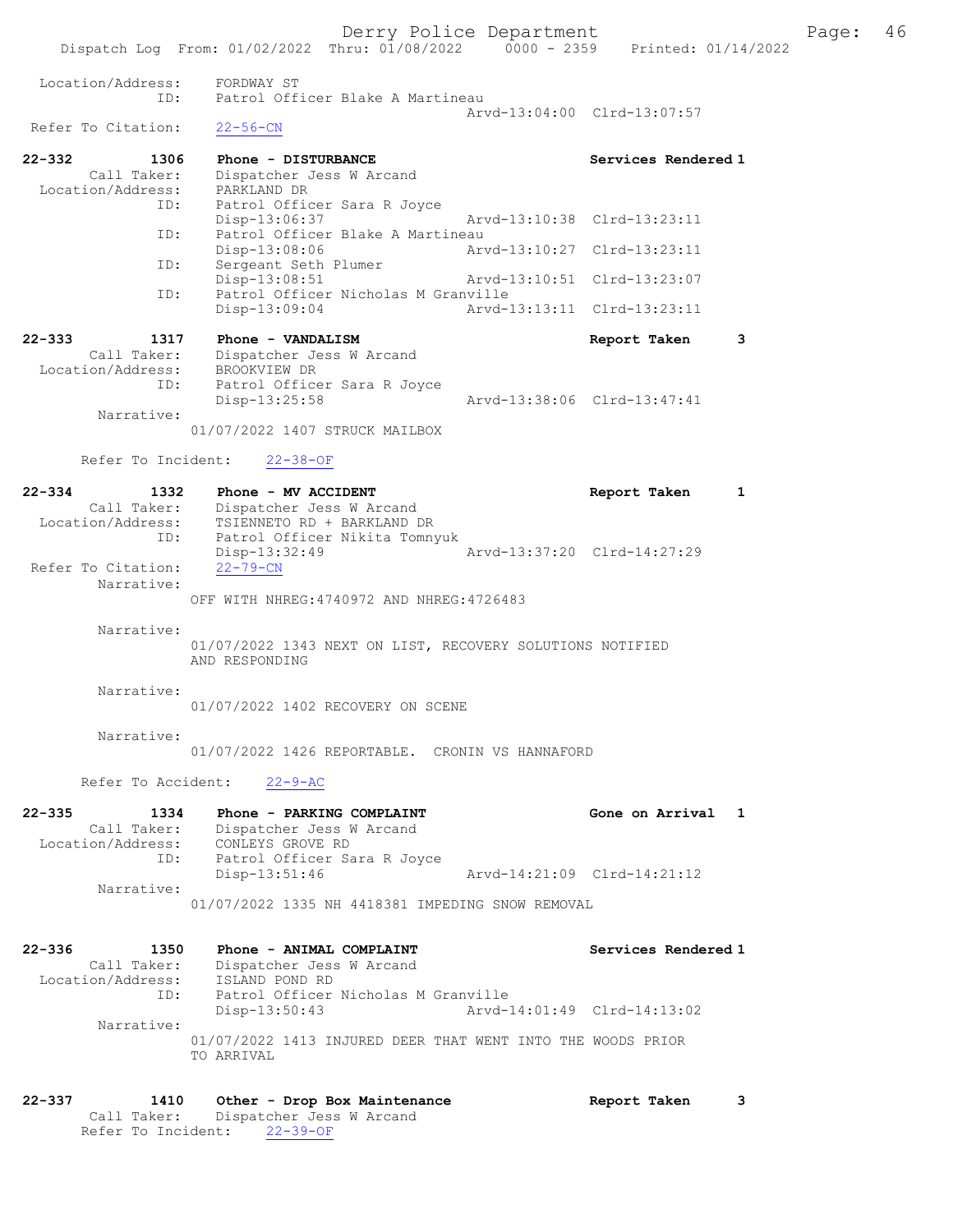| $22 - 338$<br>1429<br>Call Taker:<br>Location/Address:<br>ID: | Phone - NEIGHBORHOOD DISPUTE<br>Dispatcher Jess W Arcand<br>WINDHAM DEPOT RD<br>Patrol Officer Blake A Martineau | Matter Mediated<br>2         |
|---------------------------------------------------------------|------------------------------------------------------------------------------------------------------------------|------------------------------|
| ID:                                                           | $Disp-14:30:13$<br>Patrol Officer Nicholas M Granville                                                           | Arvd-14:32:32 Clrd-14:47:15  |
|                                                               | Disp-14:30:15                                                                                                    | Arvd-14:42:07 Clrd-14:47:17  |
| Narrative:                                                    | 01/07/2022 1429 OVER SNOW PLOWING                                                                                |                              |
| Refer To Field Int:                                           | $22 - 99 - FI$                                                                                                   |                              |
| 22-339<br>1534                                                | Initiated - MV STOP                                                                                              | Warning Issued<br>3          |
| Location/Address: FORDWAY ST                                  | Call Taker: Patrol Officer Jeffrey R Pike                                                                        |                              |
| ID:                                                           | Patrol Officer Nathan S Lavoie                                                                                   |                              |
| Refer To Citation:                                            | $22 - 57 - CN$                                                                                                   | Arvd-15:34:00 Clrd-15:41:58  |
| $22 - 340$<br>1548                                            | Phone - ASSIST OTHER AGENCY                                                                                      | 3<br>Transported to Hospital |
| Call Taker:<br>Location/Address:                              | Patrol Officer Jeffrey R Pike<br>GERVAISE DR                                                                     |                              |
| ID:                                                           | Patrol Officer Casey J Noyes<br>Disp-15:49:00                                                                    | Arvd-15:55:24 Clrd-16:13:37  |
| Narrative:                                                    |                                                                                                                  |                              |
|                                                               | 01/07/2022 1557 DFD ON SCENE                                                                                     |                              |
| 1622<br>22-341                                                | Initiated - FOLLOW-UP                                                                                            | Cleared<br>$\overline{2}$    |
| Location/Address:                                             | Call Taker: Patrol Officer Jeffrey R Pike<br>DORIS ST                                                            |                              |
| ID:                                                           | Patrol Officer Nathan S Lavoie                                                                                   |                              |
|                                                               | Arvd-16:22:00 Clrd-16:26:43                                                                                      |                              |
|                                                               |                                                                                                                  |                              |
| $22 - 342$<br>1643<br>Call Taker:                             | Other - Search Warrant                                                                                           | Cleared<br>$\overline{2}$    |
| Location/Address:                                             | Patrol Officer Jeffrey R Pike<br>OLD MANCHESTER RD                                                               |                              |
| ID:                                                           | Sergeant Jeffrey M Dawe<br>Disp-16:44:36                                                                         | Arvd-16:54:25 Clrd-18:01:15  |
| ID:                                                           | Patrol Officer Samuel J Troy                                                                                     |                              |
| ID:                                                           | Disp-16:44:42<br>Detective Sergeant Ryan O'Rourke                                                                | Arvd-16:54:19 Clrd-20:02:13  |
| ID:                                                           | Disp-16:50:00<br>Detective Mark Borgatti                                                                         | Arvd-16:56:26 Clrd-20:52:14  |
|                                                               | Disp-16:50:02                                                                                                    | Arvd-16:56:27 Clrd-20:51:56  |
| ID:                                                           | Detective Kevin G Ruppel<br>Disp-16:50:11                                                                        | Arvd-16:56:28 Clrd-21:48:12  |
| ID:                                                           | Detective Scott A Tompkins                                                                                       |                              |
| ID:                                                           | Disp-16:50:16<br>Patrol Officer Collin Kennedy                                                                   | Arvd-16:56:31 Clrd-21:48:11  |
| Narrative:                                                    | Disp-20:00:59                                                                                                    | Arvd-20:01:01 Clrd-21:48:17  |
|                                                               | 01/07/2022 2140 SEARCH WARRANT ENDED                                                                             |                              |
| $22 - 343$<br>1705                                            | Other - ROAD HAZARD                                                                                              | Matter Rectified 2           |
| Call Taker:                                                   | Sergeant Jared Knox                                                                                              |                              |
| Location/Address:<br>ID:                                      | E DERRY RD<br>Patrol Officer Nathan S Lavoie                                                                     |                              |
|                                                               | $Disp-17:06:18$                                                                                                  | Arvd-17:09:23 Clrd-17:18:10  |
| Arrived By:<br>Cleared By:                                    | Patrol Officer Jeffrey R Pike<br>Patrol Officer Jeffrey R Pike                                                   |                              |
| Refer To Field Int:                                           | $22 - 84 - FI$                                                                                                   |                              |
| $22 - 344$<br>1759                                            | 911 - MEDICAL EMERGENCY                                                                                          | Transported to Hospital<br>1 |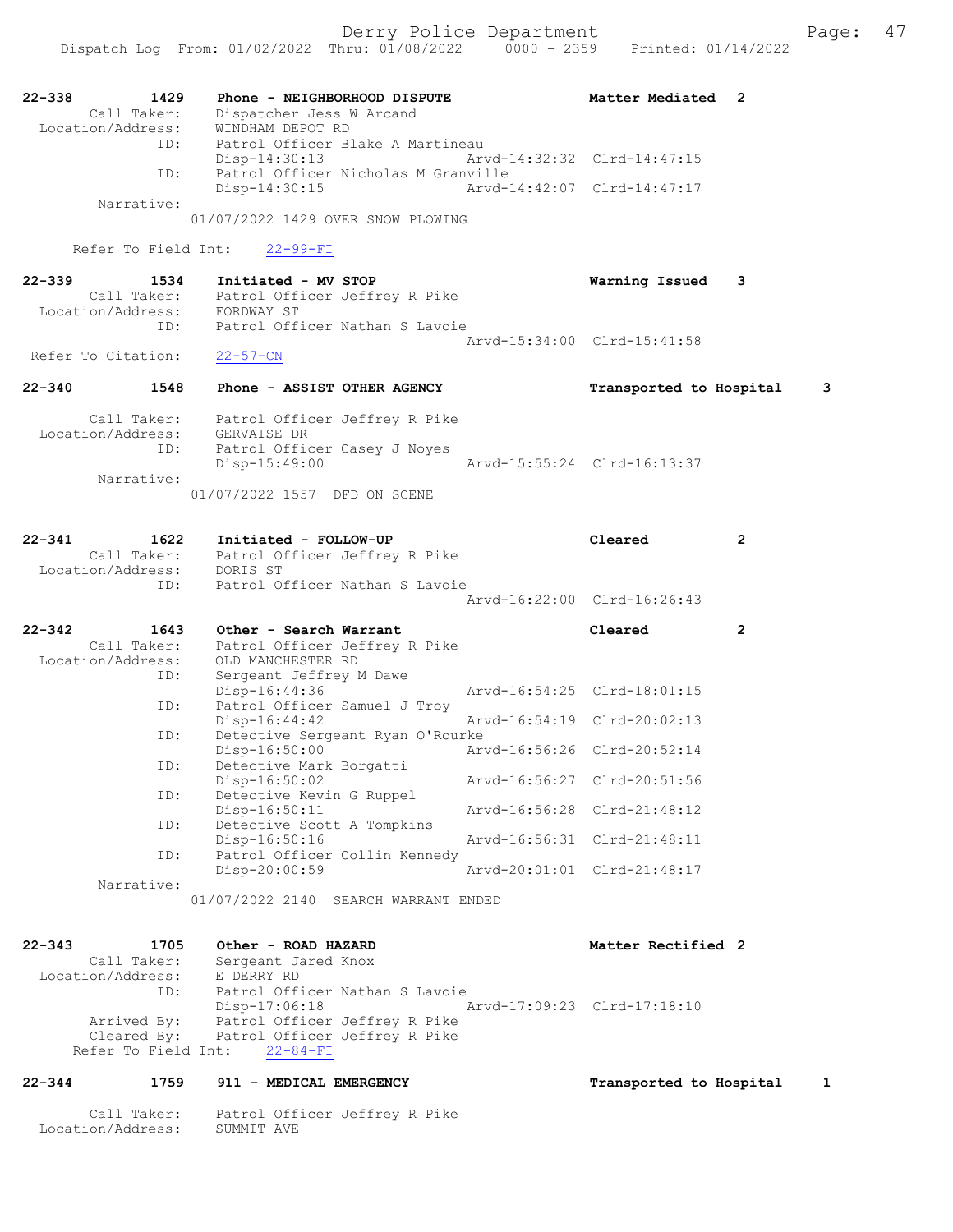Derry Police Department Page: 48 Dispatch Log From: 01/02/2022 Thru: 01/08/2022 0000 - 2359 Printed: 01/14/2022 ID: Patrol Officer Ryan M Panaro Disp-18:00:23 Arvd-18:03:25 Clrd-18:47:47<br>TD: Patrol Officer Casey J Noves Patrol Officer Casey J Noyes Disp-18:00:34 Clrd-18:01:00 ID: Patrol Officer Collin Kennedy<br>Disp-18:01:10 Disp-18:01:10 Arvd-18:03:35 Clrd-18:28:19 ID: Sergeant Jeffrey M Dawe<br>Disp-18:01:19 Disp-18:01:19 Arvd-18:08:38 Clrd-18:27:51 Narrative: 01/07/2022 1803 DFD ON SCENE Narrative: 01/07/2022 1833 OFF AT PMC Refer To Field Int: 22-62-FI 22-345 1822 Phone - WELFARE CHECK No Action Required 2 Call Taker: Patrol Officer Kevin L Davies Location/Address: LINLEW DR ID: Patrol Officer Nathan S Lavoie Disp-18:27:23 Arvd-18:31:55 Clrd-18:40:51 Cleared By: Patrol Officer Jeffrey R Pike ID: Patrol Officer Casey J Noyes Disp-18:27:27 Arvd-18:30:47 Clrd-18:40:52 Cleared By: Patrol Officer Jeffrey R Pike Refer To Field Int: 22-85-FI 22-347 1904 Phone - MV CHECK No Action Required 1 Call Taker: Patrol Officer Jeffrey R Pike Location/Address: WINDHAM RD ID: Patrol Officer Collin Kennedy<br>Disp-19:06:20 Disp-19:06:20 Arvd-19:09:05 Clrd-19:31:05 Narrative: SUSPICOUS M/V ON THE SIDE OF THE ROAD Narrative: 01/07/2022 1913 NH# 370186 Refer To Field Int: 22-86-FI 22-348 1945 Phone - MV ACCIDENT Report Taken 1 Call Taker: Patrol Officer Jeffrey R Pike Location/Address: TSIENNETO RD ID: Patrol Officer Nathan S Lavoie Disp-19:47:26 Arvd-19:52:27 Clrd-20:14:03 Refer To Citation: 22-58-CN Narrative: PLOW TRUCK INTO SOME TREES Narrative: 01/07/2022 1954 NH 4 EVERDM Narrative: Reportable: Parsons v. Roadside (mailbox, trees) Refer To Accident: 22-10-AC 22-349 2006 Phone - ASSIST CITIZEN NE SAN Matter Rectified 3 Call Taker: Patrol Officer Jeffrey R Pike Location/Address: FAIRWAY DR ID: Patrol Officer Casey J Noyes<br>Disp-20:07:03 Disp-20:07:03 Arvd-20:10:38 Clrd-20:44:40<br>ID: Patrol Officer Samuel J Trov Patrol Officer Samuel J Troy<br>Disp-20:07:09 Disp-20:07:09 Arvd-20:16:36 Clrd-20:44:39 Refer To Field Int: 22-63-FI 22-350 2056 Phone - WELFARE CHECK Cleared 2

Call Taker: Patrol Officer Jeffrey R Pike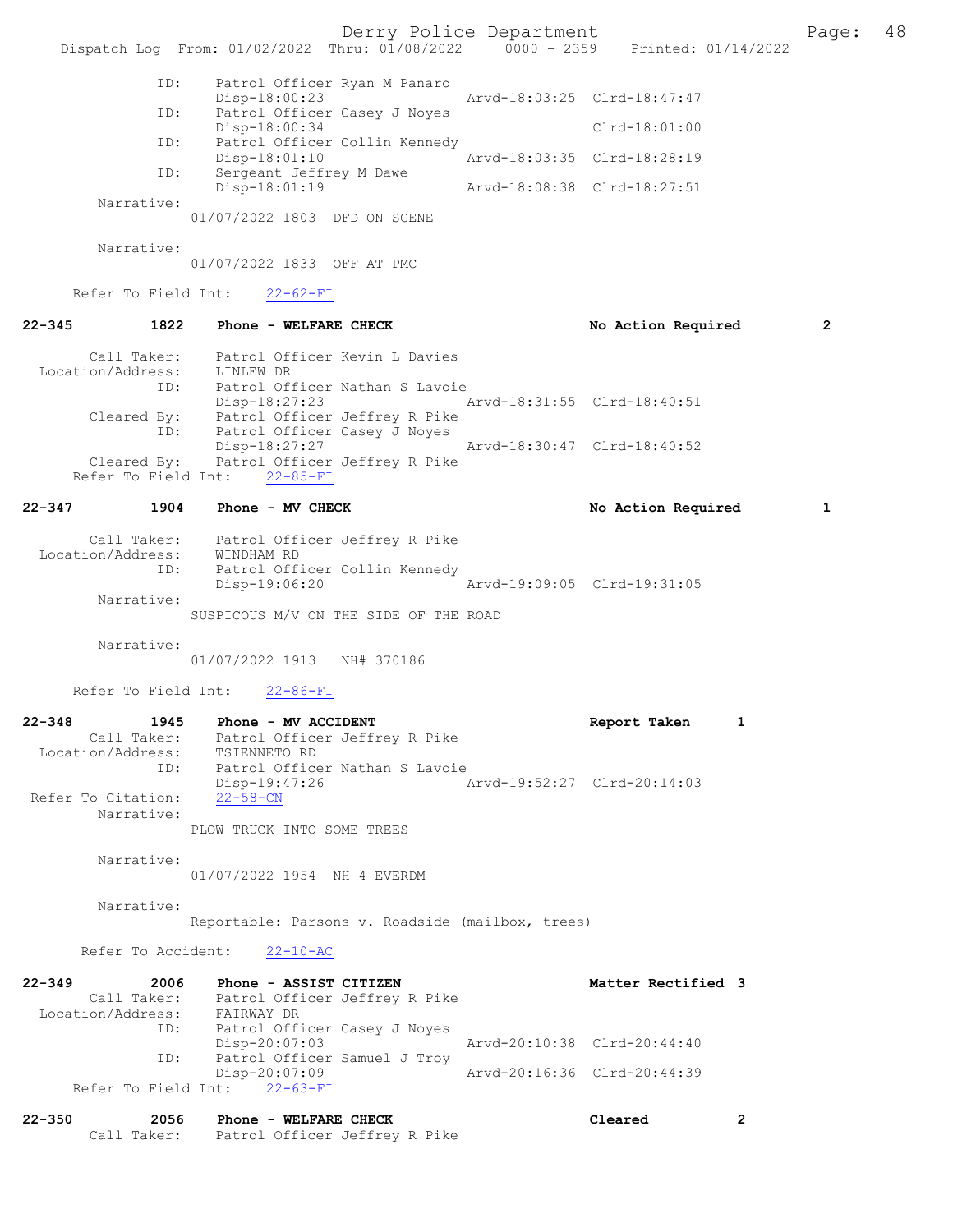Derry Police Department Fage: 49

|                               | Dispatch Loq From: $01/02/2022$ Thru: $01/08/2022$ 0000 - 2359          | Printed: 01/14/2022         |
|-------------------------------|-------------------------------------------------------------------------|-----------------------------|
| Location/Address:             | KENDALL POND RD<br>ID:<br>Patrol Officer Ryan M Panaro                  |                             |
|                               | Disp-20:57:57                                                           | Arvd-21:00:21 Clrd-21:10:14 |
| $22 - 351$                    | 2115<br>Phone - UNWANTED SUBJECT                                        | No Action Required<br>2     |
| Call Taker:                   | Patrol Officer Jeffrey R Pike                                           |                             |
| Location/Address:             | CONCORD AVE                                                             |                             |
|                               | Patrol Officer Ryan M Panaro<br>ID:<br>$Disp-21:17:05$                  | Arvd-21:20:10 Clrd-21:30:14 |
| 22-352                        | 2209<br>Initiated - MV STOP                                             | Warning Issued<br>3         |
| Call Taker:                   | Patrol Officer Jeffrey R Pike                                           |                             |
| Location/Address:             | RT 28                                                                   |                             |
|                               | ID:<br>Patrol Officer Casey J Noyes                                     | Arvd-22:09:00 Clrd-22:14:17 |
| Refer To Citation:            | $22 - 59 - CN$                                                          |                             |
| $22 - 353$                    | 2209<br>Phone - WELFARE CHECK                                           | 2<br>No Action Required     |
| Call Taker:                   | Patrol Officer Kevin L Davies                                           |                             |
| Location/Address:             | DAMREN RD                                                               |                             |
|                               | Patrol Officer Collin Kennedy<br>ID:<br>$Disp-22:11:45$                 | Arvd-22:25:59 Clrd-22:39:00 |
| Arrived By:                   | Patrol Officer Jeffrey R Pike                                           |                             |
| Cleared By:                   | Patrol Officer Jeffrey R Pike<br>ID:<br>Patrol Officer Nathan S Lavoie  |                             |
|                               | Disp-22:29:32                                                           | Arvd-22:32:40 Clrd-22:39:04 |
|                               | Dispatched By: Patrol Officer Jeffrey R Pike                            |                             |
| Arrived By:<br>Cleared By:    | Patrol Officer Jeffrey R Pike<br>Patrol Officer Jeffrey R Pike          |                             |
| Narrative:                    |                                                                         |                             |
|                               | 01/07/2022 2229 +ESPY+                                                  |                             |
| Refer To Field Int:           | $22 - 87 - FI$                                                          |                             |
| $22 - 354$                    | 2229<br>Phone - PED CHECK                                               | Gone on Arrival 2           |
| Call Taker:                   | Patrol Officer Kevin L Davies                                           |                             |
|                               | Location/Address: WARNER HILL RD<br>Patrol Officer Casey J Noyes<br>ID: |                             |
|                               | Disp-22:30:56                                                           | Arvd-22:39:51 Clrd-22:47:15 |
| Arrived By:<br>Cleared By:    | Patrol Officer Jeffrey R Pike<br>Patrol Officer Jeffrey R Pike          |                             |
|                               | Patrol Officer Ryan M Panaro<br>ID:                                     |                             |
|                               | Disp-22:31:24<br>Patrol Officer Jeffrey R Pike                          | Arvd-22:45:22 Clrd-22:47:14 |
| Dispatched By:<br>Arrived By: | Patrol Officer Jeffrey R Pike                                           |                             |
| Cleared By:                   | Patrol Officer Jeffrey R Pike                                           |                             |
| $22 - 355$                    | 2319<br>Phone - ERRATIC OPERATION                                       | 2<br>Warning Issued         |
| Call Taker:                   | Dispatcher Jonathon S Pickering                                         |                             |
| Location/Address:             | CRYSTAL AVE<br>ID:<br>Patrol Officer Collin Kennedy                     |                             |
|                               | $Disp-23:19:54$                                                         | Aryd-23:19:56 Clrd-23:30:29 |
|                               | Patrol Officer Monica Ricci<br>ID:<br>Disp-23:19:55                     | Arvd-23:22:20 Clrd-23:30:30 |
|                               | Sergeant Patrick H Dawson<br>ID:                                        |                             |
|                               | Disp-23:23:40                                                           | Arvd-23:23:41 Clrd-23:26:08 |
| Narrative:                    | 01/07/2022 2320 cars doing donuts in the snow                           |                             |
|                               |                                                                         |                             |
| Narrative:                    |                                                                         |                             |
|                               | 01/07/2022 2322 off with NH 4923592 and NH 4984797                      |                             |
|                               |                                                                         |                             |
| $22 - 356$                    | 2331<br>Initiated - MV CHECK                                            | SENT ON THEIR WAY 1         |
| Call Taker:                   | Dispatcher Jonathon S Pickering                                         |                             |
| Location/Address:             | PIERCE AVE<br>Patrol Officer Andrew R Kennedy<br>ID:                    |                             |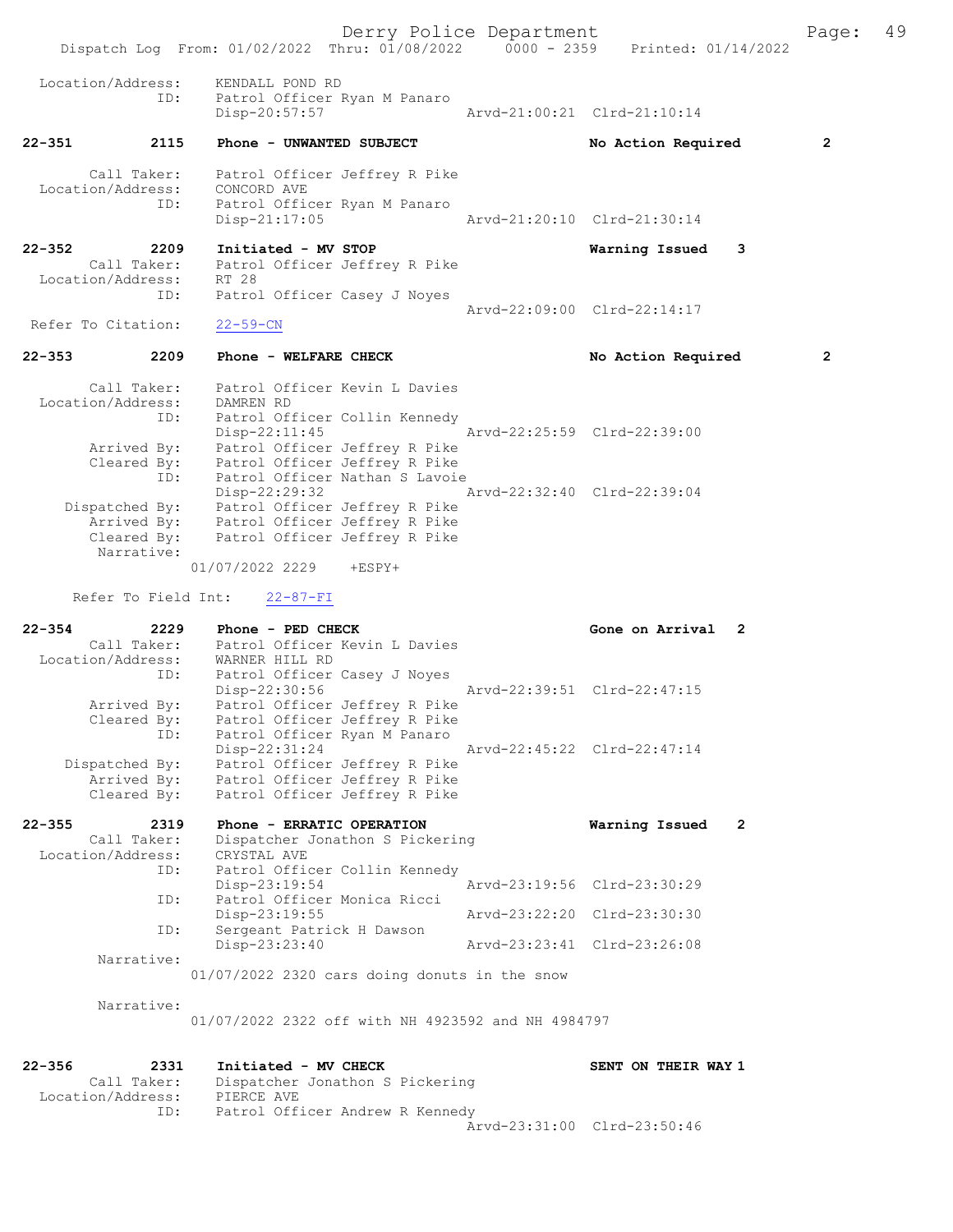Cleared By: Patrol Officer Kevin L Davies ID: Patrol Officer Michael Carnazzo Disp-23:37:35 Arvd-23:37:36 Clrd-23:50:38 Cleared By: Patrol Officer Kevin L Davies Refer To Field Int: 22-82-FI

| $22 - 357$ | 2350                | Initiated - MV CHECK            | Vehicle checked 1           |  |
|------------|---------------------|---------------------------------|-----------------------------|--|
|            | Call Taker:         | Dispatcher Jonathon S Pickering |                             |  |
|            | Location/Address:   | [DY 2516] MANCHESTER RD         |                             |  |
|            | TD:                 | Patrol Officer Monica Ricci     |                             |  |
|            |                     |                                 | Aryd-23:50:00 Clrd-23:52:57 |  |
|            | Refer To Field Int: | $22 - 80 - FI$                  |                             |  |

### For Date: 01/08/2022 - Saturday

| $22 - 358$<br>0004 | Phone - SUSPICIOUS ACTIVITY                                                                    | Arrest(s) Made              | 2 |
|--------------------|------------------------------------------------------------------------------------------------|-----------------------------|---|
| Call Taker:        | Dispatcher Jonathon S Pickering                                                                |                             |   |
| Location/Address:  | LINLEW DR                                                                                      |                             |   |
| ID:                | Patrol Officer Monica Ricci                                                                    |                             |   |
|                    | $Disp-00:04:38$                                                                                | Arvd-00:10:03 Clrd-00:29:00 |   |
| ID:                | Patrol Officer Jeffrey R Pike                                                                  |                             |   |
|                    | $Disp-00:04:39$                                                                                | Arvd-00:08:12 Clrd-00:24:30 |   |
| ID:                | Sergeant Patrick H Dawson                                                                      |                             |   |
|                    | $Disp-00:04:54$                                                                                | Arvd-00:08:14 Clrd-00:18:52 |   |
| Dispatched By:     | Patrol Officer Kevin L Davies                                                                  |                             |   |
| ID:                | Sergeant Patrick H Dawson                                                                      |                             |   |
|                    | Disp-00:20:35                                                                                  | Arvd-00:20:36 Clrd-00:28:59 |   |
| Narrative:         |                                                                                                |                             |   |
|                    | $01/08/2022$ 0017 subject in custody for PC, 429 transporting<br>to Laraway Ct $s/m$ : 46633.6 |                             |   |
|                    |                                                                                                |                             |   |

Narrative:

01/08/2022 0020 429 off at Laraway Ct e/m: 46634.4

Narrative:

01/08/2022 0029 released to sober party

Refer To P/C: 22-33-AR

| $22 - 359$<br>0018 | Phone - ANIMAL COMPLAINT        |                                              | Summons Issued |  |
|--------------------|---------------------------------|----------------------------------------------|----------------|--|
| Call Taker:        | Patrol Officer Kevin L Davies   |                                              |                |  |
| Location/Address:  | ELA AVE                         |                                              |                |  |
| ID:                | Patrol Officer Andrew R Kennedy |                                              |                |  |
|                    | $Disp-00:20:03$                 | Arvd-00:21:06 Clrd-00:41:27                  |                |  |
| Arrived By:        | Dispatcher Jonathon S Pickering |                                              |                |  |
| Cleared By:        | Dispatcher Jonathon S Pickering |                                              |                |  |
| Narrative:         |                                 |                                              |                |  |
|                    |                                 | dog constantly barking for a couple of hours |                |  |

Refer To Field Int: 22-81-FI

| $22 - 360$<br>0123<br>Call Taker:<br>Location/Address:         | ID:                   | Initiated - MV STOP<br>Dispatcher Jonathon S Pickering<br>S MAIN ST<br>Patrol Officer Monica Ricci | Warning Issued              |  |
|----------------------------------------------------------------|-----------------------|----------------------------------------------------------------------------------------------------|-----------------------------|--|
|                                                                |                       |                                                                                                    | Arvd-01:23:00 Clrd-01:32:55 |  |
| Refer To Citation:                                             | ID:<br>$22 - 60 - CN$ | Patrol Officer Michael Carnazzo<br>$Disp-01:26:00$                                                 | Arvd-01:26:01 Clrd-01:32:55 |  |
| $22 - 361$<br>0827<br>Call Taker:<br>Location/Address:<br>$ -$ |                       | Phone - THEFT<br>Dispatcher Jess W Arcand<br>PARKLAND DR                                           | Report Taken                |  |

| LUCALIUII/AUULESS. | FANNLAND DN                         |                             |  |
|--------------------|-------------------------------------|-----------------------------|--|
| ID:                | Patrol Officer Nicholas M Granville |                             |  |
|                    | Disp-08:28:26                       | Arvd-08:32:42 Clrd-08:54:11 |  |
| ID:                | Patrol Officer Blake A Martineau    |                             |  |
|                    | Disp-08:28:56                       | Arvd-08:32:44 Clrd-08:54:11 |  |
| ID:                | Sergeant Seth Plumer                |                             |  |
|                    | Disp-08:32:38                       | Arvd-08:32:40 Clrd-08:54:11 |  |
|                    |                                     |                             |  |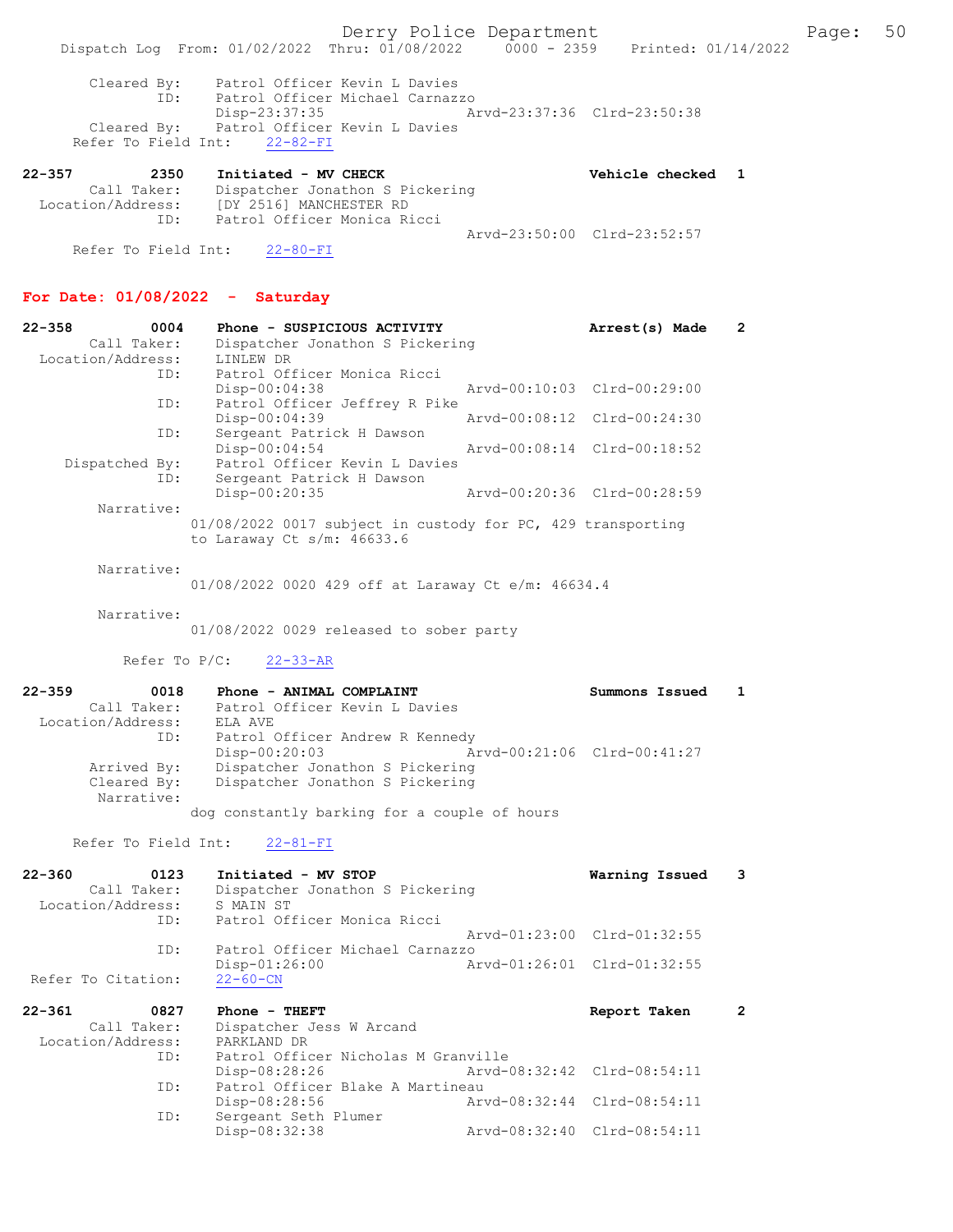Refer To Incident: 22-41-OF

|            | ROLOL 10 INCLUDITO.                             | 22 TI OF                                                                                                                                        |                             |                |
|------------|-------------------------------------------------|-------------------------------------------------------------------------------------------------------------------------------------------------|-----------------------------|----------------|
| 22-362     | 0854                                            | Initiated - TRANSPORT<br>Call Taker: Dispatcher Jess W Arcand<br>Location/Address: PARKLAND DR                                                  | 3<br><b>TRANSPORTED</b>     |                |
|            |                                                 | ID: Patrol Officer Nicholas M Granville                                                                                                         | Arvd-08:54:00 Clrd-09:02:19 |                |
|            | ID:                                             | Patrol Officer Blake A Martineau<br>$Disp-08:55:11$<br>Arvd-08:55:13 Clrd-09:02:17                                                              |                             |                |
|            | Narrative:                                      | 01/08/2022 0854 309 COURTESY TRANSPORT TO CENTRAL ST SM<br>42771.5                                                                              |                             |                |
|            | Narrative:                                      | 01/08/2022 0858 OFF AT CENTRAL ST EM 42772.5                                                                                                    |                             |                |
| 22-363     | 0911                                            | Phone - ASSIST CITIZEN                                                                                                                          | Assistance Rendered         | 3              |
|            | ID:                                             | Call Taker: Dispatcher Jess W Arcand<br>Location/Address: LESLEY CIR<br>Patrol Officer Blake A Martineau                                        |                             |                |
|            | Narrative:                                      | Disp-09:12:20<br>Cleared By: Patrol Officer Scott M Beegan                                                                                      | Arvd-09:22:17 Clrd-09:56:25 |                |
|            |                                                 | 01/08/2022 0925 225 TRANSPORTING ONE TO SALEM SM 63065.4                                                                                        |                             |                |
|            | Narrative:                                      | 01/08/2022 0941 OFF AT SALEM EM 63073.1                                                                                                         |                             |                |
|            |                                                 | Refer To Field Int: 22-100-FI                                                                                                                   |                             |                |
|            | 22-364 0916                                     | Initiated - FOLLOW-UP                                                                                                                           | No Action Required          | 2              |
|            |                                                 | Call Taker: Patrol Officer Scott M Beegan<br>Location/Address: [DY 997] PARKLAND DR<br>ID: Patrol Officer Nicholas M Granville                  |                             |                |
|            |                                                 | Cleared By: Dispatcher Jess W Arcand                                                                                                            | Arvd-09:16:00 Clrd-09:40:29 |                |
| $22 - 365$ | 0917                                            | Phone - FOLLOW-UP                                                                                                                               | No Action Required          | $\overline{2}$ |
|            | ID:                                             | Call Taker: Patrol Officer Scott M Beegan<br>Location/Address: BYPASS 28<br>ID: Patrol Of<br>Patrol Officer Cody Johnson                        |                             |                |
|            | Cleared By:<br>ID:                              | Arvd-09:26:30 Clrd-09:34:16<br>Disp-09:17:29<br>Arrived By: Dispatcher Jess W Arcand<br>Dispatcher Jess W Arcand<br>Patrol Officer Sara R Joyce |                             |                |
|            | Arrived By:<br>Cleared By:                      | Disp-09:17:35<br>Dispatcher Jess W Arcand<br>Dispatcher Jess W Arcand                                                                           | Arvd-09:26:28 Clrd-09:34:14 |                |
| $22 - 366$ | 0939                                            | Initiated - FOLLOW-UP                                                                                                                           | No Action Required          | $\mathbf{2}$   |
|            | Call Taker:<br>Location/Address:<br>ID:         | Dispatcher Jess W Arcand<br>MUNICIPAL DR<br>Patrol Officer Cody Johnson                                                                         |                             |                |
|            | ID:                                             | Patrol Officer Sara R Joyce                                                                                                                     | Arvd-09:39:00 Clrd-09:52:30 |                |
|            |                                                 | $Disp-09:52:25$                                                                                                                                 | Arvd-09:52:28 Clrd-11:07:54 |                |
| 22-367     | 1109<br>Call Taker:<br>Location/Address:<br>ID: | Phone - ROAD HAZARD<br>Patrol Officer Scott M Beegan<br>TSIENNETO RD<br>Patrol Officer Cody Johnson                                             | Services Rendered 2         |                |
|            | Arrived By:<br>Cleared By:<br>Narrative:        | Disp-11:09:50<br>Dispatcher Jess W Arcand<br>Dispatcher Jess W Arcand                                                                           | Arvd-11:13:21 Clrd-11:13:55 |                |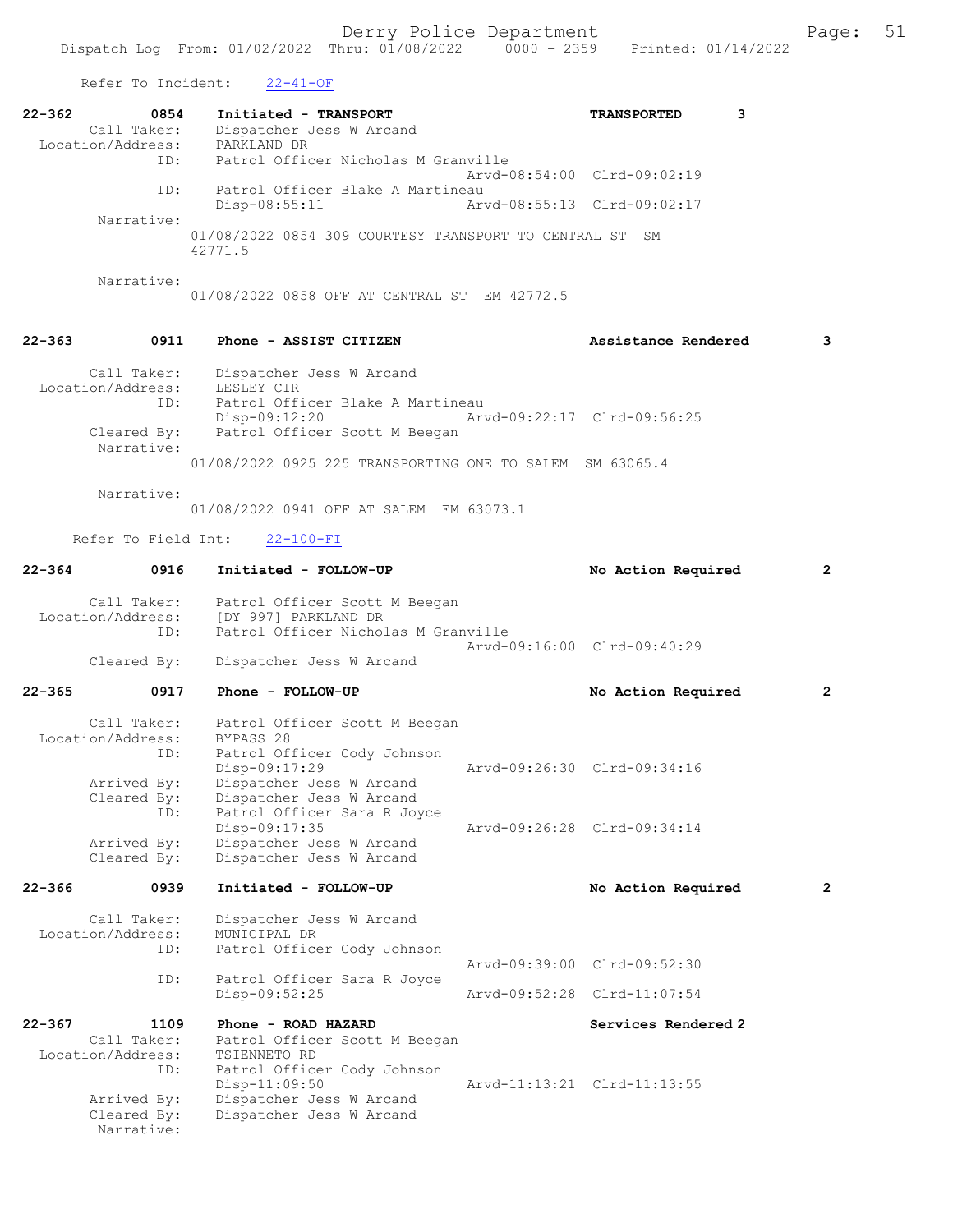01/08/2022 1113 CHRISTMAS TREE IN THE ROAD.

Narrative:

01/08/2022 1113 DPW NOTIFIED

| $22 - 368$ | 1111                     | Initiated - MV STOP                                              | Summons Issued              | 3            |
|------------|--------------------------|------------------------------------------------------------------|-----------------------------|--------------|
|            | Call Taker:              | Dispatcher Jess W Arcand                                         |                             |              |
|            | Location/Address:        | MANCHESTER RD                                                    |                             |              |
|            | ID:                      | Patrol Officer Sara R Joyce                                      |                             |              |
|            | Refer To Citation:       |                                                                  | Arvd-11:11:00 Clrd-11:22:54 |              |
|            |                          | $22 - 816 - 003003$                                              |                             |              |
| $22 - 369$ | 1121                     | Phone - WELFARE CHECK                                            | Services Rendered 2         |              |
|            | Call Taker:              | Patrol Officer Scott M Beegan                                    |                             |              |
|            | Location/Address:        | CENTRAL ST                                                       |                             |              |
|            | ID:                      | Patrol Officer Nicholas M Granville                              |                             |              |
|            |                          | Disp-11:22:48                                                    | Arvd-11:26:33 Clrd-11:32:19 |              |
|            | Dispatched By:           | Dispatcher Jess W Arcand                                         |                             |              |
|            | Arrived By:              | Dispatcher Jess W Arcand                                         |                             |              |
|            | Cleared By:              | Dispatcher Jess W Arcand                                         |                             |              |
|            | ID:                      | Patrol Officer Casey J Noyes<br>Disp-11:22:52                    |                             |              |
|            | Dispatched By:           | Dispatcher Jess W Arcand                                         | Arvd-11:27:22 Clrd-11:32:18 |              |
|            | Arrived By:              | Dispatcher Jess W Arcand                                         |                             |              |
|            | Cleared By:              | Dispatcher Jess W Arcand                                         |                             |              |
|            |                          |                                                                  |                             |              |
| $22 - 370$ | 1143                     | Initiated - MV STOP                                              | Warning Issued              | 3            |
|            | Call Taker:              | Dispatcher Jess W Arcand                                         |                             |              |
|            | Location/Address:        | CRYSTAL AVE                                                      |                             |              |
|            | ID:                      | Patrol Officer Sara R Joyce                                      |                             |              |
|            | Cleared By:              | Patrol Officer Scott M Beegan                                    | Arvd-11:43:00 Clrd-11:47:43 |              |
|            | Refer To Citation:       | $22 - 61 - CN$                                                   |                             |              |
|            |                          |                                                                  |                             |              |
| $22 - 371$ | 1200                     | Initiated - MV STOP                                              | Warning Issued              | 3            |
|            | Call Taker:              | Dispatcher Jess W Arcand                                         |                             |              |
|            | Location/Address:        | BYPASS 28 + LINLEW DR                                            |                             |              |
|            | ID:                      | Patrol Officer Sara R Joyce                                      |                             |              |
|            |                          |                                                                  | Arvd-12:00:00 Clrd-12:05:36 |              |
|            | Refer To Citation:       | $22 - 62 - CN$                                                   |                             |              |
| $22 - 372$ | 1206                     | Phone - WELFARE CHECK                                            | Services Rendered 2         |              |
|            | Call Taker:              | Patrol Officer Scott M Beegan                                    |                             |              |
|            | Location/Address:        | WINDHAM DEPOT RD                                                 |                             |              |
|            | ID:                      | Patrol Officer Blake A Martineau                                 |                             |              |
|            |                          | Disp-12:07:30                                                    | Arvd-12:14:18 Clrd-12:19:37 |              |
|            | Arrived By:              | Dispatcher Jess W Arcand                                         |                             |              |
|            | Cleared By:              | Dispatcher Jess W Arcand                                         |                             |              |
|            | ID:                      | Patrol Officer Casey J Noyes                                     |                             |              |
|            |                          | Disp-12:07:32                                                    | Arvd-12:15:14 Clrd-12:19:38 |              |
|            | Arrived By:              | Dispatcher Jess W Arcand<br>Cleared By: Dispatcher Jess W Arcand |                             |              |
|            | Refer To Field Int:      | $22 - 102 - FI$                                                  |                             |              |
|            |                          |                                                                  |                             |              |
| $22 - 373$ | 1221                     | Phone - MV ACCIDENT                                              | Report Taken                | 1            |
|            | Call Taker:              | Dispatcher Jess W Arcand                                         |                             |              |
|            | Location/Address:        | CRYSTAL AVE                                                      |                             |              |
|            | ID:                      | Patrol Officer Casey J Noyes                                     |                             |              |
|            | Refer To Citation:       | Disp-12:21:26                                                    | Arvd-12:28:49 Clrd-12:41:38 |              |
|            |                          | $22 - 63 - CN$                                                   |                             |              |
|            |                          |                                                                  |                             |              |
|            | Narrative:               |                                                                  |                             |              |
|            |                          | 01/08/2022 1244 REPORTABLE. PROVENCHER VS CORNETT                |                             |              |
|            | Refer To Accident:       | $22 - 11 - AC$                                                   |                             |              |
|            |                          |                                                                  |                             |              |
| $22 - 374$ | 1237                     | Phone - LARCENY /FORGERY/ FRAUD                                  | Report Taken                | $\mathbf{2}$ |
|            | Call Taker:              | Patrol Officer Scott M Beegan                                    |                             |              |
|            | Location/Address:<br>ID: | [DY 2] MUNICIPAL DR<br>Patrol Officer Scott M Beegan             |                             |              |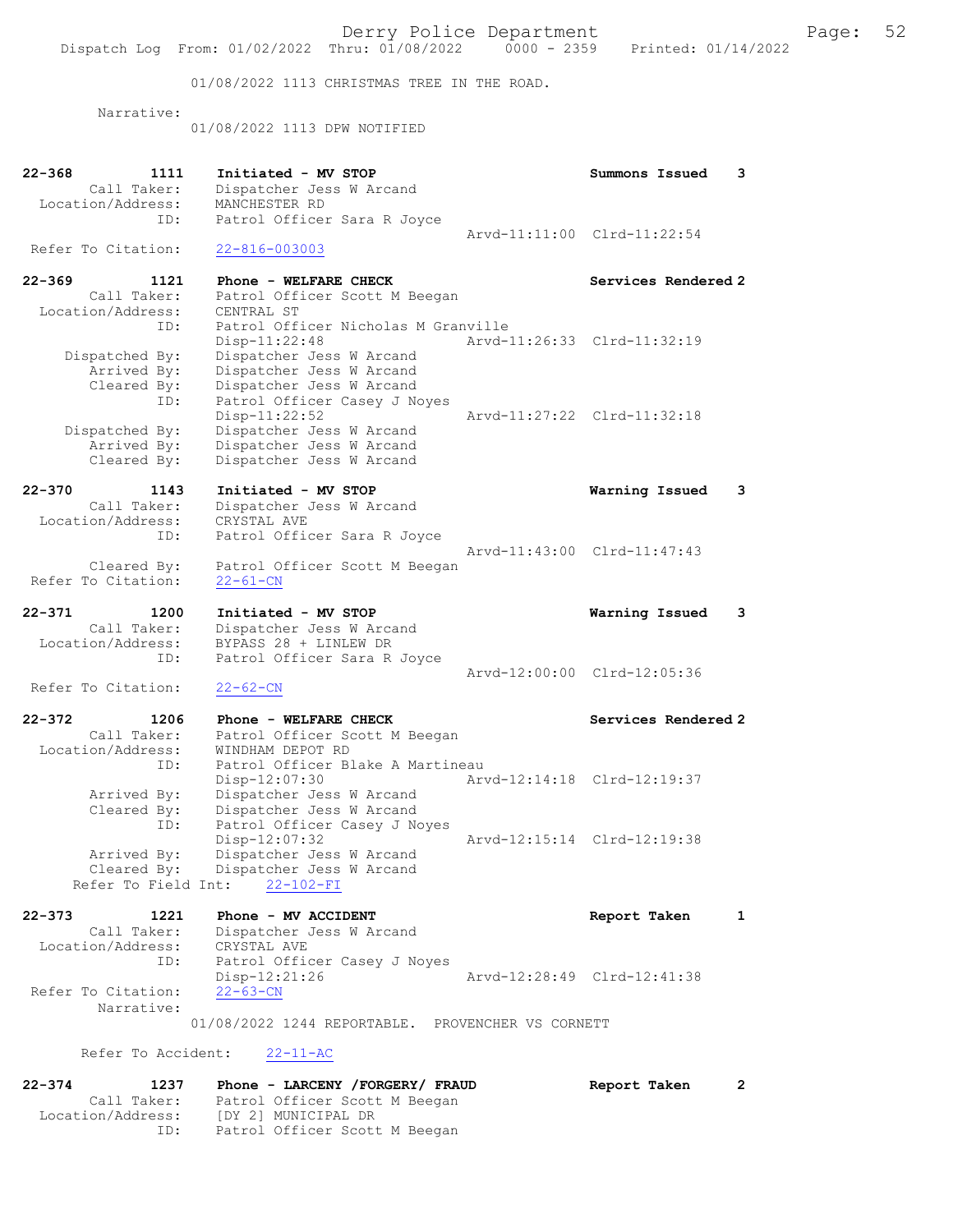Dispatch Log From: 01/02/2022 Thru: 01/08/2022 0000 - 2359 Printed: 01/14/2022

 Disp-12:38:47 Arvd-12:38:49 Clrd-12:39:41 Refer To Incident: 22-42-OF 22-375 1239 Walk-In - THEFT Report Taken 2 Call Taker: Patrol Officer Scott M Beegan Location/Address: [DY 2] MUNICIPAL DR ID: Patrol Officer Scott M Beegan Disp-12:40:11 Arvd-12:40:12 Clrd-12:53:35 Refer To Incident: 22-43-OF 22-376 1244 Initiated - MV STOP Warning Issued 3 Call Taker: Dispatcher Jess W Arcand Location/Address: KENDALL POND RD ID: Patrol Officer Blake A Martineau Arvd-12:44:00 Clrd-12:51:42<br>22-64-CN Refer To Citation: 22-377 1253 Initiated - MV STOP Warning Issued 3 Call Taker: Dispatcher Jess W Arcand Location/Address: CRYSTAL AVE ID: Patrol Officer Casey J Noyes Arvd-12:53:00 Clrd-12:57:42 22-378 1322 Initiated - MV STOP Warning Issued 3 Call Taker: Dispatcher Jess W Arcand Location/Address: TSIENNETO RD ID: Patrol Officer Cody Johnson Arvd-13:22:00 Clrd-13:27:26 22-379 1340 Phone - DISTURBANCE Cleared 1 Call Taker: Dispatcher Jess W Arcand Location/Address: PARKLAND DR ID: Patrol Officer Nicholas M Granville Disp-13:40:27 Arvd-13:41:05 Clrd-13:59:44 Cleared By: Patrol Officer Scott M Beegan ID: Patrol Officer Casey J Noyes Disp-13:40:29 Arvd-13:44:50 Clrd-13:59:43 Arrived By: Patrol Officer Scott M Beegan Cleared By: Patrol Officer Scott M Beegan ID: Sergeant Seth Plumer Disp-13:50:26 Arvd-13:50:27 Clrd-13:59:41 Dispatched By: Patrol Officer Scott M Beegan Arrived By: Patrol Officer Scott M Beegan Cleared By: Patrol Officer Scott M Beegan 22-380 1443 Phone - KEEP THE PEACE Network Services Rendered 2 Call Taker: Patrol Officer Scott M Beegan Location/Address: SAGAMORE DR ID: Patrol Officer Melissa M Houde Disp-15:09:47 Arvd-15:19:18 Clrd-16:12:00 Dispatched By: Patrol Officer Jeffrey R Pike Arrived By: Patrol Officer Jeffrey R Pike Cleared By: Patrol Officer Jeffrey R Pike 22-381 1524 Initiated - MV STOP Warning Issued 3 Call Taker: Patrol Officer Jeffrey R Pike Location/Address: LINLEW DR ID: Patrol Officer Nathan S Lavoie Arvd-15:24:00 Clrd-15:35:16 Refer To Citation: 22-65-CN 22-382 1540 Phone - ALARM(OTHER) False Alarm 2 Call Taker: Patrol Officer Jeffrey R Pike Location/Address: PARKLAND DR ID: Patrol Officer Ryan M Panaro Disp-15:41:54 Arvd-15:42:05 Clrd-15:43:06 ID: Patrol Officer Brendan S Holden Disp-15:42:03 Clrd-15:42:54 Narrative: PANIC ALARM FROM SWITCH BOARD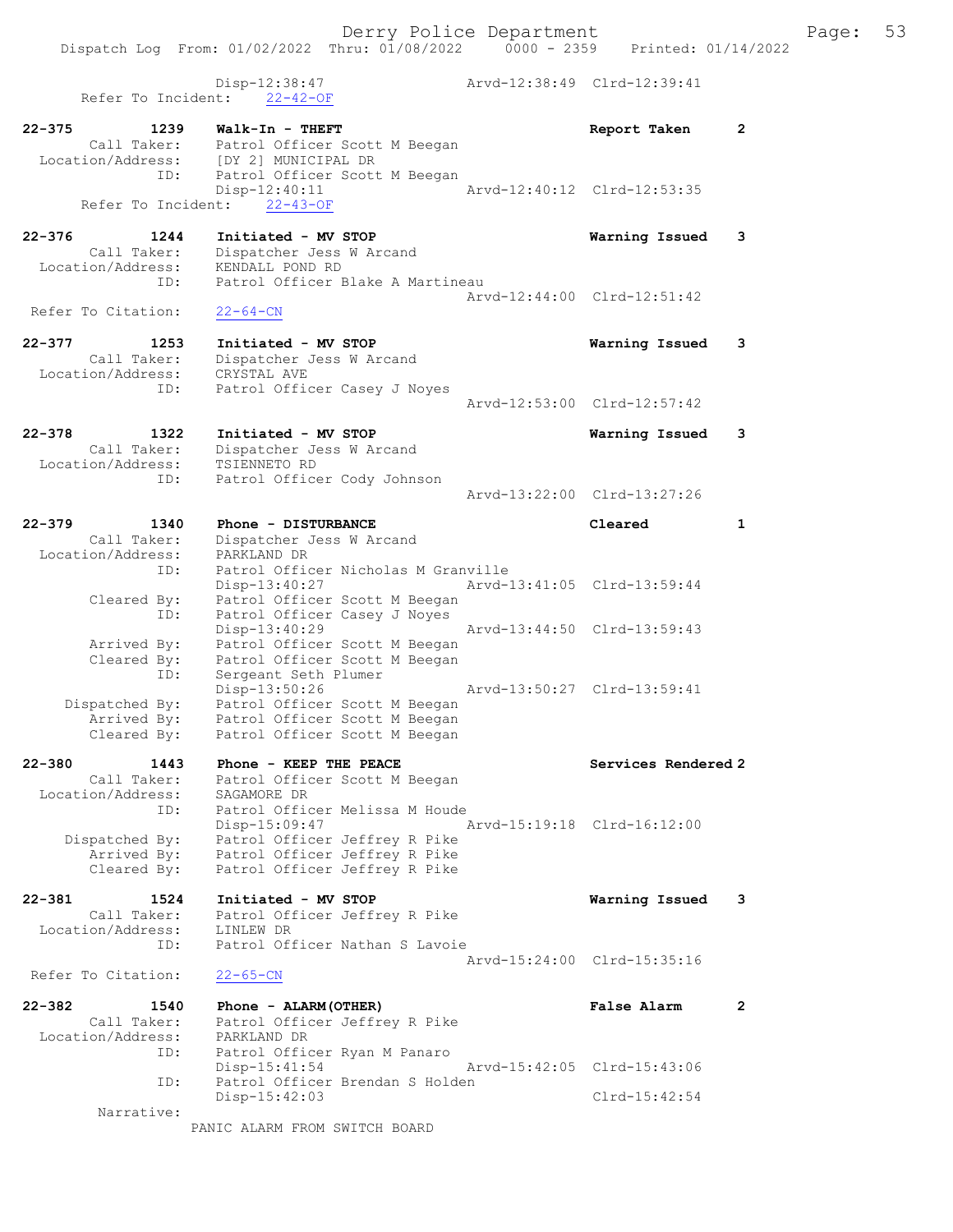Refer To Field Int: 22-103-FI 22-383 1636 Initiated - MV STOP Warning Issued 3 Call Taker: Patrol Officer Jeffrey R Pike Location/Address: TSIENNETO RD ID: Patrol Officer Melissa M Houde Arvd-16:36:00 Clrd-16:41:47 Refer To Citation: 22-66-CN 22-384 1711 Phone - LARCENY /FORGERY/ FRAUD Report Taken 2 Call Taker: Patrol Officer Jeffrey R Pike Location/Address: WALNUT HILL RD ID: Patrol Officer Melissa M Houde Disp-17:12:34 Arvd-17:19:12 Clrd-17:37:06 Refer To Incident: 22-44-OF 22-385 1747 Initiated - MV CHECK 1 No Action Required 1 Call Taker: Patrol Officer Jeffrey R Pike Location/Address: E DERRY RD ID: Patrol Officer Melissa M Houde Arvd-17:47:00 Clrd-17:49:47 22-386 1749 Initiated - MV STOP Warning Issued 3 Call Taker: Patrol Officer Jeffrey R Pike Location/Address: CRYSTAL AVE ID: Patrol Officer Collin Kennedy Arvd-17:49:00 Clrd-17:55:32<br>22-67-CN Refer To Citation: 22-387 1840 911 - JUVENILE OFFENSES 1988 Marrest(s) Made 2 Call Taker: Patrol Officer Jeffrey R Pike Location/Address: BEDARD AVE ID: Patrol Officer Brendan S Holden Disp-18:41:24 Arvd-18:47:53 Clrd-19:12:34 Dispatched By: Patrol Officer Kevin L Davies ID: Patrol Officer Collin Kennedy Disp-18:41:28 Arvd-18:41:30 Clrd-18:41:33 Dispatched By: Patrol Officer Kevin L Davies ID: Sergeant Jeffrey M Dawe Disp-18:41:30 Arvd-18:48:02 Clrd-19:40:46 Dispatched By: Patrol Officer Kevin L Davies ID: Patrol Officer Collin Kennedy Disp-18:41:37 Arvd-18:45:04 Clrd-19:41:22 ID: Patrol Officer Nathan S Lavoie<br>Disp-18:59:18 Disp-18:59:18 Arvd-19:01:51 Clrd-19:40:51 Narrative: 01/08/2022 1847 731 REPORTS ONE IN CUSTODY Narrative: 01/08/2022 1857 731 TRANSPORTING ONE TO PMC (SM: 37677.5) Narrative: 01/08/2022 1901 731 OFF AT PMC (EM: 37679.2) Narrative: 01/08/2022 1907 S9 OFF AT PMC Refer To Arrest: 22-34-AR 22-388 1845 Radio - ROAD HAZARD Cleared 2 Call Taker: Patrol Officer Jeffrey R Pike Location/Address: BEDARD AVE ID: Patrol Officer Jeffrey R Pike Disp-18:45:53 Arvd-18:45:55 Clrd-18:45:57 Narrative: 01/08/2022 1846 731 REPORTS BEDARD RD ICY.

Narrative: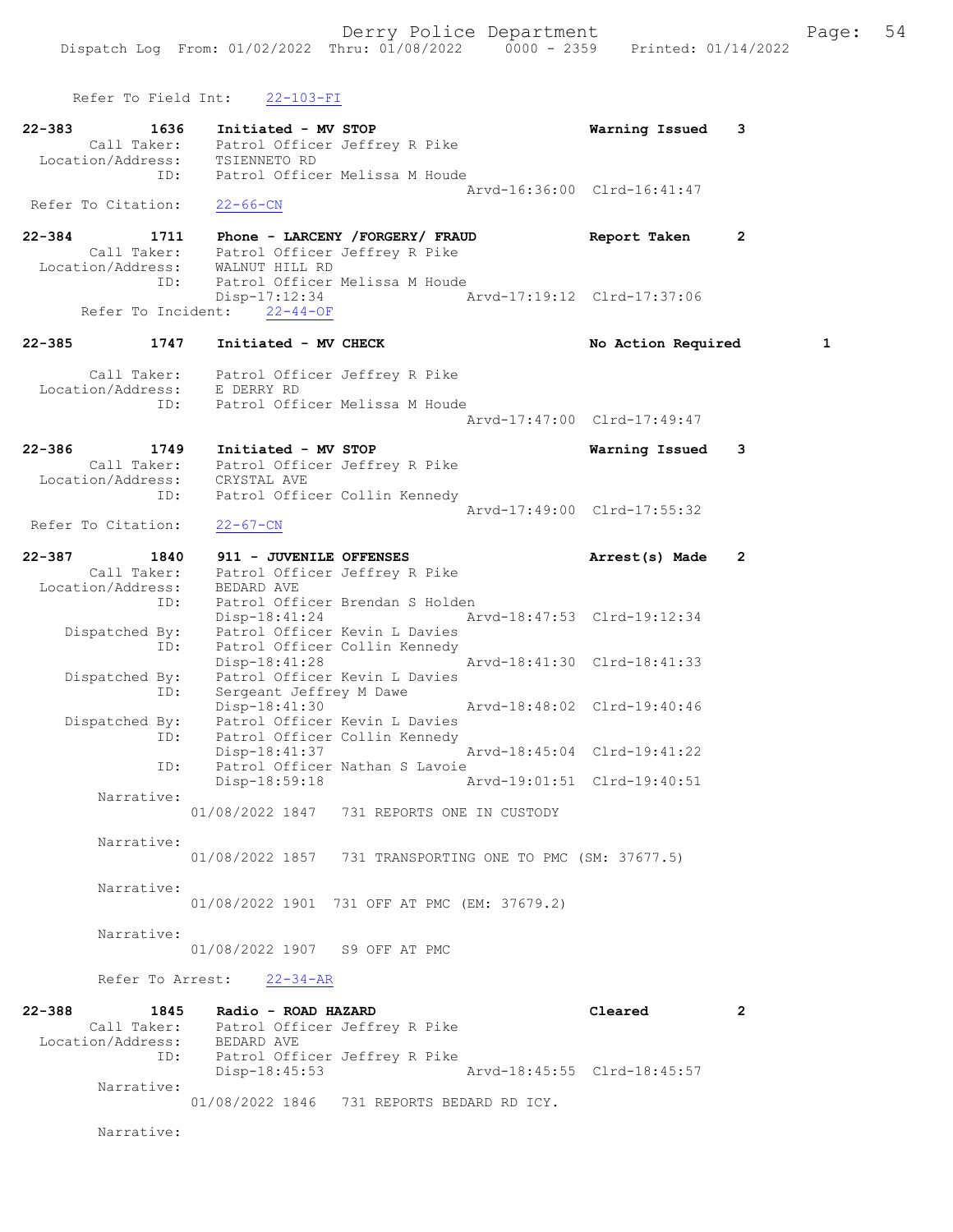01/08/2022 1846 DPW NOTIFIED AND RESPONDING

| $22 - 389$<br>2031<br>Location/Address: DERRY WAY             | Phone - UNWANTED SUBJECT<br>Call Taker: Patrol Officer Jeffrey R Pike                                                                     | Matter Rectified 2                       |   |
|---------------------------------------------------------------|-------------------------------------------------------------------------------------------------------------------------------------------|------------------------------------------|---|
| ID:                                                           | Patrol Officer Collin Kennedy<br>Disp-20:32:12                                                                                            | Arvd-20:37:20 Clrd-20:49:45              |   |
| ID:                                                           | Patrol Officer Melissa M Houde<br>Disp-20:32:14<br>Refer To Field Int: 22-77-FI                                                           | Arvd-20:37:22 Clrd-20:49:46              |   |
| $22 - 390$<br>2115<br>Call Taker:                             | Phone - MISSING PERSON<br>Patrol Officer Jeffrey R Pike                                                                                   | Matter Rectified 1                       |   |
| Location/Address: PARKLAND DR<br>ID:                          | Patrol Officer Collin Kennedy<br>$Disp-21:16:58$                                                                                          | Arvd-21:18:55 Clrd-21:25:50              |   |
| ID:                                                           | Patrol Officer Ryan M Panaro<br>$Disp-21:17:01$                                                                                           | Arvd-21:18:36 Clrd-21:25:46              |   |
| ID:                                                           | Sergeant Jeffrey M Dawe<br>Disp-21:17:29                                                                                                  | Arvd-21:23:31 Clrd-21:25:54              |   |
| ID:                                                           | Patrol Officer Melissa M Houde<br>$Disp-21:19:31$                                                                                         | Arvd-21:25:36 Clrd-21:25:40              |   |
| ID:                                                           | Patrol Officer Brendan S Holden<br>Disp-21:19:38                                                                                          | $Clrd-21:25:43$                          |   |
|                                                               | Refer To Field Int: 22-78-FI                                                                                                              |                                          |   |
| $22 - 391$<br>2216<br>Location/Address:                       | Initiated - MV STOP<br>Call Taker: Patrol Officer Jeffrey R Pike<br>.on/Address: CRYSTAL AVE<br>CRYSTAL AVE                               | Warning Issued                           | 3 |
| ID:                                                           | Patrol Officer Collin Kennedy                                                                                                             | Arvd-22:16:00 Clrd-22:23:39              |   |
| Refer To Citation:                                            | $22 - 68 - CN$                                                                                                                            |                                          |   |
| $22 - 392$<br>2305<br>Call Taker:<br>Location/Address:<br>ID: | Phone - WARRANT ARREST<br>Dispatcher Jonathon S Pickering<br>[MHT] VALLEY ST<br>Patrol Officer Collin Kennedy                             | Arrest(s) Made                           | 2 |
|                                                               | Disp-23:06:35                                                                                                                             | Arvd-23:27:39 Clrd-01/09/2022 @ 01:54:59 |   |
| Narrative:                                                    | 01/08/2022 2306 Manchester PD has a subject in custody on a<br>Derry warrant                                                              |                                          |   |
| Narrative:                                                    | $01/08/2022$ 2347 one in custody, transporting to DPDHQ s/m:<br>37702.4                                                                   |                                          |   |
| Narrative:                                                    | 01/09/2022 0015 off at DPDHQ e/m: 37712.9                                                                                                 |                                          |   |
| Narrative:                                                    | 01/09/2022 0020 Subject Info:<br>Nickolas Starkey<br>740 Harvard St #6<br>Manchester, NH DOB:5/4/88<br>Arrested on a warrant for Stalking |                                          |   |
| Narrative:                                                    | 01/09/2022 0026 placed in cell #3                                                                                                         |                                          |   |
| Narrative:                                                    | 01/09/2022 0040 no bail warrant per BC Mencis                                                                                             |                                          |   |
| Narrative:                                                    | 01/09/2022 0040 731 transporting to Brentwood s/m: 37713.0                                                                                |                                          |   |
| Narrative:                                                    | 01/09/2022 0107 731 off at Brentwood s/m: 37734.6                                                                                         |                                          |   |
| Refer To Arrest:                                              | $22 - 35 - AR$                                                                                                                            |                                          |   |